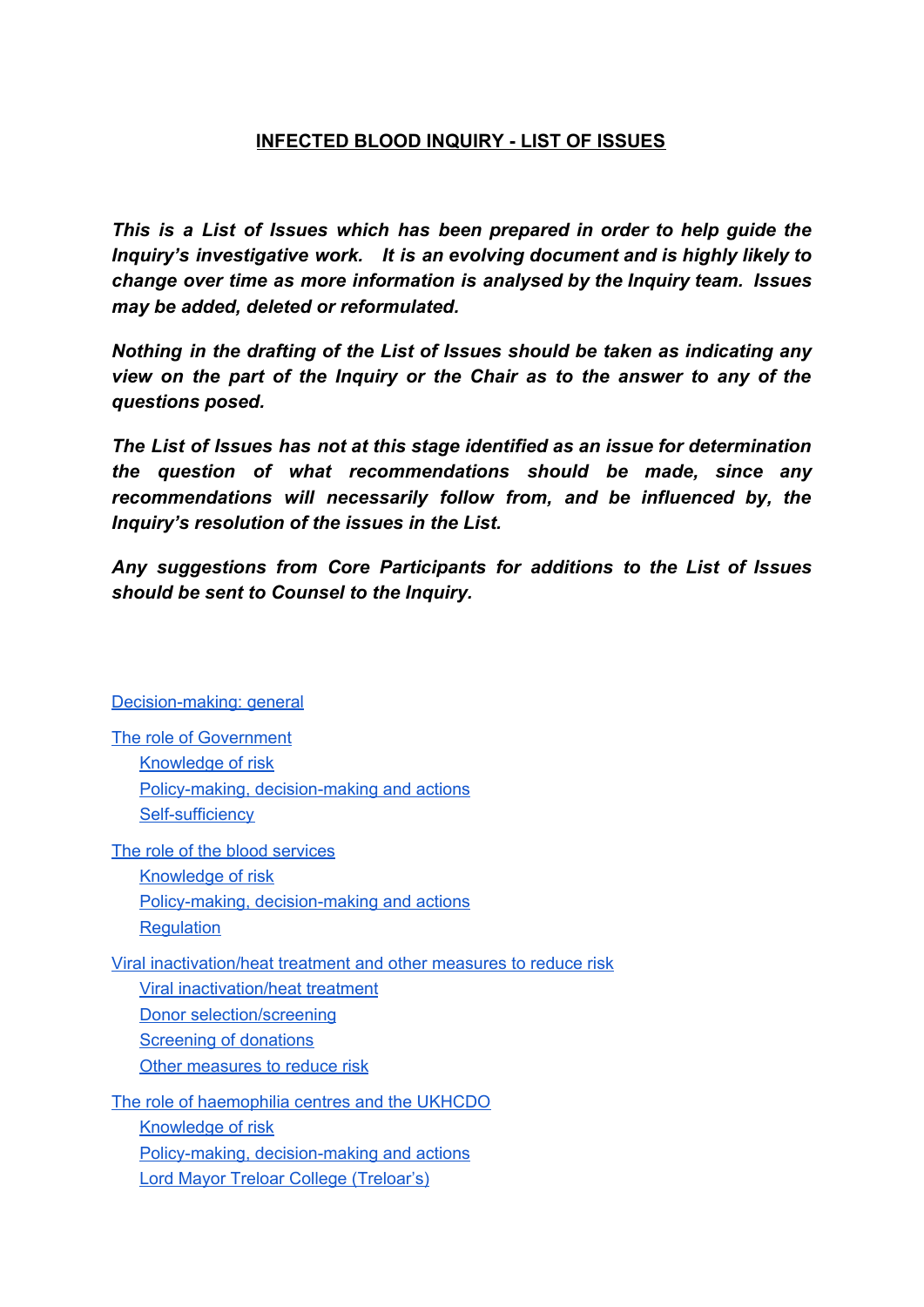The role of other NHS [bodies](#page-24-0) [Knowledge](#page-24-1) of risk Policy-making, [decision-making](#page-25-0) and actions The role of medical [practitioners](#page-27-0) [Knowledge](#page-27-1) of risk Provision of [information](#page-27-2) to people about the risks of blood products Provision of [information](#page-28-0) to people about the risks of transfusion **[Guidance](#page-28-1) [Consent](#page-28-2)** Policy-making, [decision-making](#page-29-0) and actions The role of [pharmaceutical](#page-33-0) companies The [international](#page-33-1) market for blood products Relevant [companies](#page-33-2) and corporate structures [Communication](#page-35-0) of risk of HCV, HIV and other infections The [collection](#page-35-1) of blood for use in pooled plasma products a. the company/organisation obtaining the blood; b. the company/organisation that was producing the blood product? [Interaction](#page-36-0) with the UK regulatory and medical authorities [Pharmaceutical](#page-37-0) companies' interactions with the licensing authorities a. What was the extent of any such interaction? b. What was the purpose of any such interaction, so far as the company was concerned? What, if any, internal company policies or guidance governed such interactions? d. What, if any, external policies, guidance or regulations governed such interactions? e. What, if any, budget was allocated for such interaction, and how was it spent? f. How did these matters change over time, and, if they did, why? [Individual](#page-38-0) products [Intended](#page-39-0) use and licensing

**[Studies](#page-40-0)** [Risks](#page-40-1)

Heat [treatment](#page-41-0)

[Response](#page-41-1) to infection

The role of the [Haemophilia](#page-43-0) Society

Scale of infection and [response](#page-44-0)

Cover up, lack of candour and [openness](#page-48-0)

Impact on people infected and [affected](#page-52-0) Impact on people [infected](#page-52-1)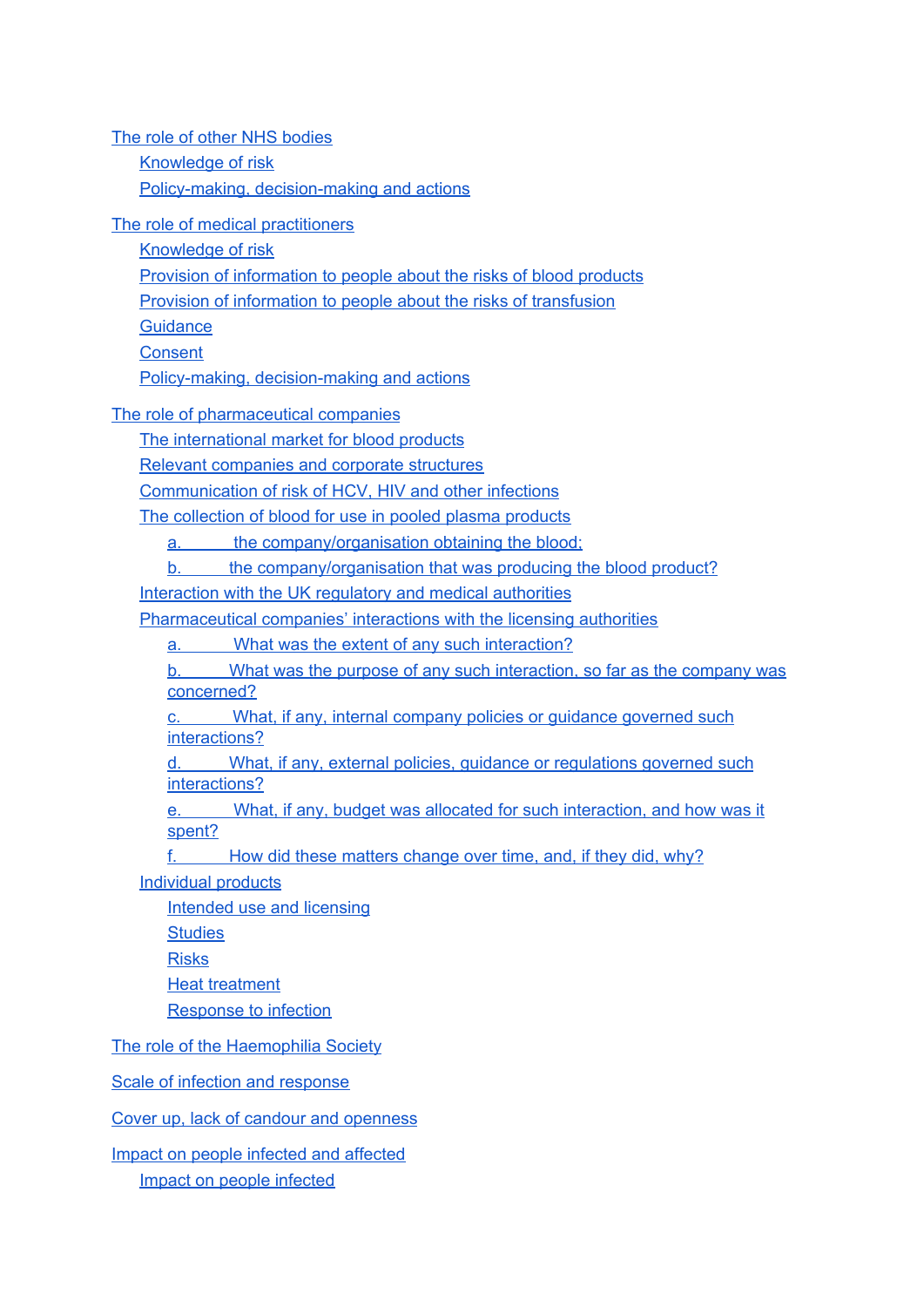Impact on people [affected](#page-53-0) **[Stigma](#page-54-0)** Access to [treatment,](#page-54-1) care and support Response of [Government](#page-55-0) and others

Trusts and [Schemes](#page-56-0)

**[General](#page-56-1)** [Establishment](#page-56-2) of the Alliance House Organisations **[Funding](#page-58-0)** Operation of the Trusts and Schemes Revised [Schemes](#page-62-0) **[Future](#page-63-0)**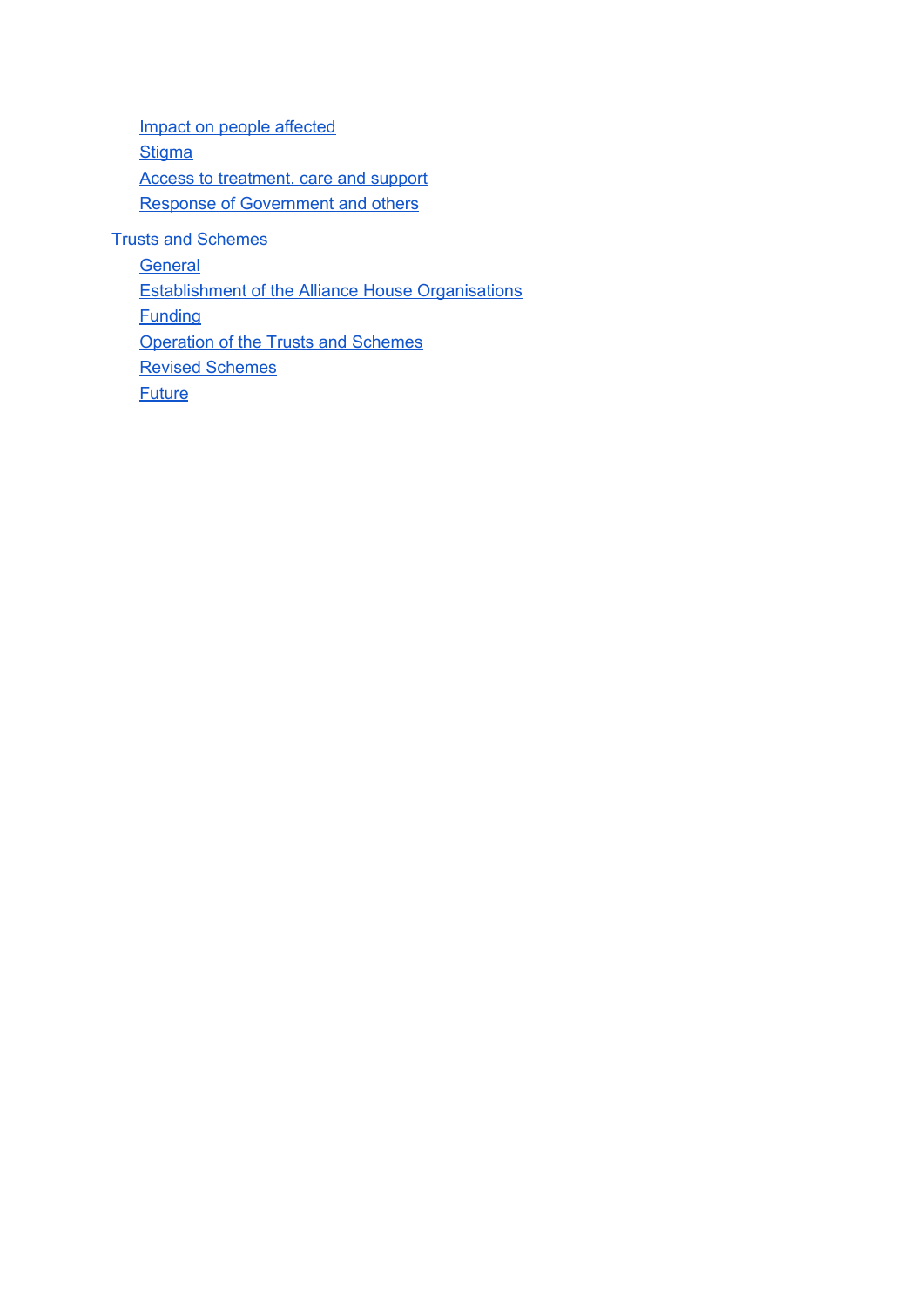# **Decision-making: general**

<span id="page-3-0"></span>1. Which organisations were, or should have been, responsible for taking key decisions as to the use of blood and blood products during the relevant period?[1]

2. What principles and/or policy objectives:

a. underpinned decision-making on the use of blood and blood products?

b. should have underpinned such decision-making?

3. In particular:

a. to what extent did considerations of public safety inform decision-making?

b. should public safety have been the overriding concern?

c. what approach was taken to the evaluation of risk(s)?

4. What decision-making structures were in place (and with what oversight) during the relevant period to ensure:

a. adequate information-sharing between the different organisations involved;

b. comprehensive assessment of the risks arising from the use of blood and blood products;

c. timely, coordinated and/or structured decision-making as to the nature and extent of any risks;

d. timely, coordinated and/or structured decision-making as to any steps that should be taken to reduce or mitigate such risks?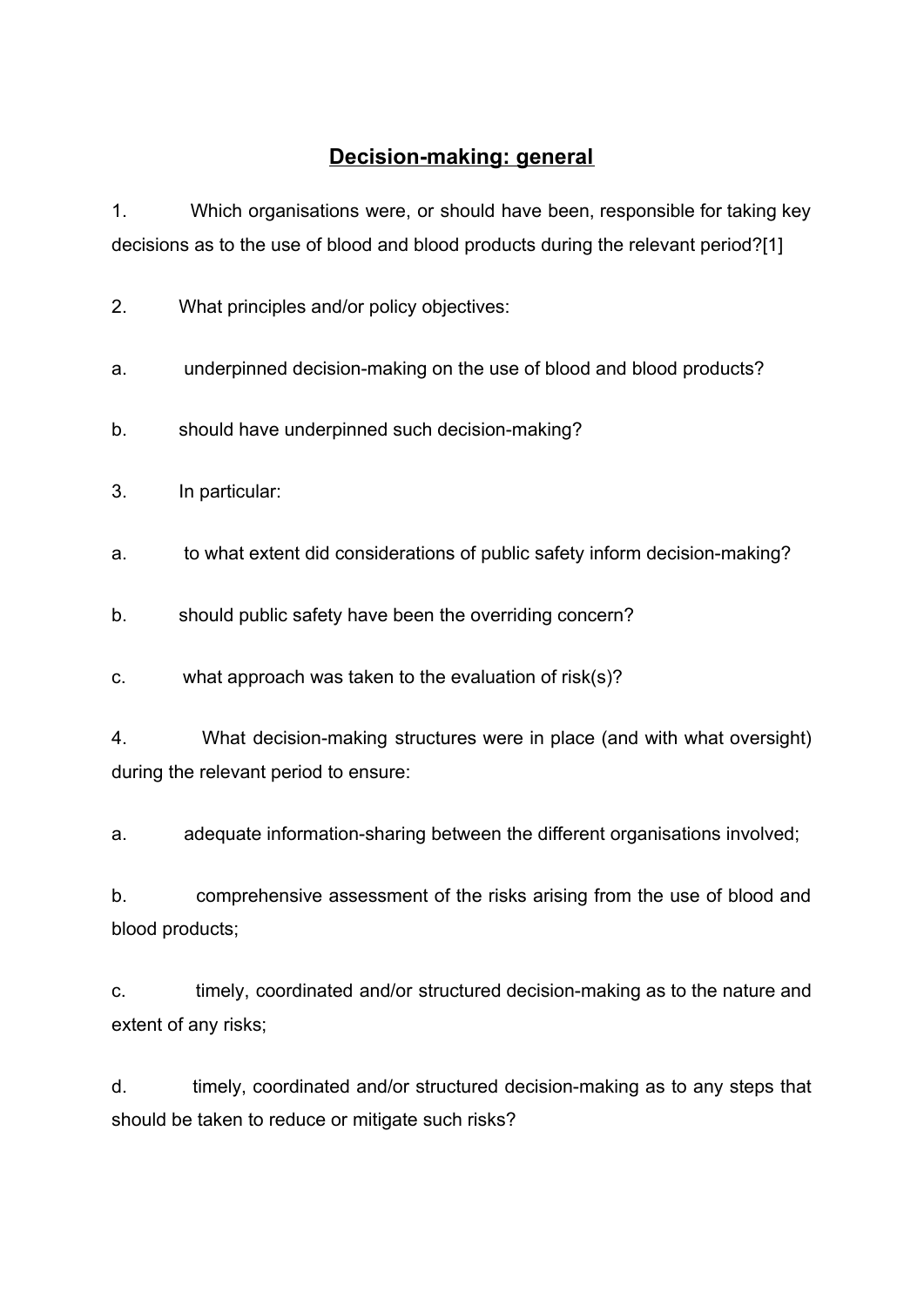5. To what extent were decisions informed by (or should have been informed by) decisions and/or practices in other countries?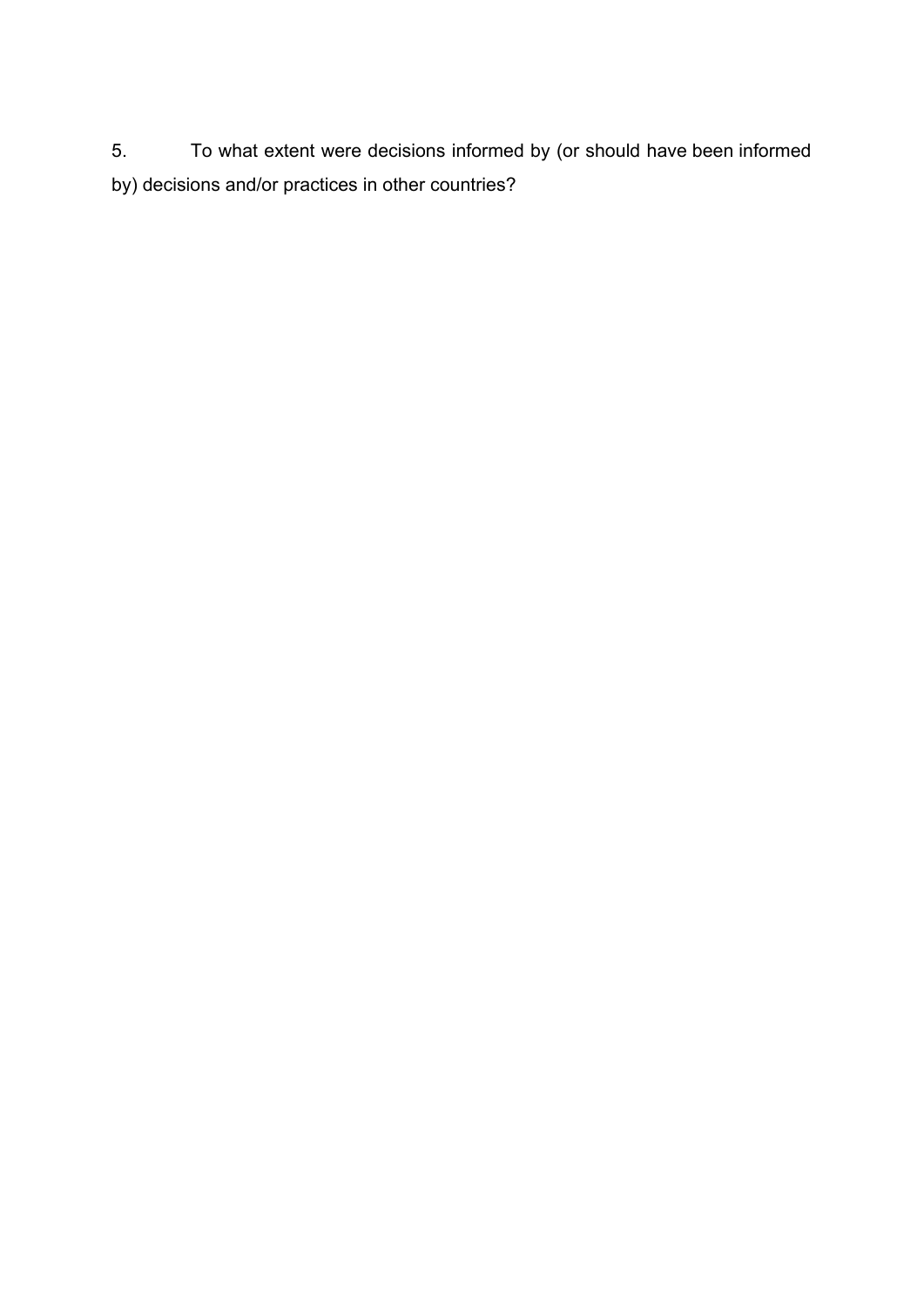# **The role of Government**

# <span id="page-5-1"></span><span id="page-5-0"></span>**Knowledge of risk**

6. What information and knowledge did the Government[2] as a matter of fact have during the relevant period about the risks of infection associated with blood and blood products?

7. In particular:

a. How did the Government's knowledge of the risks of the transmission of hepatitis from blood and blood products develop over time?

b. When and in what circumstances did the Government first become aware that HIV could be transmitted by blood and blood products?

c. What was the Government's understanding of the relative risks of infection from (i) the use of commercially supplied blood products and (ii) the use of domestically sourced blood and blood products?

d. When and in what circumstances did the Government become aware of any risks of transmission of vCJD associated with the use of blood and blood products?

8. How did the Government inform itself about the risks from blood and blood products, including any risks posed by the purchase of commercially supplied blood products?

9. What enquiries and/or investigations did the Government carry out in respect of these risks and what information was obtained as a result?

10. Was the extent of the enquiries and/or the level of the Government's knowledge appropriate or should further enquiries or investigations have been carried out?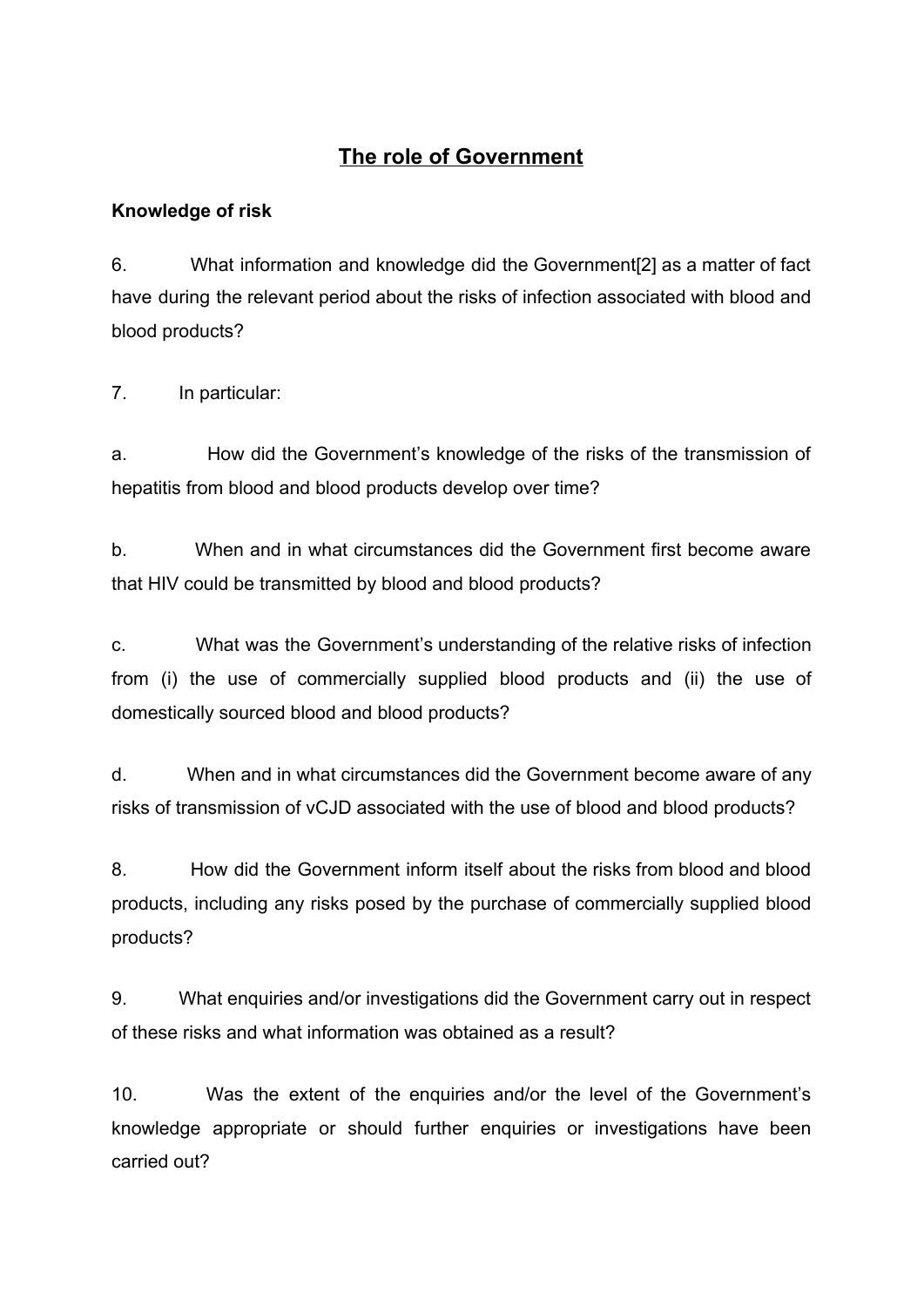11. Did the Government keep abreast of the growing awareness internationally about the risks arising from blood and blood products and the various national and international responses to such risks?

12. What advice did the Government receive (and from whom) about the risks of infection associated with blood and blood products?

13. What ought to have been known and understood by the Government at all relevant times about the risks of infection associated with blood and blood products, including the particular risks described in paragraph 7 above?

14. Was there a higher risk of infection from imported blood/blood products than domestic ones? If so: why; when was this known; and when should it have been known?

## <span id="page-6-0"></span>**Policy-making, decision-making and actions**

15. What decisions and actions were taken, and what policies were formulated, by the Government as regards:

a. the importation;

b. the manufacture; and

c. the use;

of blood products during the relevant period?

16. What decisions and actions were taken, and what policies were formulated, by the Government as regards:

a. the collection; and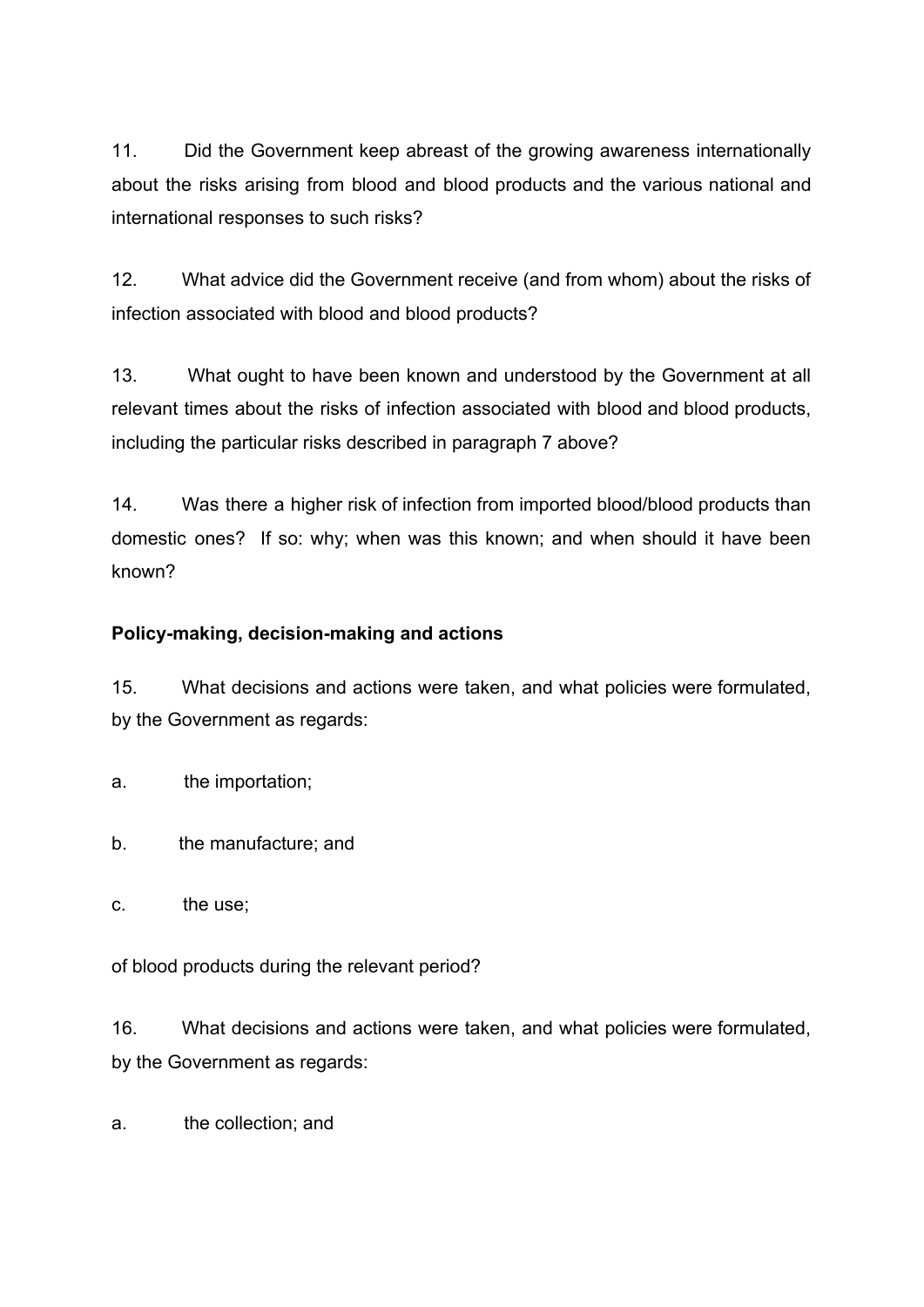b. the use:

of blood during the relevant period?

17. What decisions and actions were taken, and what policies were formulated, by the Government (whether alone or in conjunction with the blood services/NHS bodies/UKHCDO[3]/pharmaceutical companies/others), which caused or contributed to:

a. the use of infected blood;

b. the use of infected blood products;

to treat people in the United Kingdom (or in any of the constituent parts of the United Kingdom)?

18. What did the Government do in response to the risks arising from blood and blood products? In particular:

a. What decisions were taken by the Government during the relevant period?

b. What advice was given by the Government during the relevant period?

c. What steps did the Government take to satisfy itself that there were the right advisory and decision-making structures in place in response to the risks and scale of infection?

d. What did the Government do to ensure that NHS bodies, the medical profession and the public were informed and educated about the risks?

e. What did the Government do to ensure the safety of the blood collected in the UK?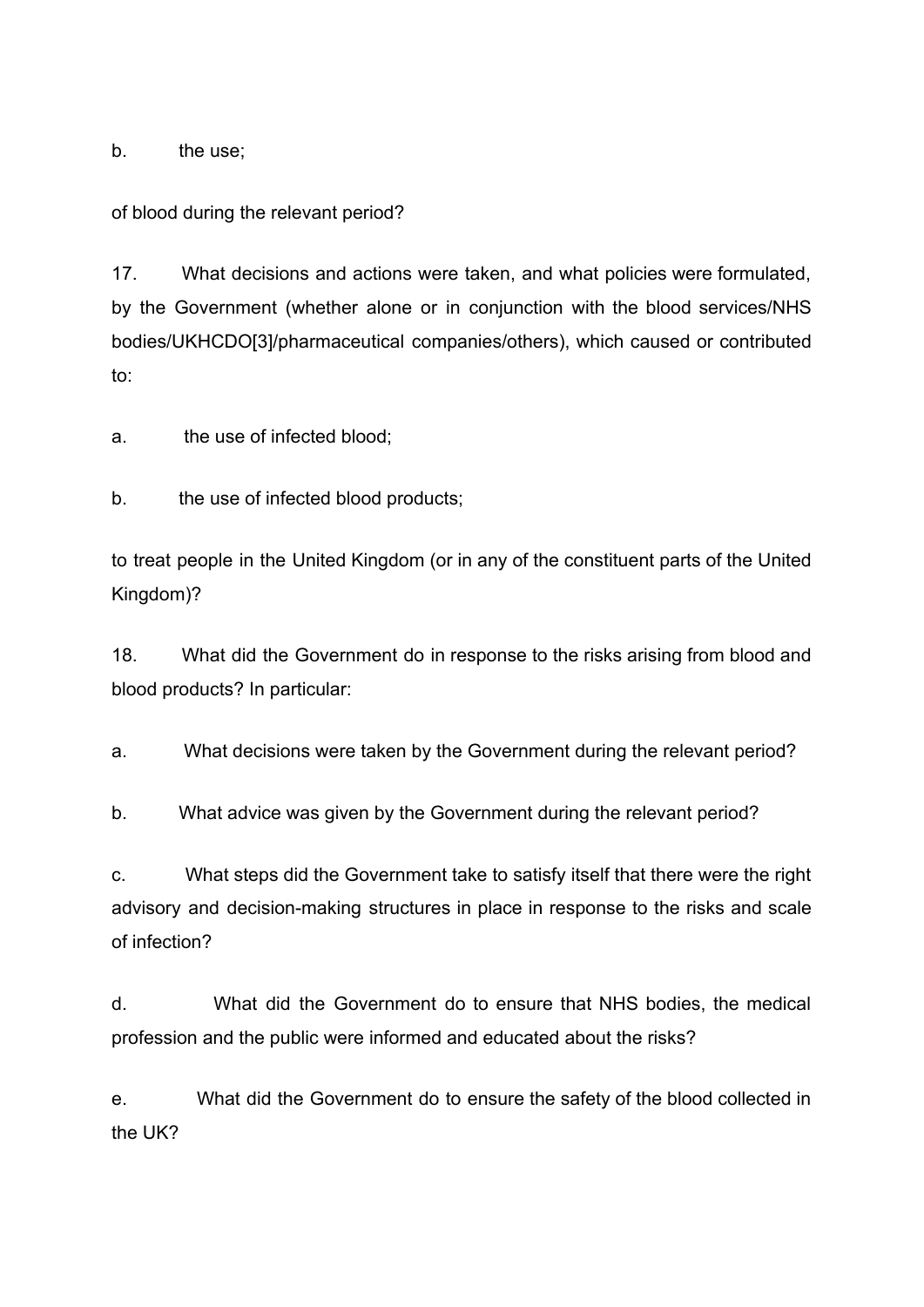f. What did the Government do to ensure the safety of the blood products being used to treat people in the UK?[4]

g. What did the Government do to provide access to treatment for infections?

19. Were the steps taken by the Government adequate and appropriate?

20. What should the Government have done in respect of each of the matters set out in paragraph 18 above, and by when should such steps have been taken?

21. What difference might such steps have made?

22. Why did the Government not do more?

23. What factors influenced the Government's decision-making and actions? What role did commercial and financial considerations play?

24. Did the Government delegate its responsibilities as regards the supply of blood and blood products to others? If so: to whom, when, and was such delegation appropriate?

25. Was there a belief that UK sourced blood was free from infection? If so, how did this belief come about and was it justified?

26. Why did the Government not impose a prohibition on the purchase and/or use of imported blood/blood products? Should the Government have done so; when; and what difference might this have made?

27. Why was there no centralised system for meeting the UK's requirements for blood and blood products? Should there have been? What difference might this have made?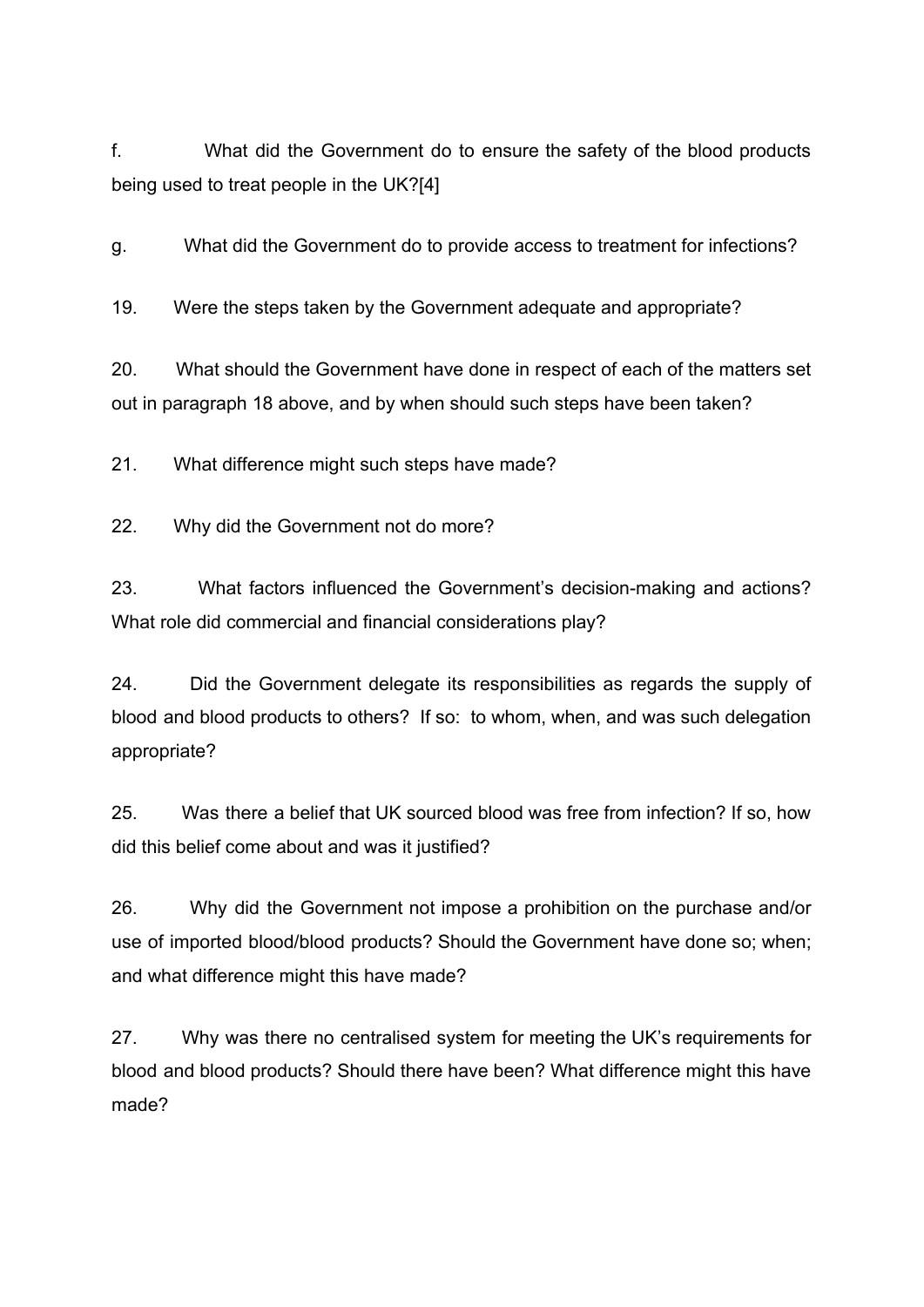28. Should the Government have issued guidance on the procurement of blood and blood products, when and what difference might this have made?

29. What was the relationship between the pharmaceutical companies manufacturing/supplying blood products and the Government? What influence did that relationship have on Government policy?

30. Did the various changes in responsibility for health in Northern Ireland, Scotland and Wales adversely affect the risks that people were exposed to and the treatment, care and support they received?

31. What decisions or actions of the Government could and/or should have avoided, or brought to an end earlier, the use of infected blood and infected blood products?

### <span id="page-9-0"></span>**Self-sufficiency**

32. Why did the Minister for Health commit to self-sufficiency in 1974-75?

33. What steps were taken towards self-sufficiency at this time and subsequently?

34. Were sufficient resources made available?

35. Why was self-sufficiency not achieved?

36. Should the demand for blood products have been better understood and predicted?

37. Should Parliament have been informed that self-sufficiency was not being achieved, and if so, when? Why was it not so informed?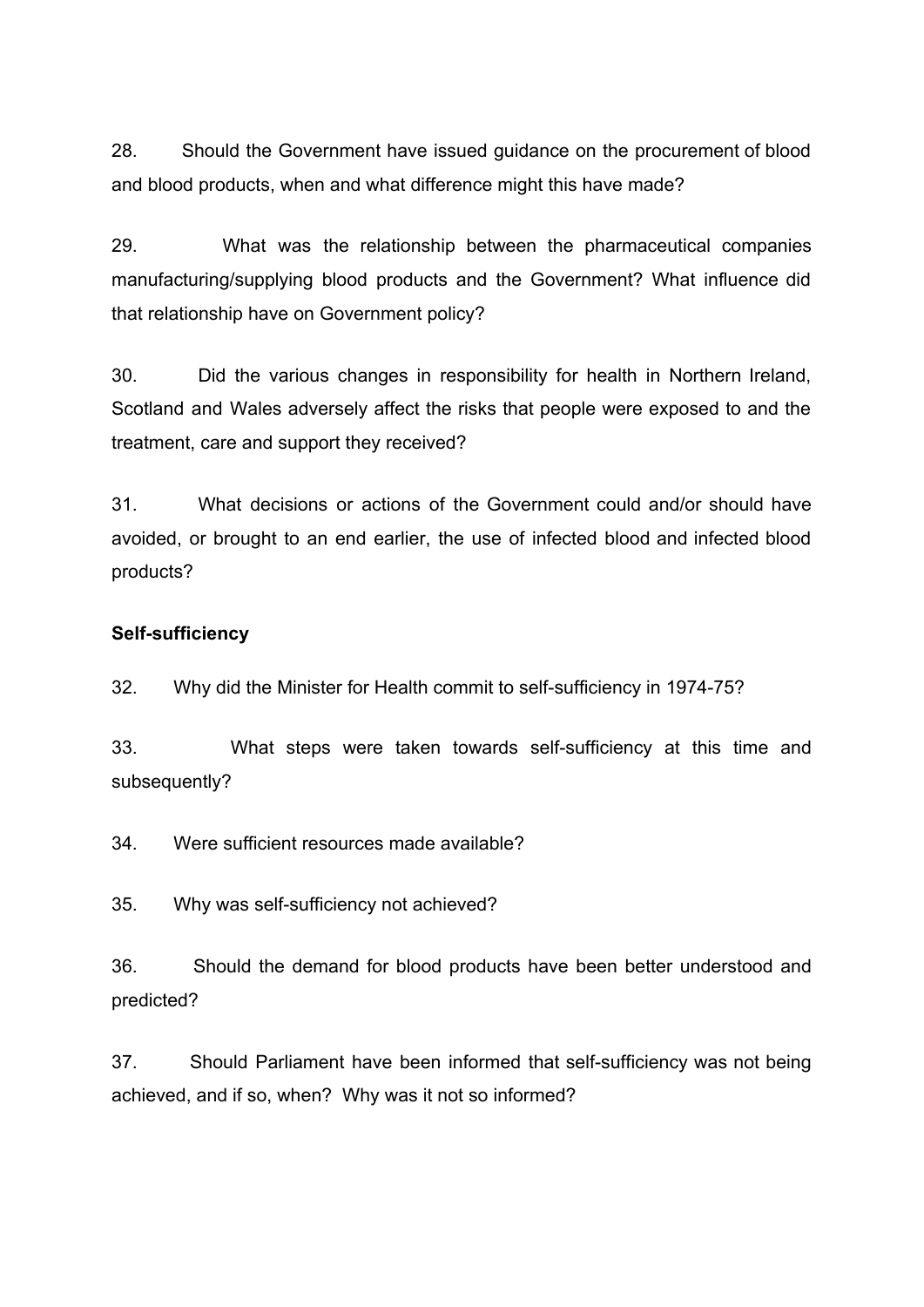38. When should self-sufficiency have been achieved? What steps and resources would have been required to achieve this?

39. What difference would self-sufficiency have made to the risk of infection?

40. Why did Scotland have the capability to be self-sufficient, but not the rest of the UK?

41. Why, if Scotland had spare capacity to manufacture blood products, was this not utilised by England, Wales and Northern Ireland?

# **The role of the blood services**

# <span id="page-10-1"></span><span id="page-10-0"></span>**Knowledge of risk**

42. What were the roles, functions and responsibilities of the blood services[5] during the relevant period?

43. What information and knowledge did the blood services as a matter of fact have during the relevant period about the risks of infection associated with blood and blood products?

44. In particular:

a. How did their knowledge of the risks of the transmission of hepatitis from blood and blood products develop over time?

b. When and in what circumstances did the blood services first become aware that HIV could be transmitted by blood and blood products?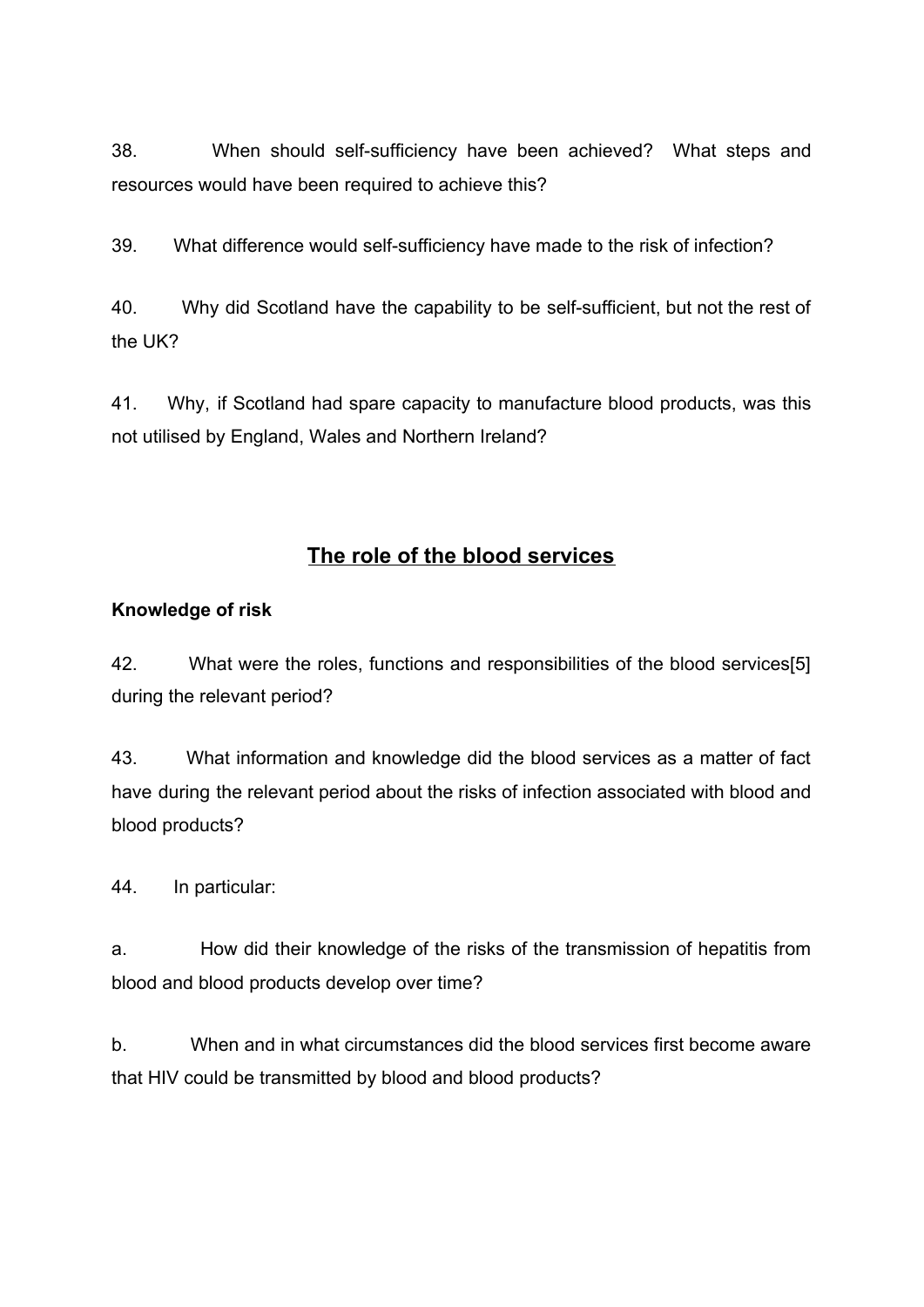c. What was their understanding of the relative risks of infection from (i) the use of commercially supplied blood products and (ii) the use of domestically sourced blood and blood products?

d. When and in what circumstances did the blood services become aware of any risks of transmission of vCJD associated with the use of blood and blood products?

45. What enquiries and/or investigations did the blood services carry out in respect of these risks and what information was obtained as a result?

46. Was the extent of the enquiries and/or the level of their knowledge appropriate or should further enquiries or investigations have been carried out?

47. What ought to have been known and understood by the blood services at all relevant times about the risks of infection associated with blood and blood products, including the risks described in paragraph 44 above?

#### <span id="page-11-0"></span>**Policy-making, decision-making and actions**

48. What decisions and actions were taken, and what policies were formulated, by the blood services as regards:

a. the importation, manufacture and use of blood products;

b. the collection and use of blood;

during the relevant period?

49. What decisions and actions were taken, and what policies were formulated, by the blood services (whether alone or in conjunction with the Government/other NHS bodies/UKHCDO/pharmaceutical companies/others), which caused or contributed to: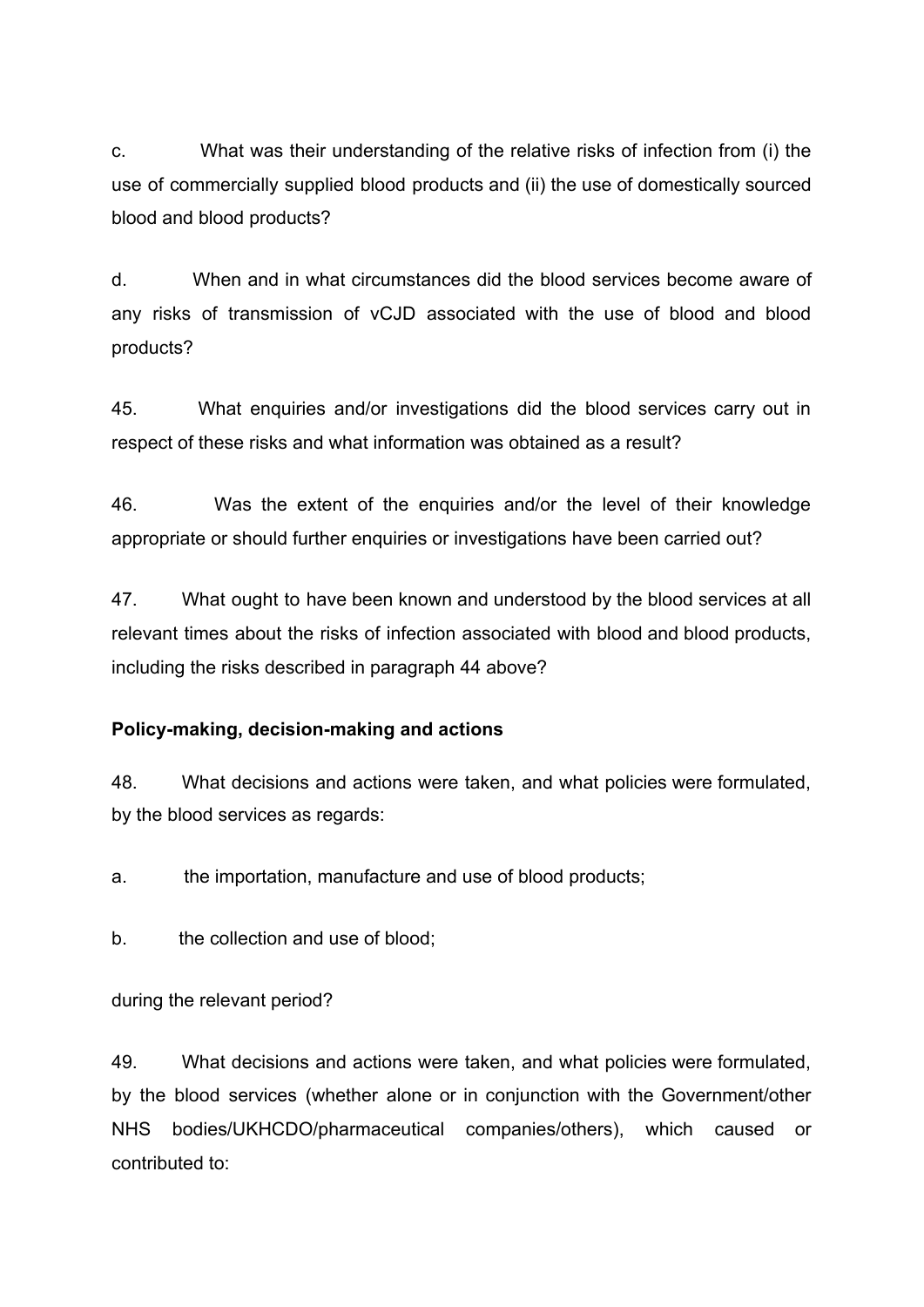a. the use of infected blood;

b. the use of infected blood products;

to treat people in the United Kingdom (or in any of the constituent parts of the United Kingdom)?

50. What did the blood services do in response to the risks arising from blood and blood products? In particular:

a. What decisions were taken by them over the relevant period?

b. What advice did they provide during the relevant period?

c. What steps did they take to satisfy themselves that there were the right advisory and decision-making structures in place in response to the risks and scale of infection?

d. What steps did they take to ensure that other NHS bodies, the medical profession and the public were informed and educated about the risks?

e. What did they do to ensure the safety of the blood collected in the UK?

f. What did they do to ensure the safety of the blood products being used to treat people in the UK?

51. Were the steps taken by the blood services adequate and appropriate?

52. What should the blood services have done in respect of each of the matters set out in paragraph 50 above, and by when should such steps have been taken?

53. What difference might such steps have made?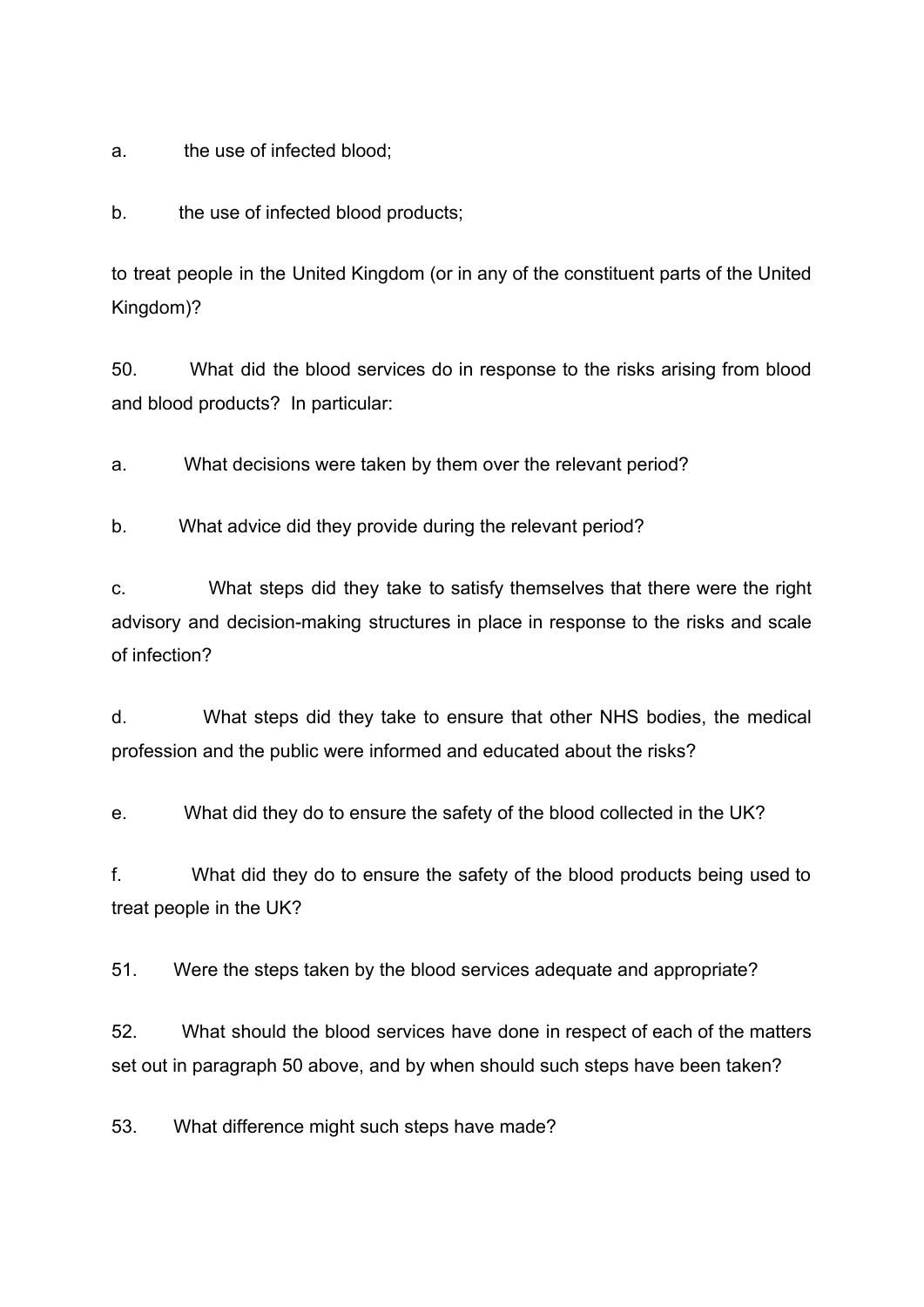54. Why did they not do more?

55. What factors influenced their decision-making and actions? What role did commercial and financial considerations play? What role did crown immunity play?

56. What was the relationship between the blood services and the pharmaceutical companies? What influence did that relationship have on the actions or decisions of the blood services?

57. What consideration was given to increasing production of cryoprecipitate, or producing a product with lower risk, in response to the risks associated with factor products?

58. What steps were taken by the blood services in response to information that a particular donor or a particular product was infected? What should have been done?

59. What decisions or actions of the blood services could and/or should have avoided, or brought to an end earlier, the use of infected blood or infected blood products?

#### <span id="page-13-0"></span>**Regulation**

60. What was the regulatory regime in respect of blood donors, blood donations, blood banks and transfusion centres during the relevant period, and how did this change over time?

61. How effective was the regime in identifying and guarding against risks of infection? Should there have been a different, more effective regime, and if so by when?

62. What differences were there between the regulatory regime for NHS blood products and the regulatory regime for commercial blood products, and what were the reasons for any differences?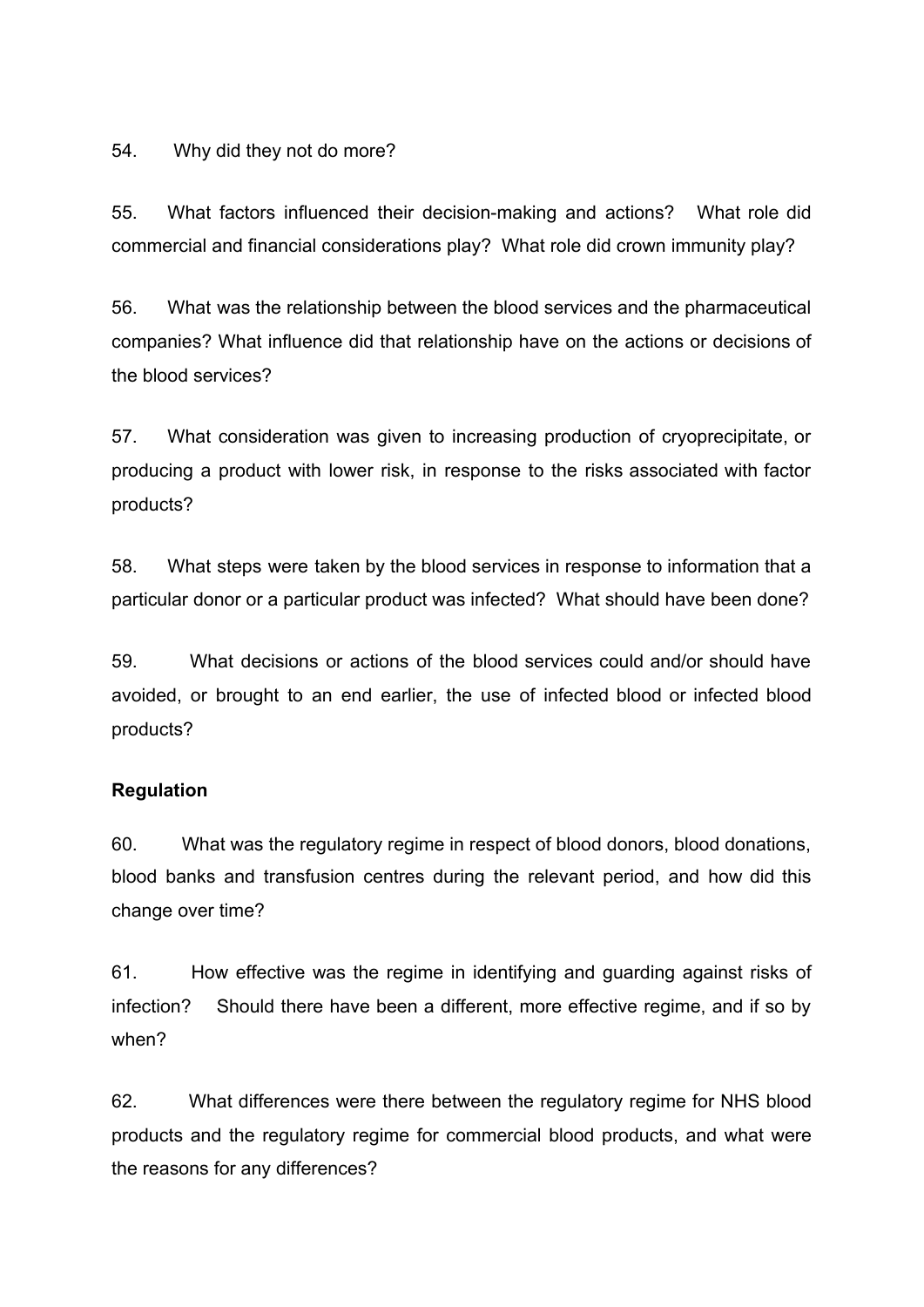63. What was the system for keeping records of the blood or blood products used in the United Kingdom (both in relation to source and use)? How effective was the system in terms of identifying or guarding against the risks of infection?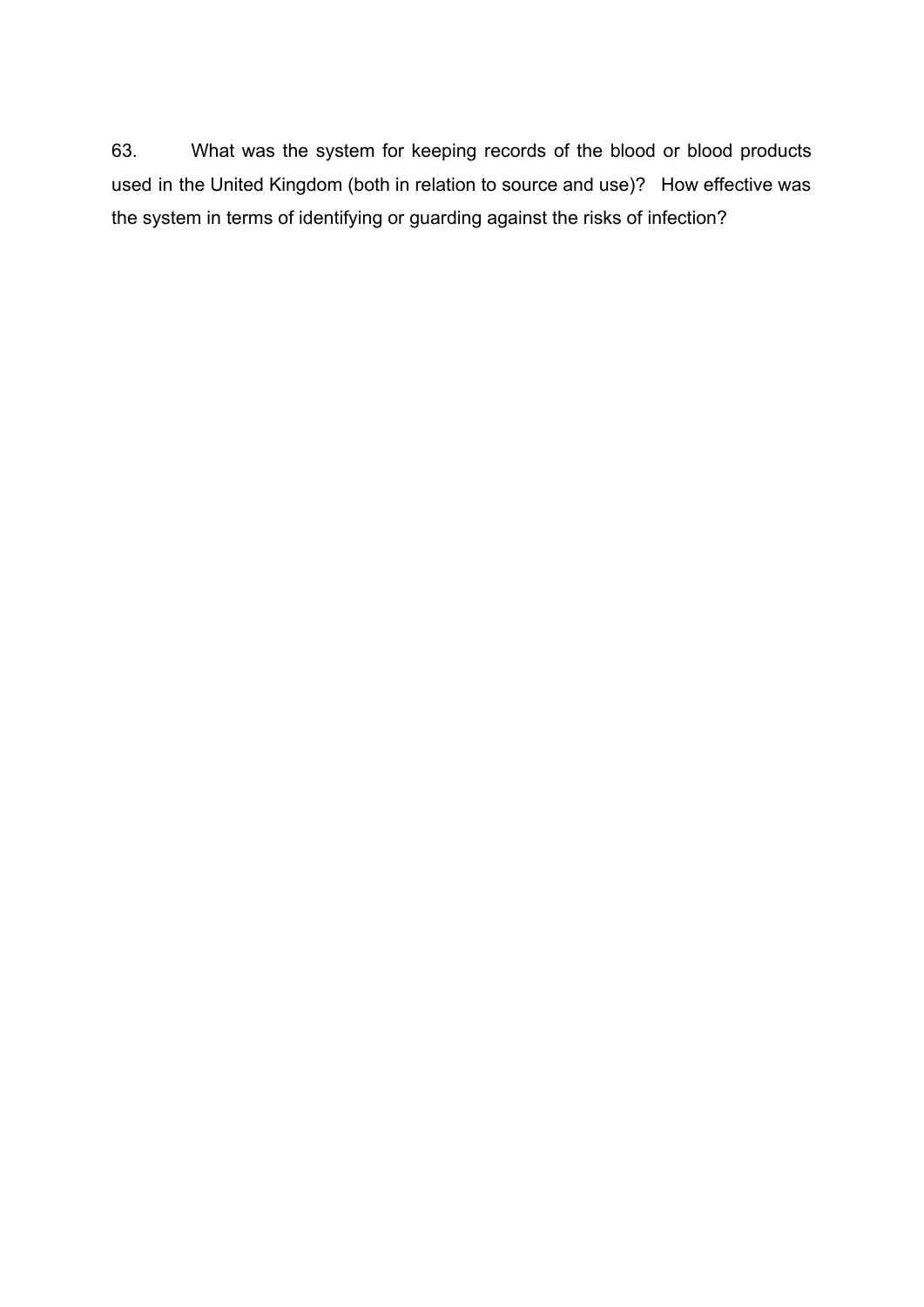# <span id="page-15-0"></span>**Viral inactivation/heat treatment and other measures to reduce risk**

## <span id="page-15-1"></span>**Viral inactivation/heat treatment**

64. What decisions and actions were taken in respect of heat treatment, by whom, when and how?

65. What were the relative roles and responsibilities, as regards heat treatment, of the Government, the blood services, the Blood Products Laboratory, the Plasma Fractionation Laboratory and the Protein Fractionation Centre, the UKHCDO, the haemophilia centres and other relevant NHS or regulatory bodies?

66. How effective and coordinated was the research, planning and decision-making as regards heat treatment? What direction or guidance was given to ensure effective research and/or effective production?

67. What research, decisions and actions should have been taken and when?

68. Could, and should, effective heat treatment have been achieved earlier than it was? If so, why was it not so achieved?

69. Should (and if so, when) untreated Factor VIII product have been recalled and replaced throughout the UK?

70. Why was a heat-treated product that deactivated HIV and was later also found to have deactivated HCV produced for use in England 18 months before it was made available in Scotland?

# <span id="page-15-2"></span>**Donor selection/screening**

71. What donor selection or screening policies and practices were in existence over the relevant period? Who was responsible for formulating and implementing such policies and practices?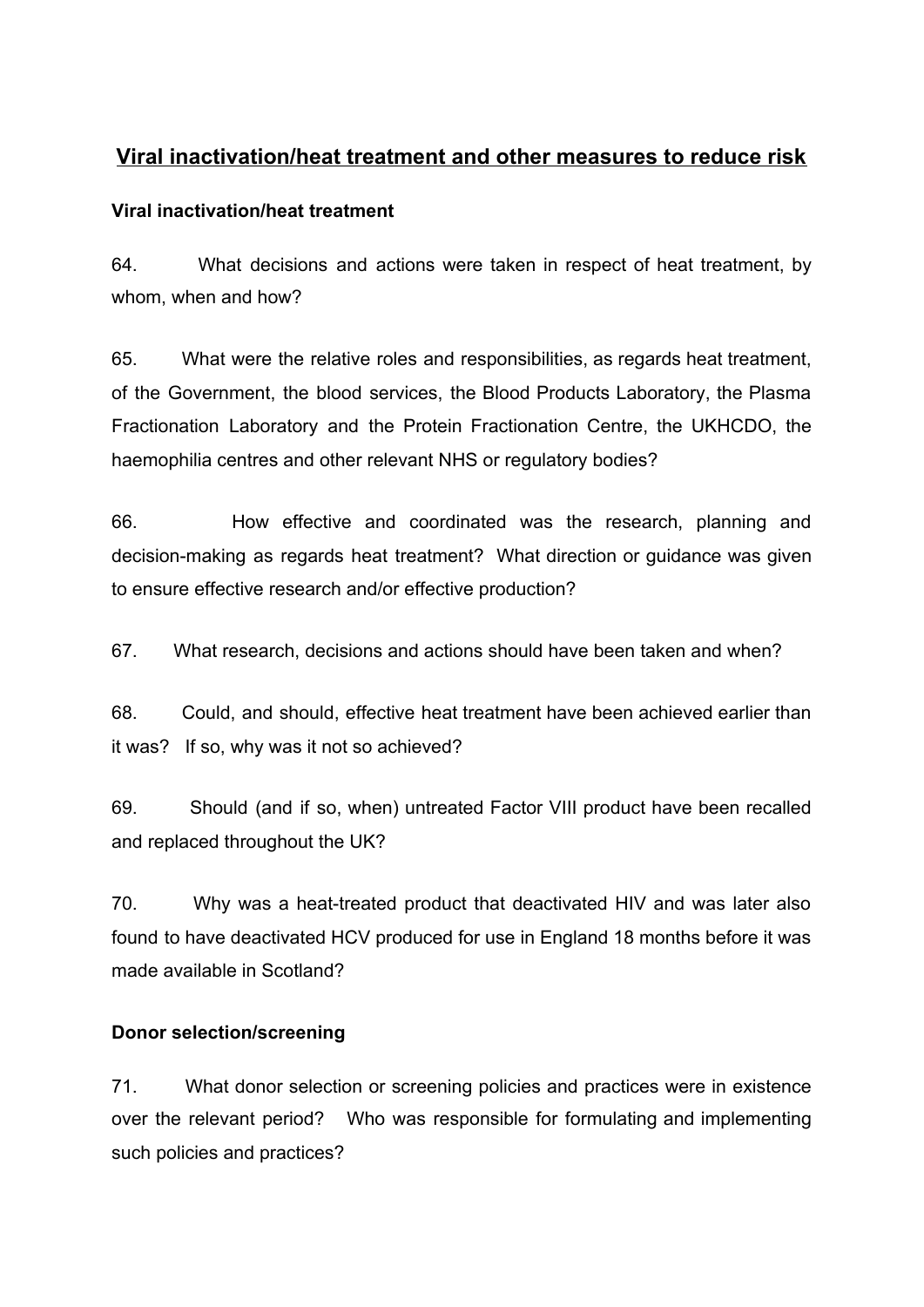72. To what extent was donor selection/screening regulated and/or subject to standards or guidelines? Should there have been different or better regulation and what difference might this have made?

73. What were the relative roles and responsibilities, as regards donor selection and screening, of the Government, the blood services, the Blood Products Laboratory, the Plasma Fractionation Laboratory and the Protein Fractionation Centre, the UKHCDO, the haemophilia centres and other relevant NHS or regulatory bodies?

74. What steps were taken to screen blood donors for risk of infection? Were the steps taken effective? What other steps should have been taken?

75. What steps were taken to discourage donors thought to be at higher risk of transmitting infection, or to prevent them from donating? Were the steps taken effective? What other steps should have been taken?

76. To what extent, over what period and why was blood taken in the UK from:

a. prisoners (or other detainees)?

b. UK and US armed forces?

c. high risk groups such as intravenous drug users?

77. What was known, and when, about the risk of transmission of infection from these groups compared to the general donor population?

78. To what extent were these groups incentivised to give blood?

79. Was it cheaper to obtain blood from these groups than from the general population?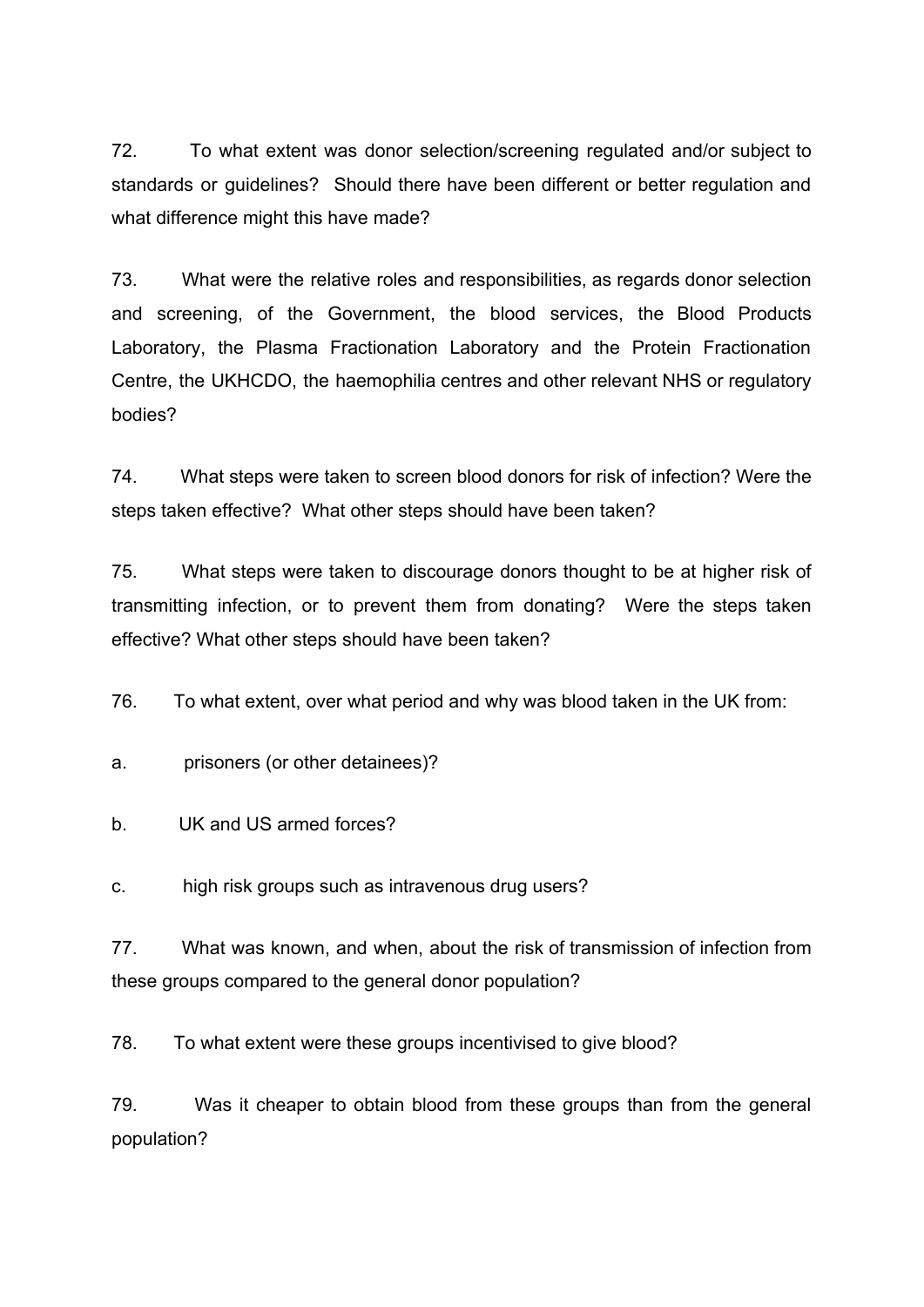80. Should the collection of blood from such groups have stopped earlier and if so when?

### <span id="page-17-0"></span>**Screening of donations**

81. What decisions and actions were taken, and by whom, in relation to the testing of blood donations over the relevant period? What decisions and actions should have been taken?

82. To what extent was this regulated and/or subject to standards or guidelines? Should there have been different or better regulation and what difference might this have made?

83. What were the relative roles and responsibilities, as regards the screening and testing of donations, of the Government, the blood services, the Blood Products Laboratory, the Plasma Fractionation Laboratory and the Protein Fractionation Centre, the UKHCDO, the haemophilia centres and other relevant NHS or regulatory bodies?

84. When should the screening of blood donations for HIV have begun?

85. Was there a delay? If so, what caused that delay?

86. What difference might earlier screening for HIV have made?

87. Should surrogate testing for non-A, non-B hepatitis (NANB hepatitis) have been introduced across the UK and if so when?

88. What difference might surrogate testing have made?

89. Why, following the discovery, in 1989, of HCV and the development of a test to screen for it, was there a delay in the introduction of screening in the UK?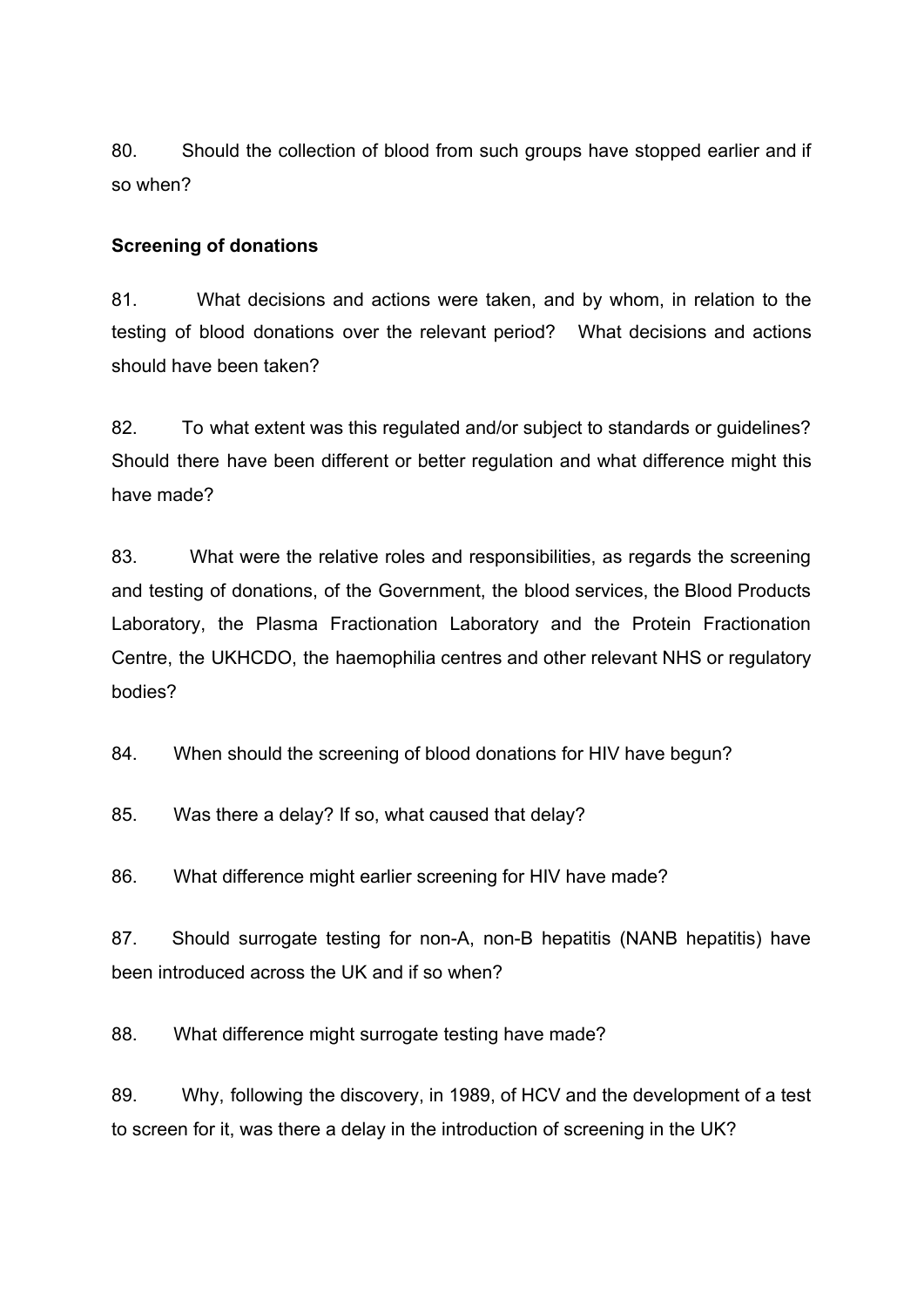90. Why was there a further delay after the decision in principle had been taken before screening actually started?

91. When should screening have been introduced?

92. What difference might the earlier introduction of screening have made?

## <span id="page-18-0"></span>**Other measures to reduce risk**

93. Were there other measures to reduce risk that should have been considered? If so, what measures and when?

94. Were credible alternatives to heat treatment advanced and if so were they given sufficient consideration?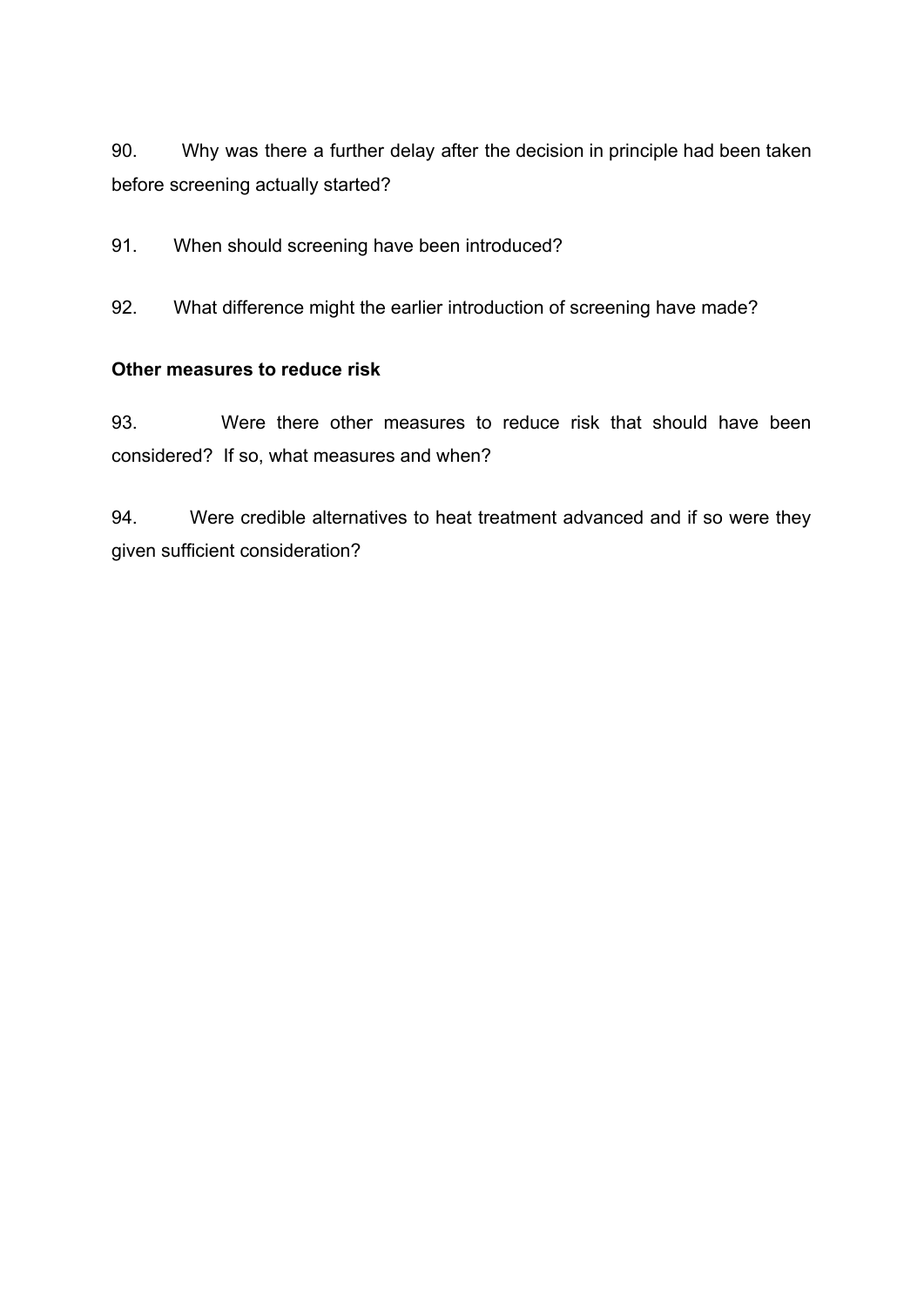# **The role of haemophilia centres and the UKHCDO**

# <span id="page-19-1"></span><span id="page-19-0"></span>**Knowledge of risk**

95. What were the roles, functions and responsibilities of the haemophilia centres[6] during the relevant period?

96. What were the roles, functions and responsibilities of UKHCDO (or its predecessor) during the relevant period?

97. What information and knowledge did (i) the haemophilia centres and (ii) UKHCDO as a matter of fact have during the relevant period about the risks of infection associated with blood products?

98. In particular:

a. How did the knowledge of (i) the haemophilia centres and (ii) UKHCDO as to the risks of the transmission of hepatitis from blood and blood products develop over time?

b. When and in what circumstances did they first become aware that HIV could be transmitted by blood and blood products?

c. What was their understanding of the relative risks of infection from (i) the use of commercially supplied blood products and (ii) the use of domestically sourced blood and blood products?

d. When and in what circumstances did they become aware of any risks of transmission of vCJD associated with the use of blood and blood products?

99. What enquiries and/or investigations did (i) the haemophilia centres and (ii) UKHCDO carry out in respect of these risks and what information was obtained as a result?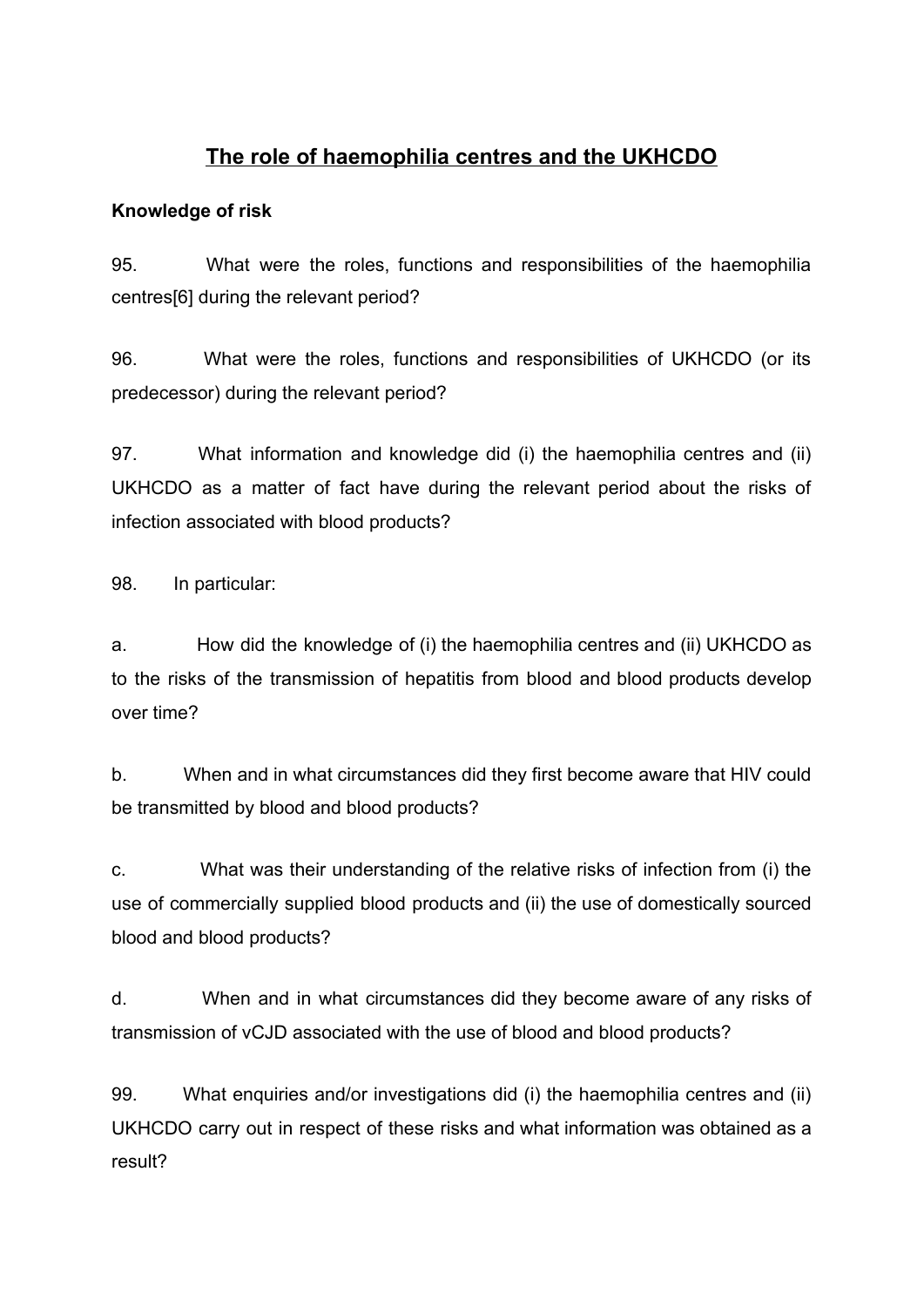100. Was the extent of the enquiries and/or the level of their knowledge appropriate or should further enquiries or investigations have been carried out?

101. What ought to have been known and understood by (i) the haemophilia centres and (ii) UKHCDO at all relevant times about the risks of infection associated with blood products, including the risks described in paragraph 98 above?

#### <span id="page-20-0"></span>**Policy-making, decision-making and actions**

102. What decisions and actions were taken, and what policies were formulated, by (i) the haemophilia centres and (ii) UKHCDO as regards the importation, manufacture and use of blood products during the relevant period?

103. What decisions and actions were taken, and what policies were formulated, by (i) the haemophilia centres and (ii) by UKHCDO (whether alone or in conjunction with the Government/the blood services/other NHS bodies/pharmaceutical companies/others), which caused or contributed to the use of infected blood products to treat people in the United Kingdom (or in any of the constituent parts of the United Kingdom)?

104. To what extent, and why, were people with mild or moderate bleeding disorders treated with factor products?

105. What alternative treatments to the factor products were available for people with bleeding disorders? What were the risks, advantages and disadvantages of those alternative treatments and should they have been used in preference to factor products?

106. What responsibility did (i) the haemophilia centres and (ii) UKHCDO have for the selection and purchasing of blood products over the relevant period? How did they make decisions about the selection and purchase of blood products? What were the reasons that led them to choose one product over another?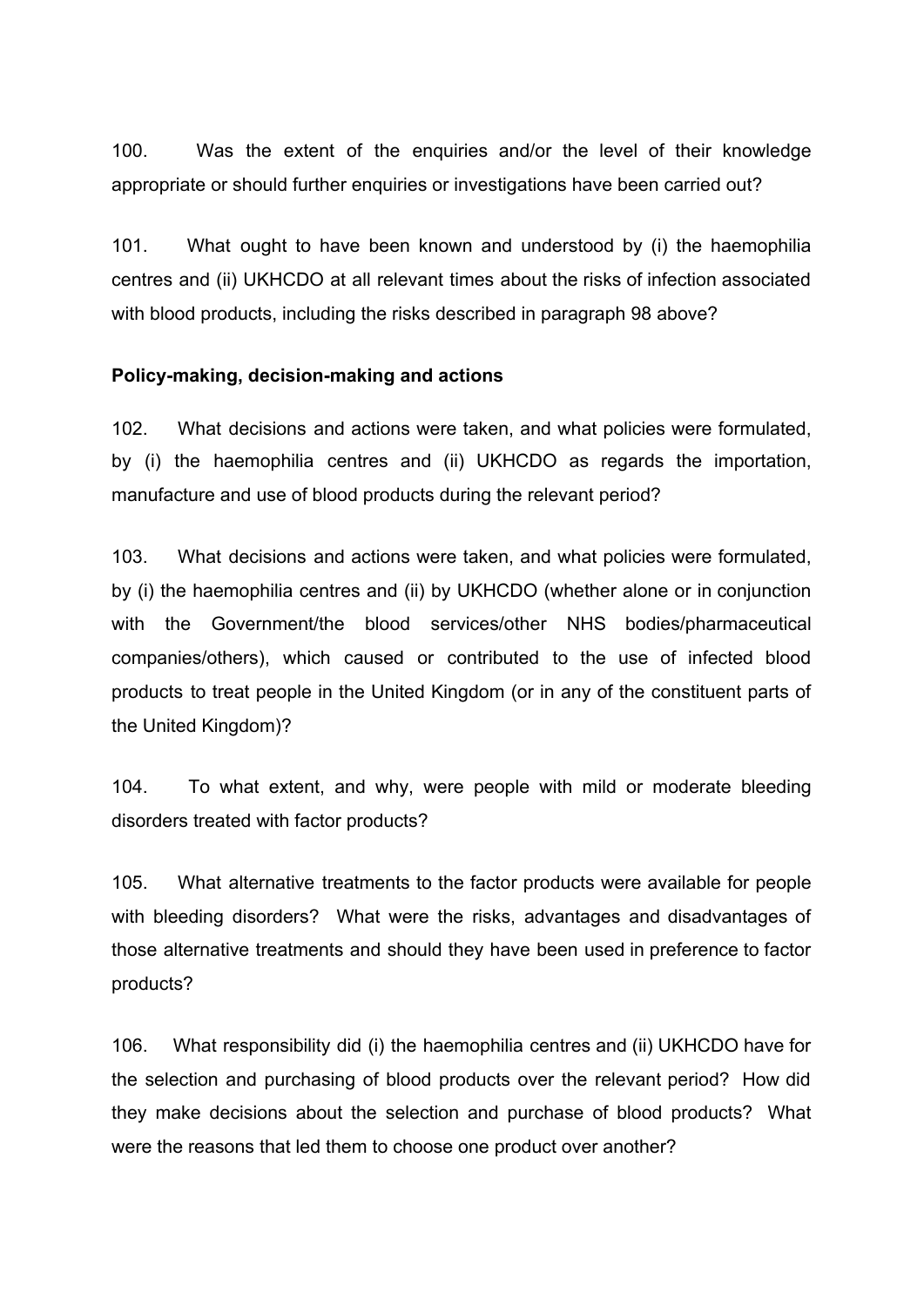107. What did (i) the haemophilia centres and (ii) UKHCDO do in response to the risks arising from blood products? In particular:

a. What decisions did they take during the relevant period?

b. What advice did they give during the relevant period?

c. What steps did they take to satisfy themselves that there were the right advisory and decision-making structures in place in response to the risks and scale of infection?

d. What did they do to ensure that NHS bodies, the medical profession and the public were informed and educated about the risks?

e. What did they do to ensure the safety of the blood products being used to treat people in the UK?

f. What did they do to provide access to treatment for infections?

108. Were the steps taken by (i) the haemophilia centres and (ii) UKHCDO adequate and appropriate?

109. What should the (i) the haemophilia centres and (ii) UKHCDO have done in respect of each of the matters set out in paragraph 107 above, and by when should such steps have been taken?

110. What difference might such steps have made?

111. Why did they not do more?

112. What factors influenced their decision-making and actions? What role did commercial and financial considerations play?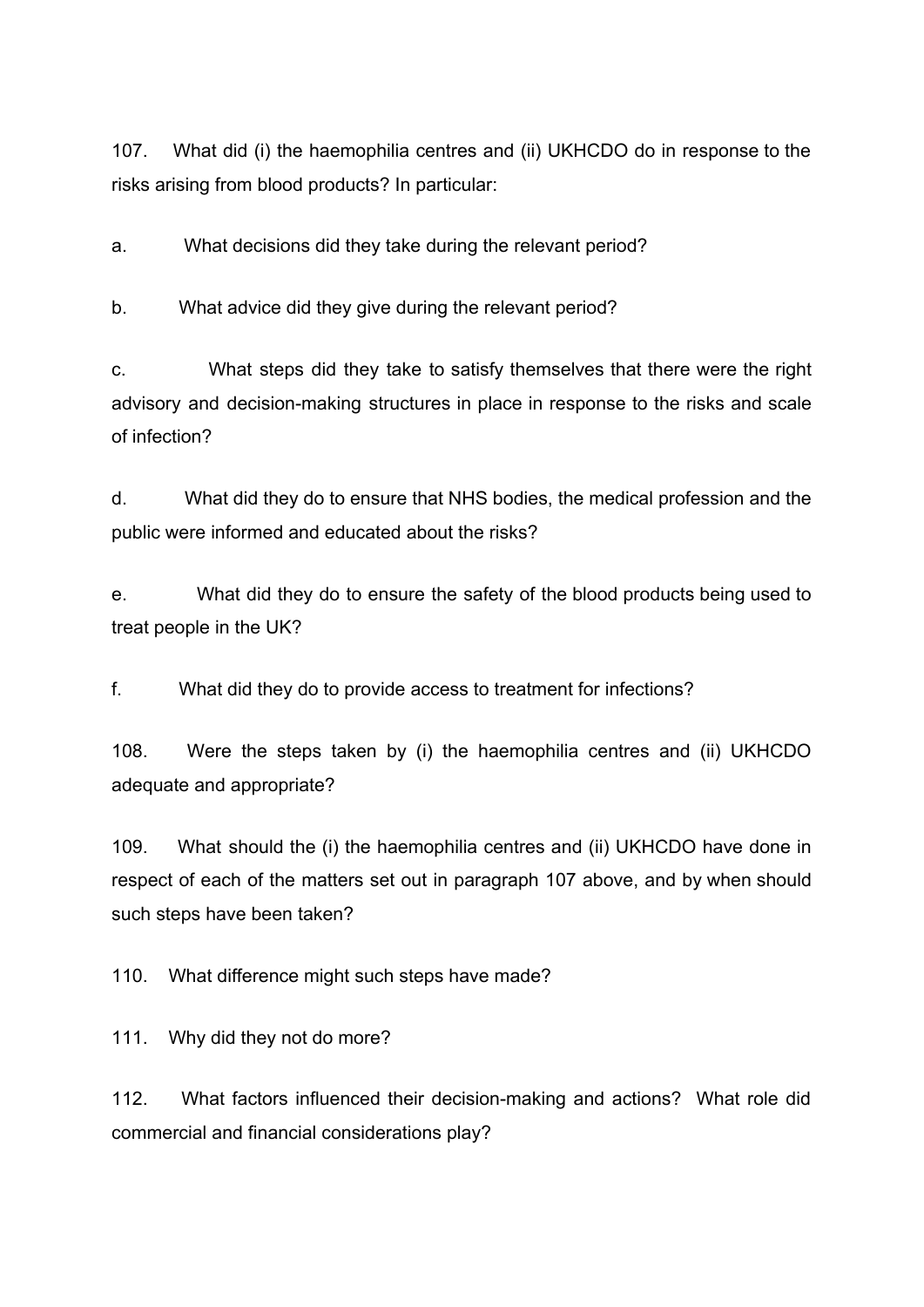113. What was the relationship between the haemophilia centres, UKHCDO and the pharmaceutical companies manufacturing/supplying blood products? What influence did that relationship have on their decisions and actions?

114. Why in light of growing evidence of the risks arising from pooled blood products, did the haemophilia centres and/or UKHCDO continue to use these products?

115. What decisions or actions of the haemophilia centres and/or UKHCDO could and/or should have avoided, or brought to an end earlier, the use of infected blood products?

116. What were the consequences of the variations in decision-making by haemophilia centres?

### <span id="page-22-0"></span>**Lord Mayor Treloar College (Treloar's)**

117. What blood products were administered to the pupils of Treloar's during the relevant period?

118. What information was provided to pupils and/or their families about the risks of such treatments?

119. How were the decisions taken as to what treatments to administer?

120. Was pressure put on Treloar's staff to use products which they would have preferred not to use, and if so why?

121. Were the pupils at Treloar's treated differently than other people with bleeding disorders? If so, in what respects and why?

122. What happened to the pupils at Treloar's in consequence of treatment with infected blood products?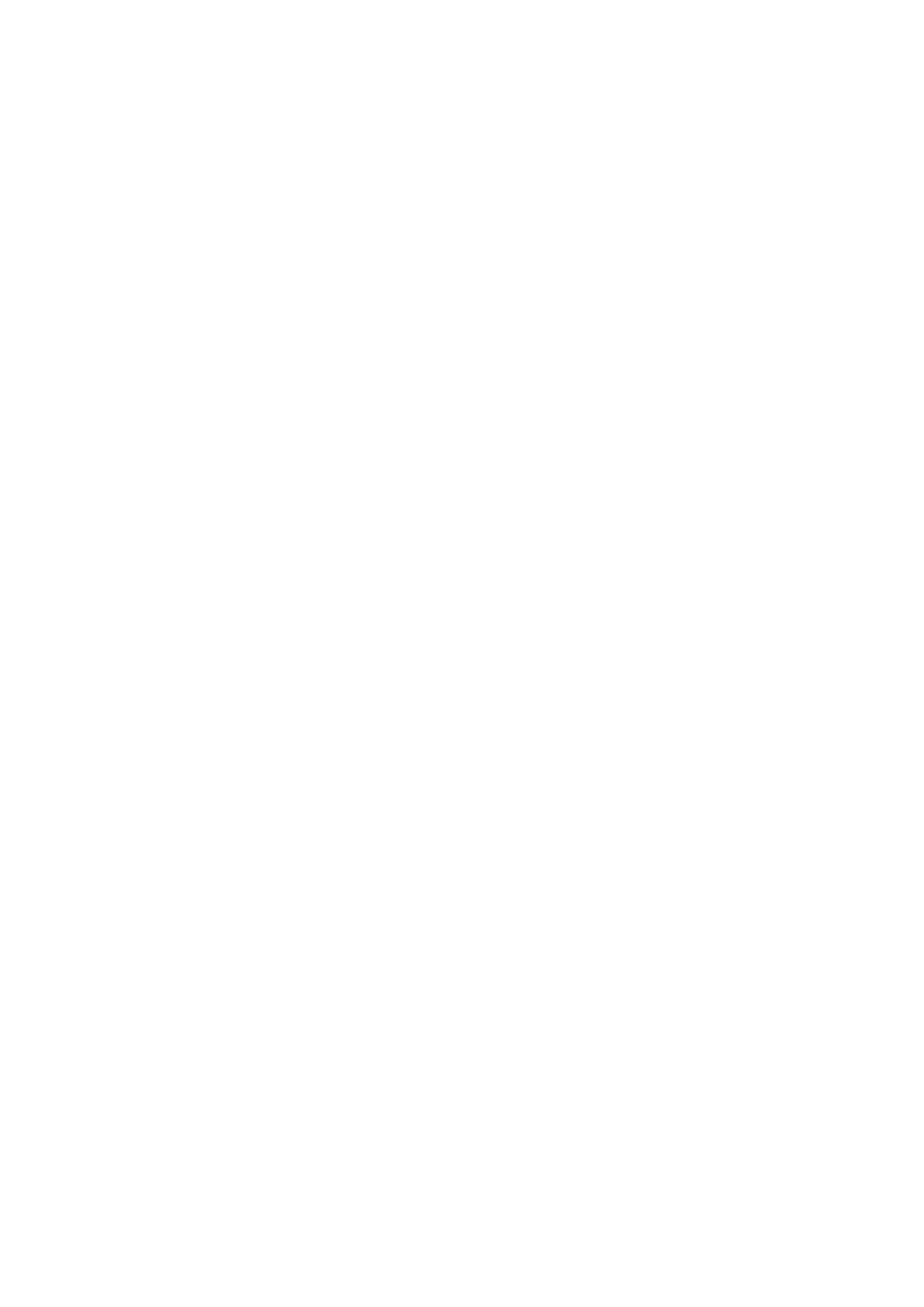# **The role of other NHS bodies**

## <span id="page-24-1"></span><span id="page-24-0"></span>**Knowledge of risk**

123. What information and knowledge did other NHS bodies[7] in general have during the relevant period about the risks of infection associated with blood and blood products?

124. In particular:

a. How did their knowledge of the risks of the transmission of hepatitis from blood and blood products develop over time?

b. When and in what circumstances did they first become aware that HIV could be transmitted by blood and blood products?

c. What was the understanding of the relative risks of infection from (i) the use of commercially supplied blood products and (ii) the use of domestically sourced blood and blood products?

d. When and in what circumstances did they become aware of any risks of transmission of vCJD associated with the use of blood and blood products?

125. What enquiries and/or investigations did such NHS bodies carry out in respect of these risks and what information was obtained as a result?

126. Was the extent of the enquiries and/or the level of their knowledge appropriate or should further enquiries or investigations have been carried out?

127. What ought to have been known and understood by NHS bodies in general at all relevant times about the risks of infection associated with blood and blood products, including the risks described in paragraph 124 above?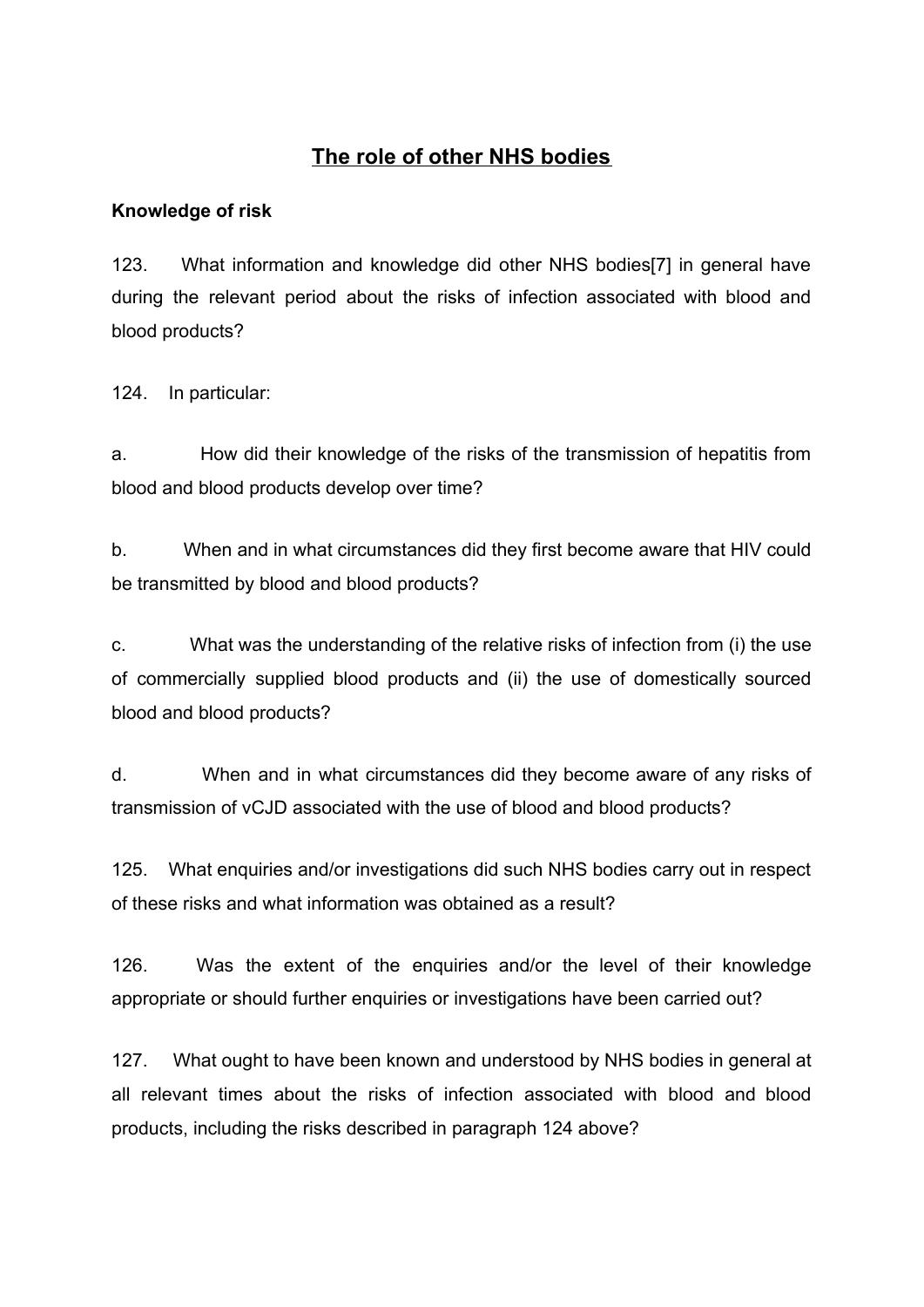# <span id="page-25-0"></span>**Policy-making, decision-making and actions**

128. What decisions and actions were taken, and what policies were formulated, by other NHS bodies as regards:

a. the importation, manufacture and use of blood products;

b. the collection and use of blood;

during the relevant period?

129. What decisions and actions were taken, and what policies were formulated, by other NHS bodies (whether alone or in conjunction with the Government/the blood services/haemophilia centres/UKHCDO/pharmaceutical companies/others), which caused or contributed to:

a. the use of infected blood;

b. the use of infected blood products;

to treat people in the United Kingdom (or in any of the constituent parts of the United Kingdom)?

130. What did the NHS in general do in response to the risks arising from blood and blood products? In particular:

a. What decisions were taken over the relevant period?

b. What advice was provided over the relevant period?

c. What steps did they take to satisfy themselves that there were the right advisory and decision-making structures in place in response to the risks and scale of infection?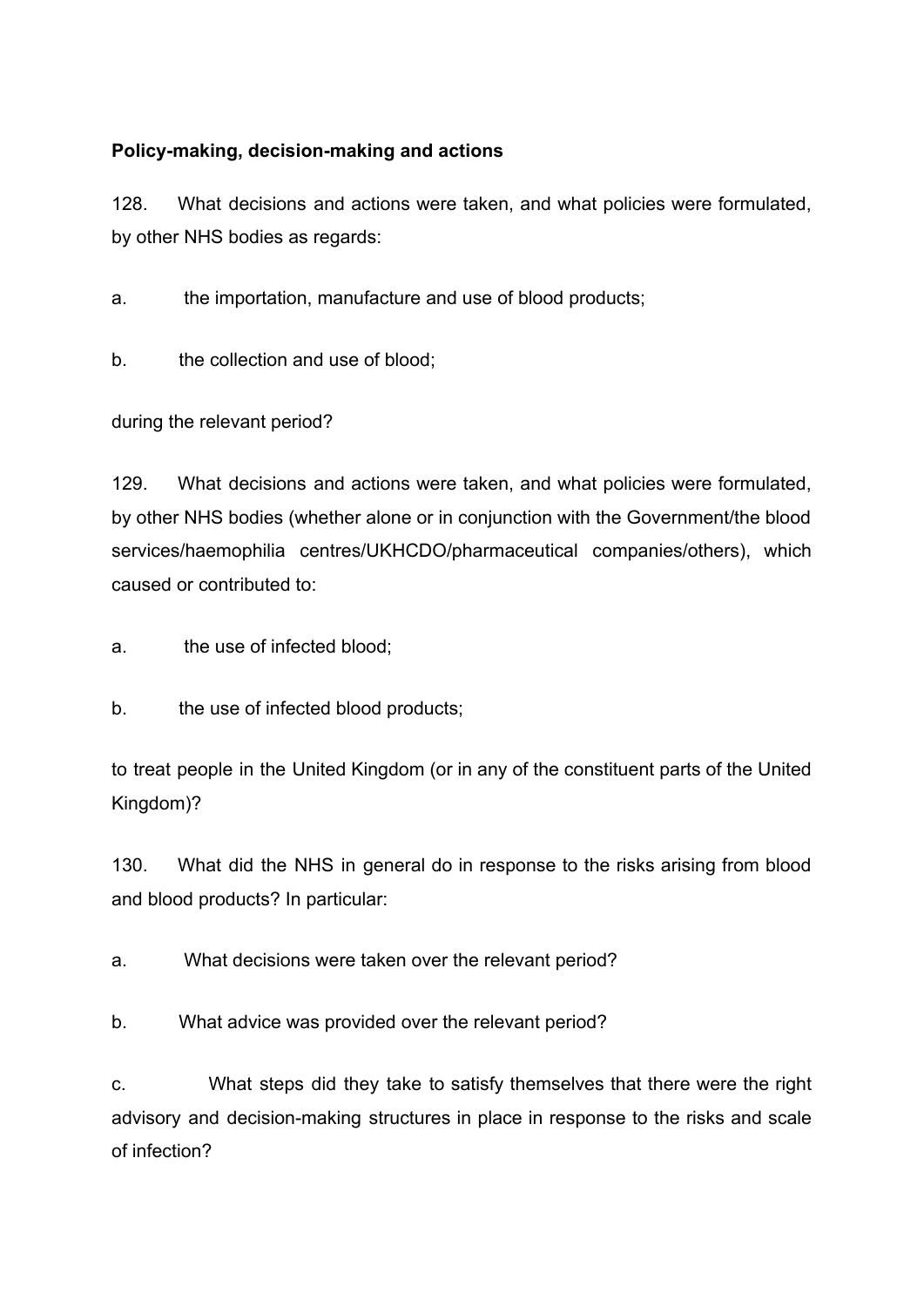d. What steps were taken to share information and to ensure that other NHS bodies, the medical profession and the public were informed and educated about the risks?

e. What was done to ensure the safety of the blood collected in the UK?

f. What was done to ensure the safety of the blood products being used to treat people in the UK?

g. What did they do to provide access to treatment for infections?

131. Were the steps taken adequate and appropriate?

132. Should more have been done? If so what and by when? What difference might this have made?

133. What factors influenced decision-making and actions? What role did commercial and financial considerations play?

134. What decisions or actions of the NHS could and/or should have avoided, or brought to an end earlier, the supply of infected blood or infected blood products?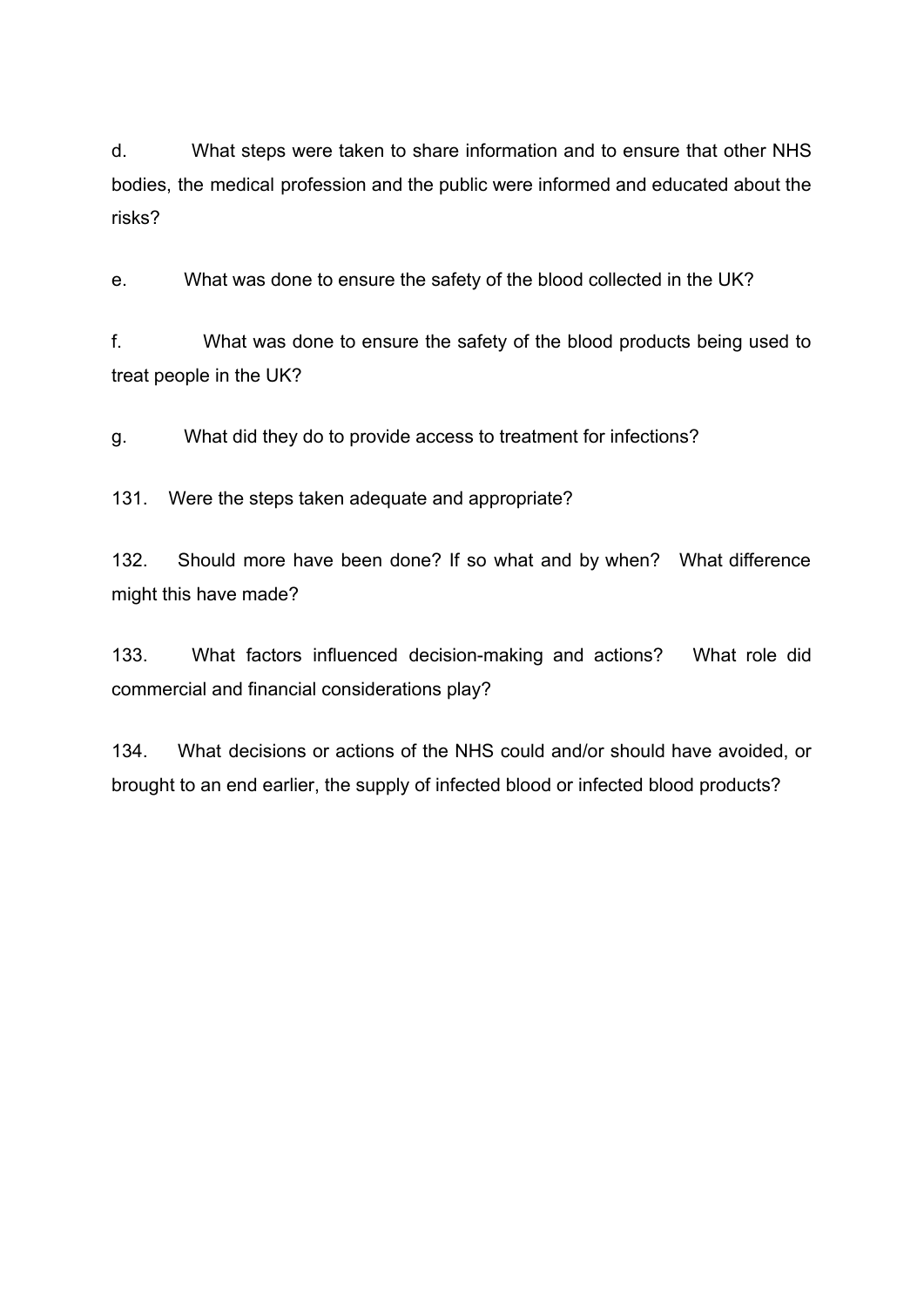# **The role of medical practitioners**

## <span id="page-27-1"></span><span id="page-27-0"></span>**Knowledge of risk**

135. What was the level of knowledge and understanding within the medical profession[8] about the risks of infection (in particular with hepatitis and HIV) associated with blood and blood products during the relevant period? How did it change over time?

136. What information, advice and guidance about these risks were available to medical practitioners? Where did such information, advice and guidance come from?

137. Did the level of knowledge and understanding differ depending on whether the practitioner was in a specialist centre or not?

138. What should the level of knowledge and understanding been?

## <span id="page-27-2"></span>**Provision of information to people about the risks of blood products**

139. What information was provided to people with a bleeding disorder (and to people who did not have a bleeding disorder but were treated with blood products for other conditions) about the risks of infection in consequence of treatment with blood products over the relevant period?[9]

140. Was sufficient and appropriate information provided?

141. What information should have been provided?

142. Was the failure to provide relevant information such that people receiving treatment were not in a position to give informed consent to their treatment?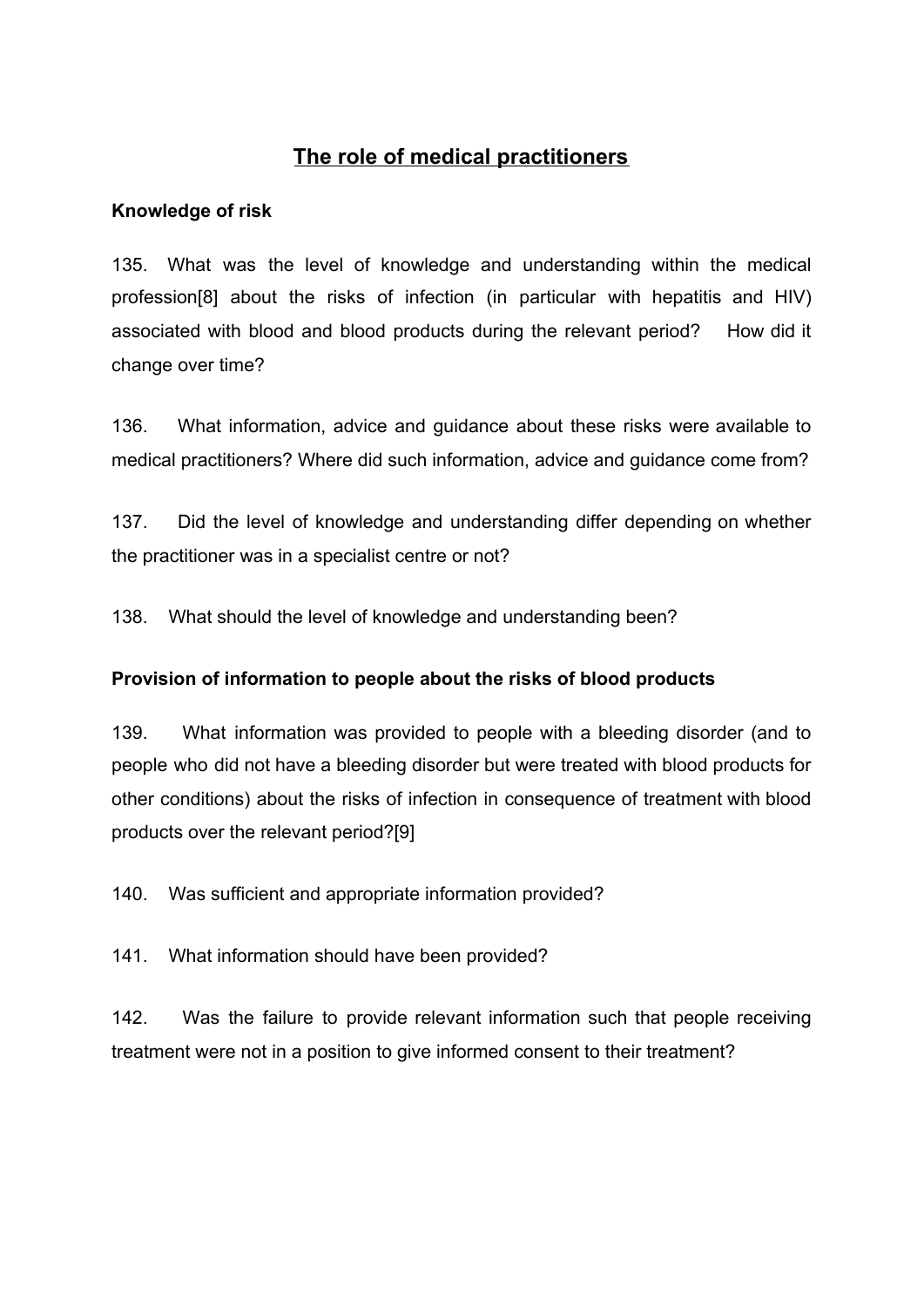## <span id="page-28-0"></span>**Provision of information to people about the risks of transfusion**

143. What information was provided to people receiving whole blood about the risks of infection in consequence of treatment with whole blood over the relevant period?[10]

144. Was sufficient and appropriate information provided?

145. What information should have been provided?

146. Was the failure to provide relevant information such that people receiving treatment were not in a position to give informed consent to their treatment?

### <span id="page-28-1"></span>**Guidance**

147. What guidance or advice about doctors' ethical obligations and the provision of information and consent was available to medical practitioners during the relevant period?

148. Even if medical practitioners' approach to the provision of information and the obtaining of consent was consistent with the standards of the time, were those standards (whether contained in guidance or advice or otherwise) wrong?

### <span id="page-28-2"></span>**Consent**

149. Were people experimented on without their consent? If so, how and why did this occur?

150. Were people treated without their consent? If so, how and why did this occur?

151. Were people tested without their consent? If so, how and why did this occur?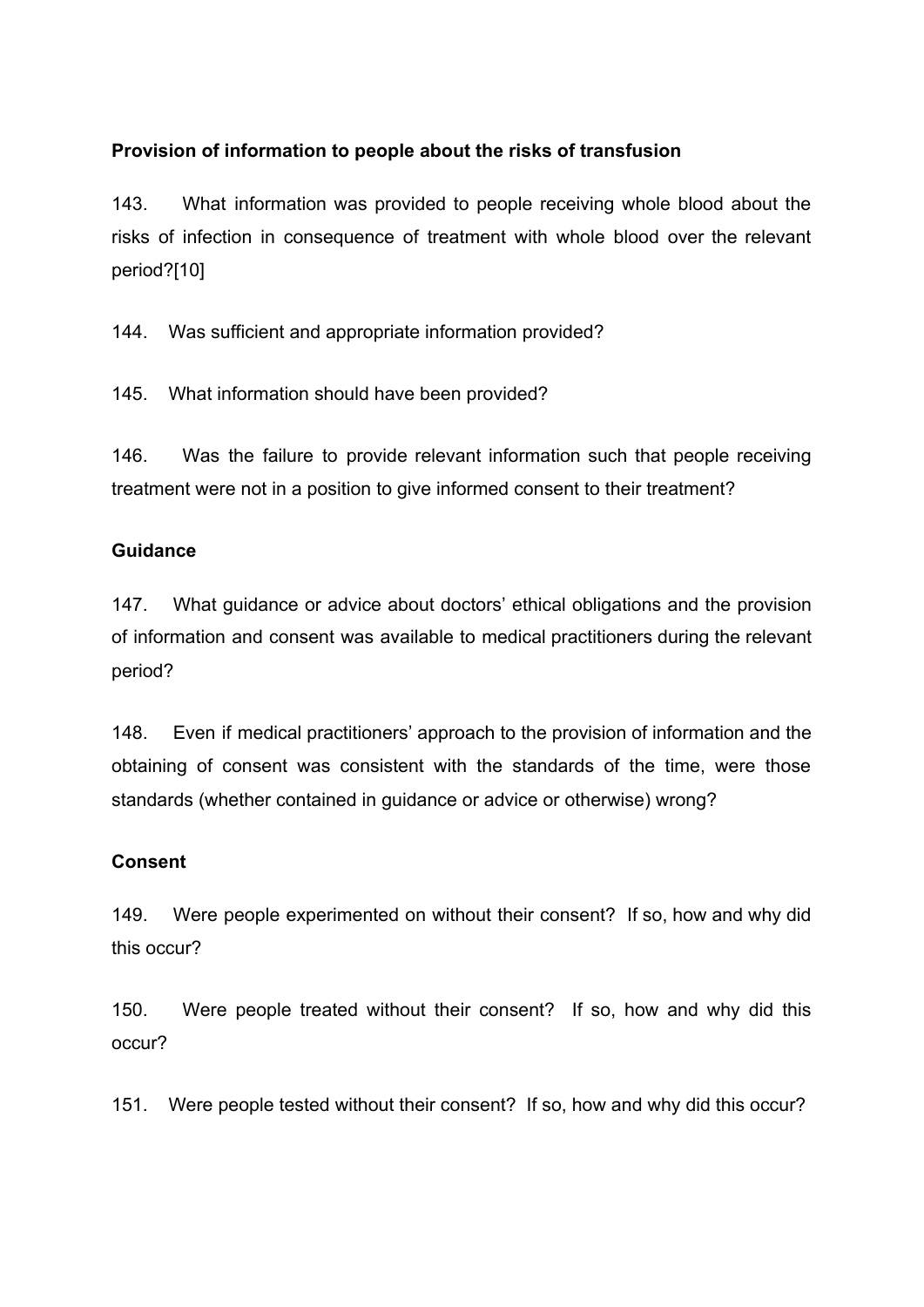152. Were people used for research purposes without their consent? If so, how and why did this occur?

153. What treatment and testing decisions and actions were taken with regard to a category of people referred to as 'previously untreated patients' ('PUPS')? How and why did this occur?

### <span id="page-29-0"></span>**Policy-making, decision-making and actions**

154. To what extent were the risks associated with multiple transfusions considered by doctors treating people with thalassaemia and sickle cell anaemia?

155. To what extent were the risks of infection through immunoglobulin considered by doctors treating people with immunodeficiencies?

156. To what extent were factor products administered to people without bleeding disorders? How and why did this come about and were there alternative treatments?

157. Were medical treatments for HCV, HBV and HIV appropriately prescribed? In particular:

a. What information and advice was given to people about the side effects of these treatments?

b. Would people have been better advised to wait for the second generations of these treatments?

c. Were new drugs released to people quickly enough?

d. Were some of these treatments abandoned as too risky in some areas of the country while still being prescribed elsewhere?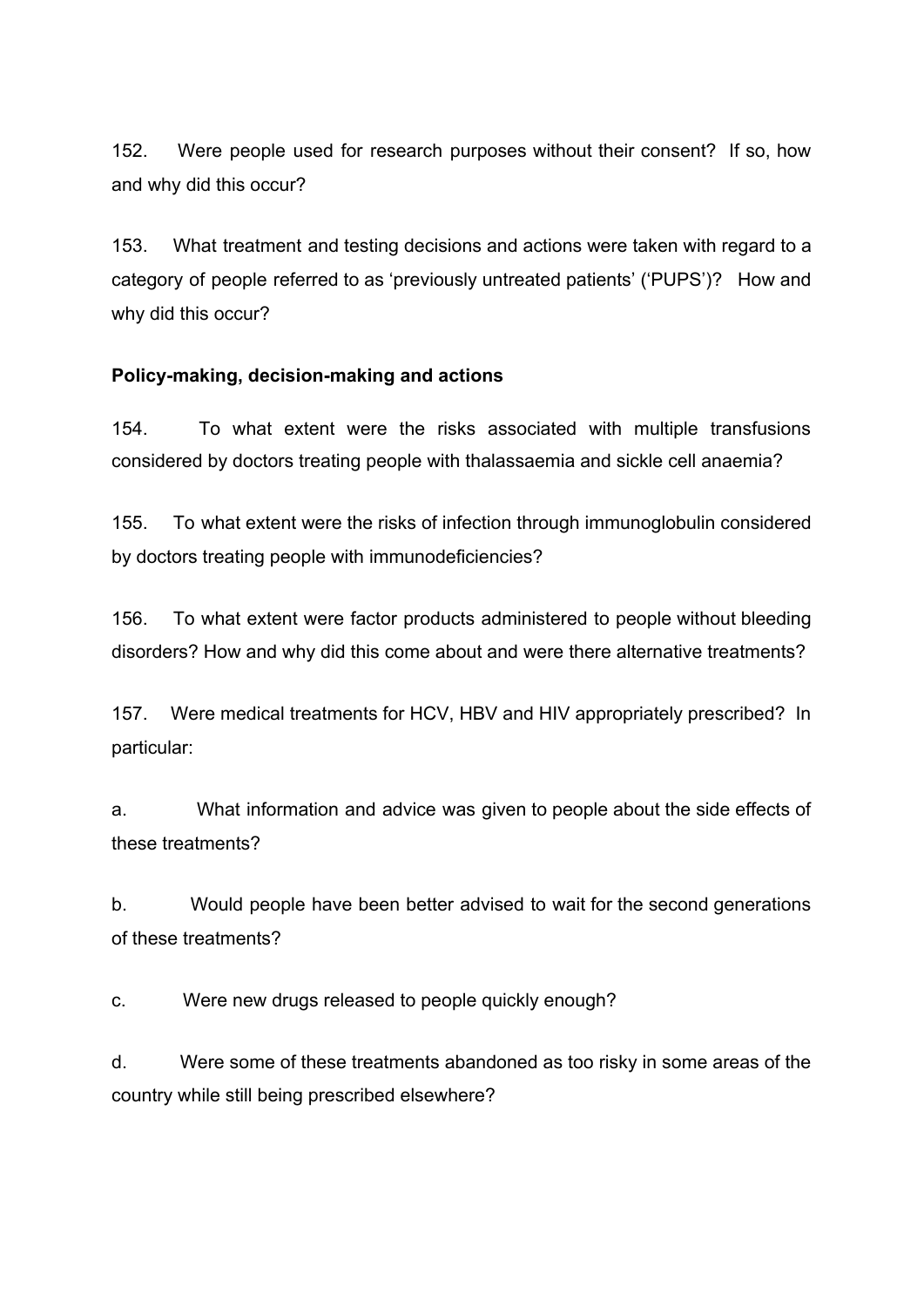158. Should medical practitioners have been actively encouraging people who had received blood or blood products over the relevant period to be tested?

159. Did medical practitioners wrongly refuse to test for infection people who had received blood or blood products?

160. Were medical practitioners testing people without their consent to establish whether they were infected with HIV, HCV and HBV? If so, why and what was done with this information once obtained?

161. Did medical practitioners remain silent about their suspicions or about evidence that blood and blood products were causing infections when they should have spoken up?

162. How, as a matter of good practice, should the results of blood testing have been communicated to people? In particular:

a. Once a test had been carried out, was it acceptable to keep the diagnosis from the individual?

b. Should results have been delivered in person?

c. Should information have been immediately available about the diagnosis and treatment options?

d. Should counselling have been available?

e. Should information have been given about the risk of infecting others?

f. Did medical practitioners decide not to inform people of their diagnosis because of a belief that their condition could not be treated?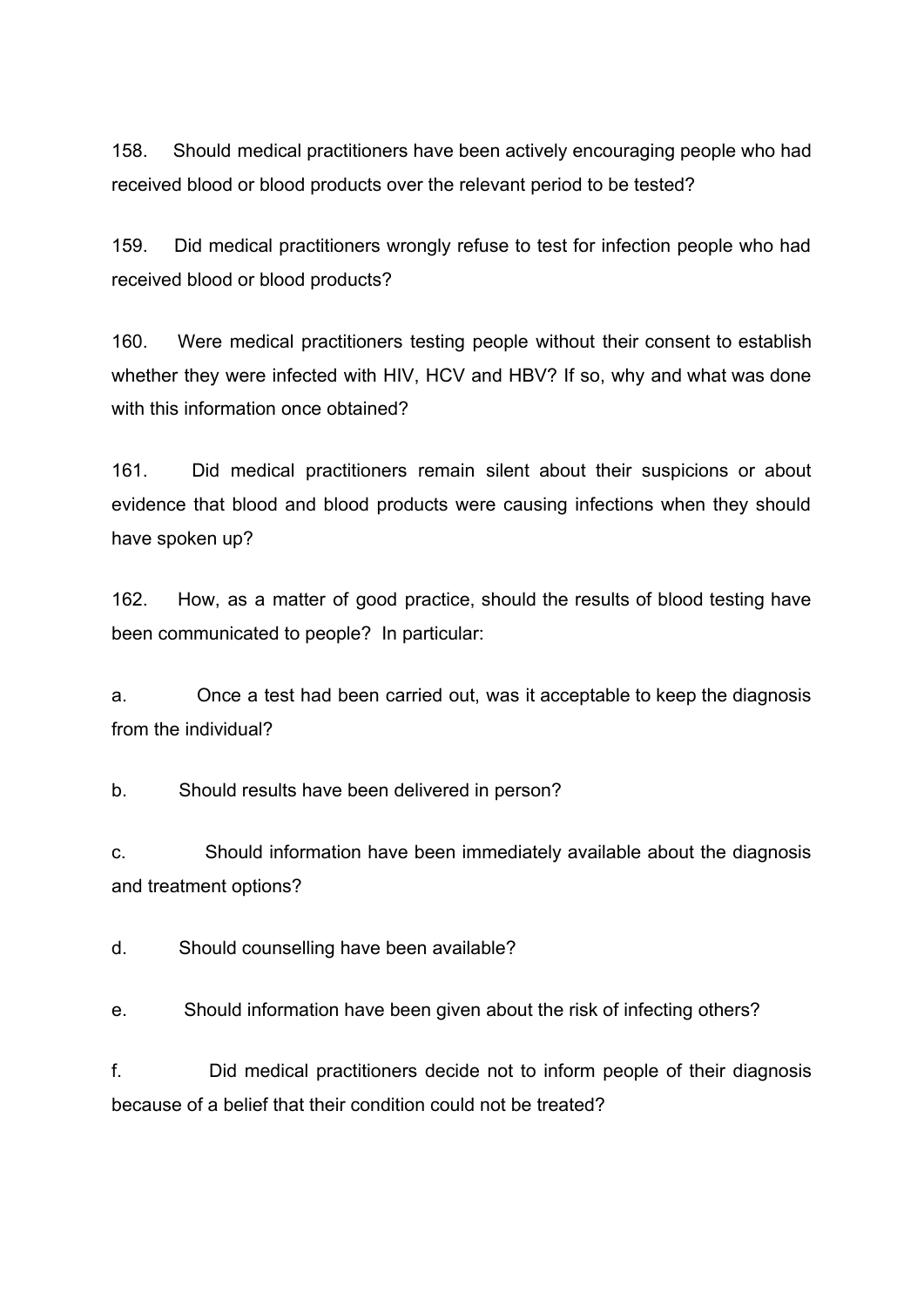163. To what extent did medical practitioners fail to act in accordance with good practice in this regard? Even if medical practitioners' conduct was consistent with the standards of the time, were those standards (whether contained in guidance or advice or otherwise) wrong?

164. What, if any, information or advice could and/or should medical practitioners have provided to partners or family members about any risks to them?

165. What was the level of knowledge amongst medical practitioners of the effects of HCV, HBV and HIV and of the prognosis for those infected with HCV, HBV and HIV?

a. What information was available and from where?

b. Should medical practitioners have availed themselves of this information before informing people of their diagnosis?

166. Were people encouraged to keep their infective status secret?

167. What practical advice, advice about living with HCV/HBV/HIV and advice about the implications of the diagnosis could and should medical practitioners have been providing? Was inappropriate or inaccurate advice given?

168. Was there a culture of not allowing people to ask questions about their diagnosis/the cause(s) of their illness/ their treatment?

169. Was there a culture or pattern of incorrectly attributing conditions to alcohol use, unsafe sex with multiple partners and/or drug use in respect of people who had received infected blood and blood products?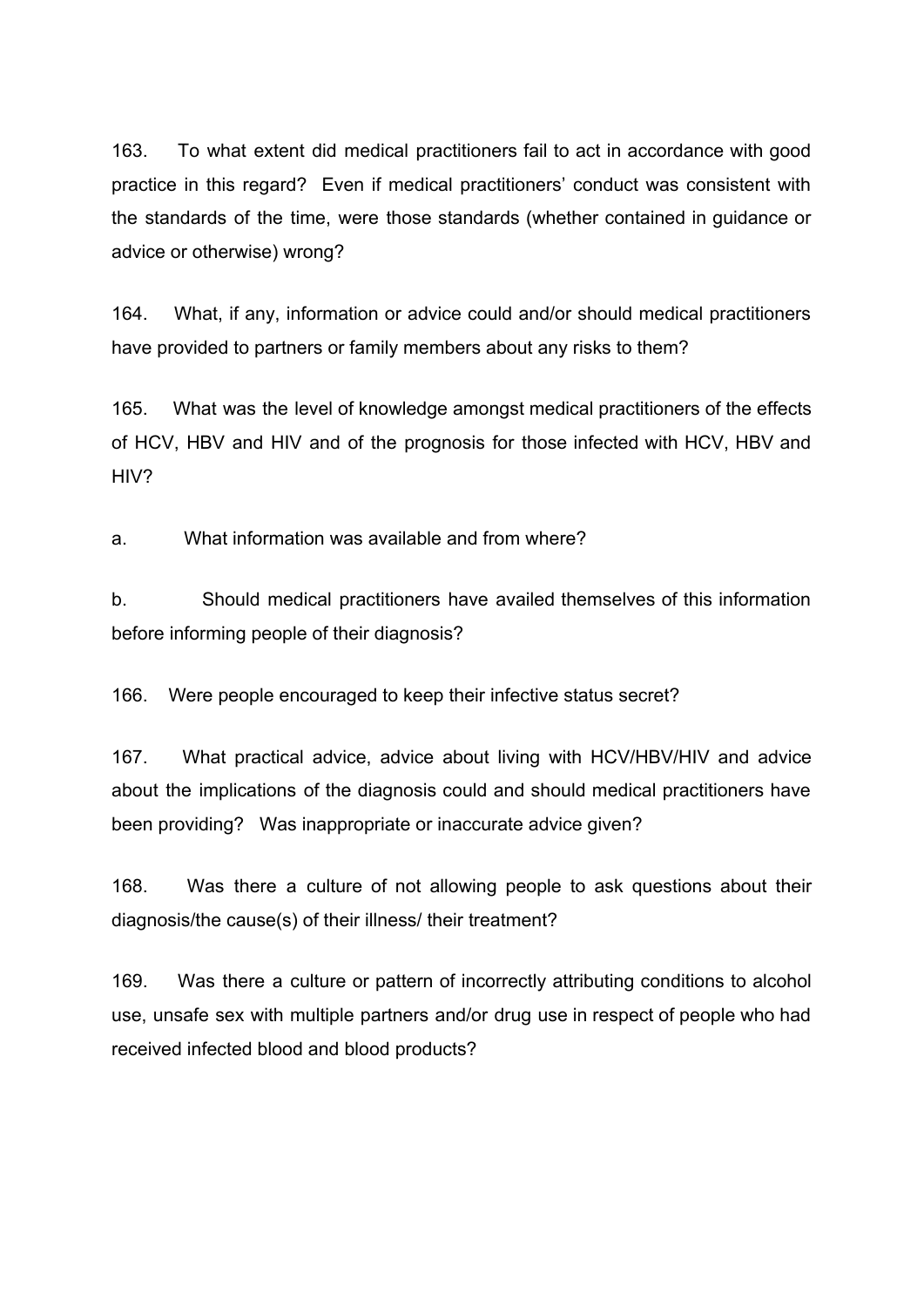170. Was there a culture or pattern of recording inaccurate information on death certificates when the true reason, death caused by HCV or HIV or HBV, should have been clear from the known history of the deceased?

171. What was the nature and extent of the obligation on clinicians to report an infection or adverse events arising from the use of blood and blood products? Did this in fact happen?

172. How were people infected by blood or blood products and their families treated by the medical profession? In particular:

a. Were there breaches of patient confidentiality?

b. Were they treated with dignity and respect?

c. Was there candour and openness?

173. Should there have been national/regional/organisational guidelines for medical practitioners on:

a. ensuring that people who had received blood and blood products were provided with information about the risks of infection?

b. encouraging such people to be tested for HCV, HBV and HIV?

c. ensuring that once tested they were informed of their diagnosis?

d. ensuring that people were informed about the risk of infecting others and how this risk could be minimised?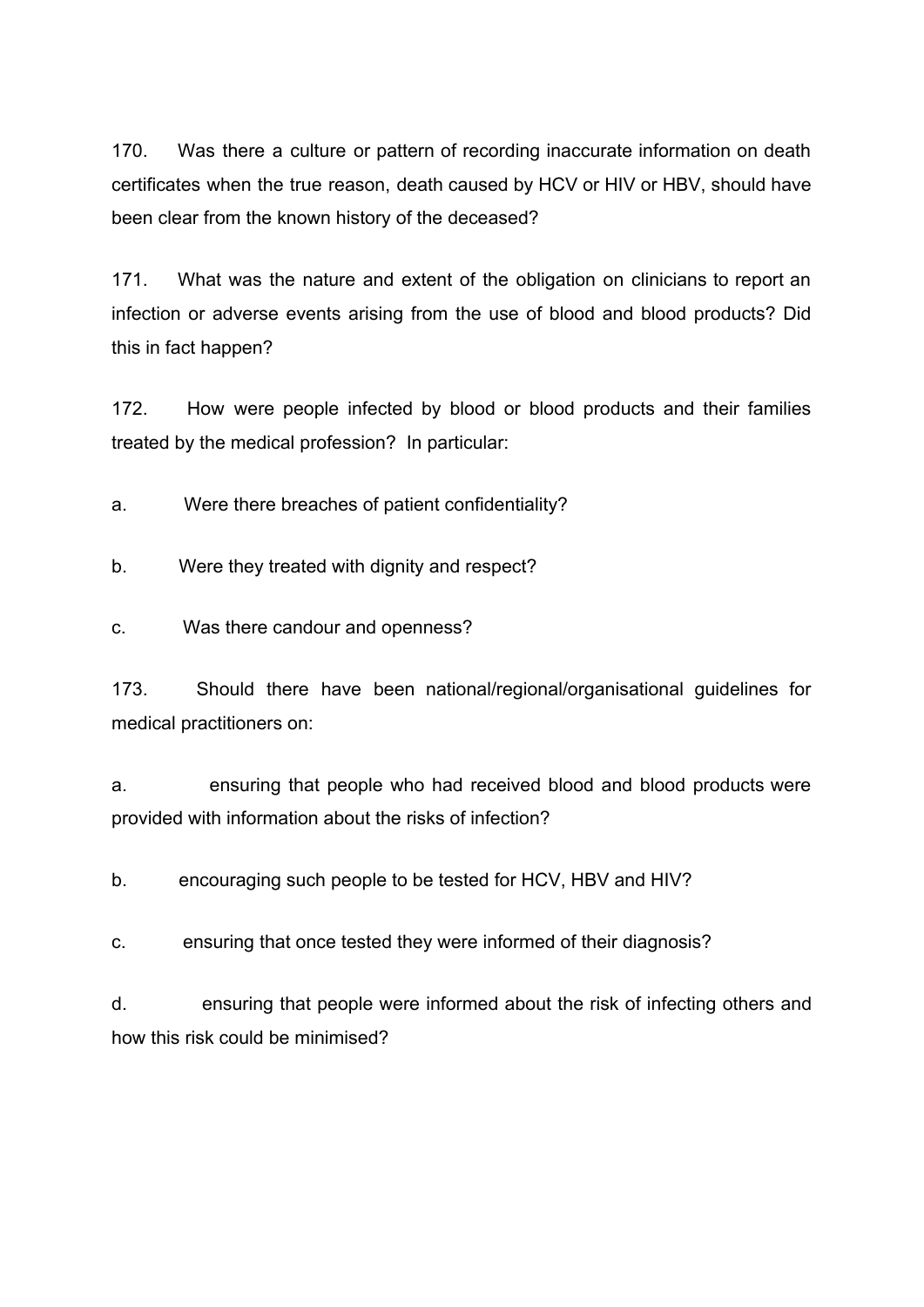# **The role of pharmaceutical companies**

## <span id="page-33-1"></span><span id="page-33-0"></span>**The international market for blood products**

174. How did the international market for blood products, in particular blood products (including Factor VIII and Factor IX) relating to bleeding disorders, develop in the post-war period?

175. In general terms, what were the key factors in determining supply and demand within the international market for blood products?

176. How significant was the United Kingdom and the NHS as (i) a market and (ii) a producer of blood products within the international market for blood products?

177. Which companies and/or state-owned organisations played significant roles in the international market for blood products, and in particular in respect of supplying products to the NHS or its regions?

178. How did the international market for blood products respond or alter in response to the growing knowledge of: (i) the risk of commercially supplied blood products transmitting HCV[11], (ii) the severity of HCV, (iii) the risk of commercially supplied blood products transmitting HIV, (iv) the risk of commercially supplied blood products transmitting other infections and diseases (e.g. HBV)?

## <span id="page-33-2"></span>**Relevant companies and corporate structures**

179. Which companies/organisations provided blood products manufactured from pooled plasma to the UK market during the relevant period?

180. What were the products that those companies provided?

181. How were decisions taken within the company about which pooled blood plasma products should be developed? What factors influenced those decisions?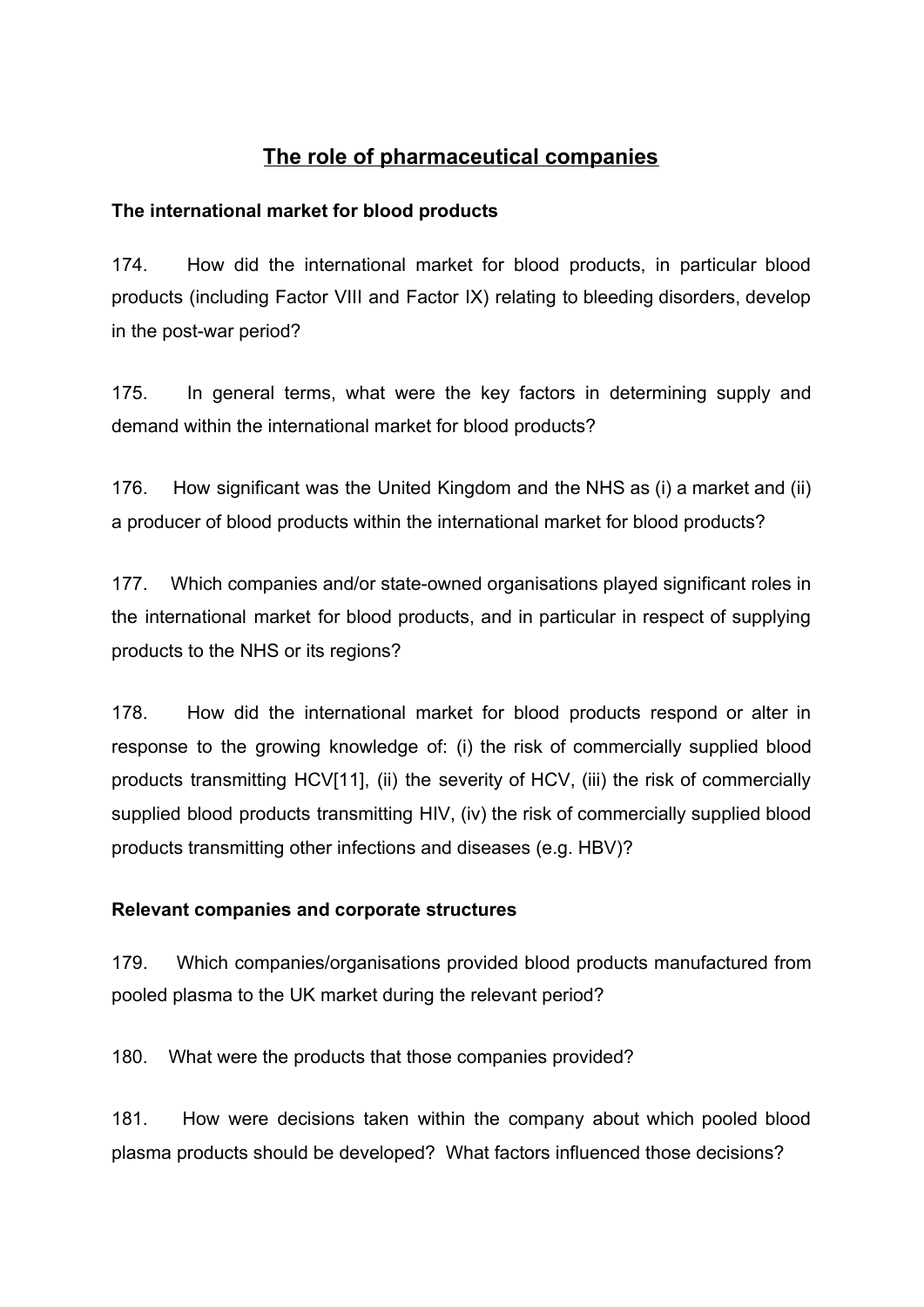## **Knowledge of risk of HCV, HIV and other infections[12]**

182. What structures existed within each company to identify risks to health caused by its own products?

183. How was research about such risks commissioned, considered and disseminated by the company?

184. What internal and external practices, policies or obligations governed the identification of risks to health caused by the company's products?

185. What information and knowledge did the company in fact have throughout the relevant period about the risks of infection associated with the types of blood products it was producing? In particular, what information did the company have, and when, about the risks associated with (i) HCV, (ii) HIV and (iii) other infections and diseases?

186. What resources were devoted to researching and eradicating the risks identified in the previous question? In particular, what resources were devoted to:

a. establishing methods for heat treating the products;

b. other methods of viral deactivation;

c. producing products for the treatment of bleeding disorders that were not manufactured from pooled plasma?

187. How were decisions made on the allocation of those resources?

188. How was research commissioned or undertaken by the company on the risks identified above disseminated (i) within the company and (ii) externally?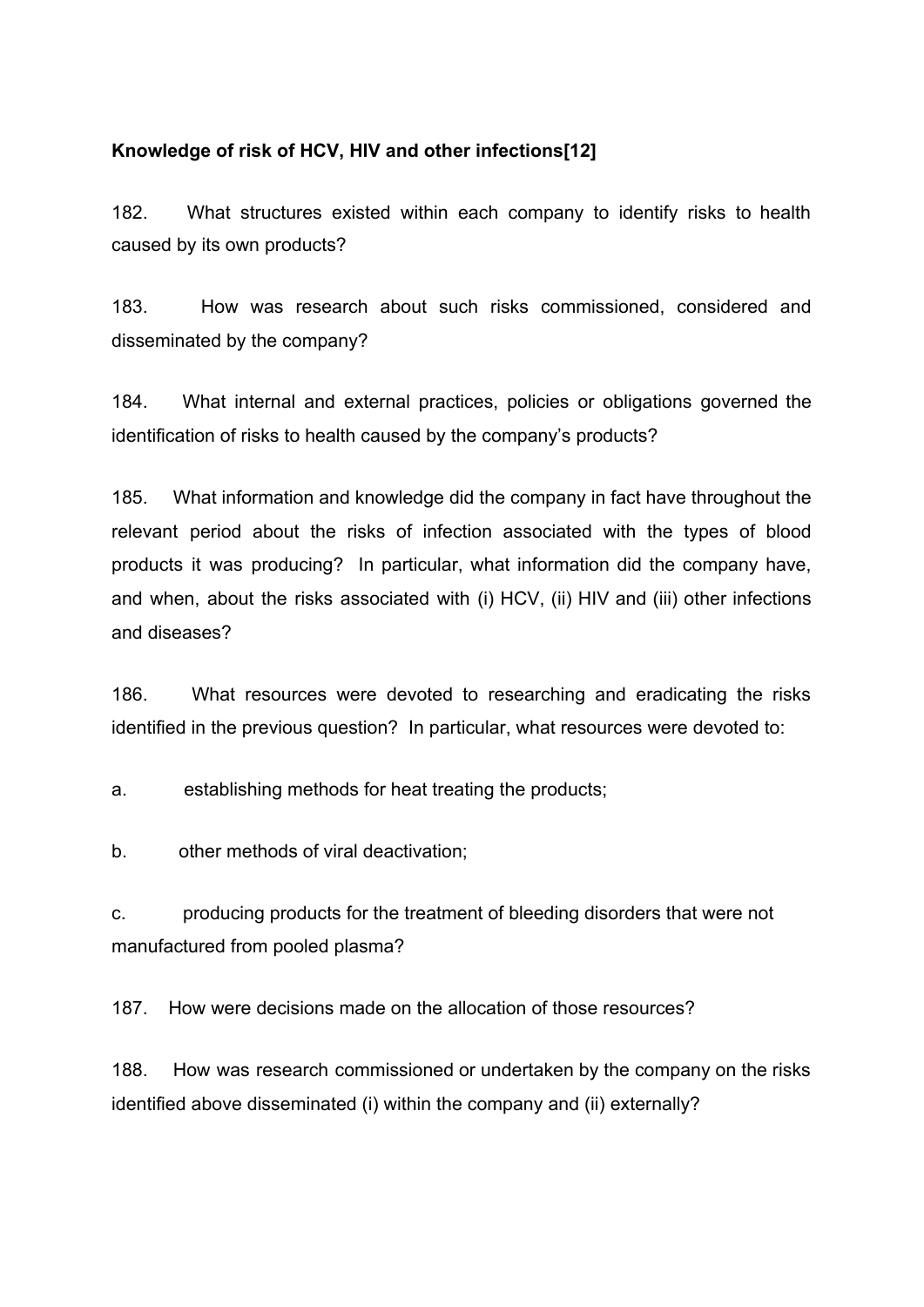189. Are there instances of research relevant to the risks identified above being withheld from publication or dissemination? If so, for what reason?

190. How did the company contribute to the international debate on the risks identified above?

## <span id="page-35-0"></span>**Communication of risk of HCV, HIV and other infections**

191. What external and internal policies, guidance and/or obligations were placed on the company to provide information to:

a. the UK national regulatory authorities;

b. NHS bodies and healthcare professionals that might use its products;

c. NHS patients who might use its products;

about the risk posed by its products relating to HCV, HIV and other infections during the relevant period?

192. How did the policies, guidance and/or obligations described above change over time?

## <span id="page-35-1"></span>**The collection of blood for use in pooled plasma products**

193. From where was the blood used in commercially produced blood products obtained? In particular, were donors voluntary or paid? How and from where were donors recruited?

194. What national legislation, regulations or policies governed the relevant blood donations?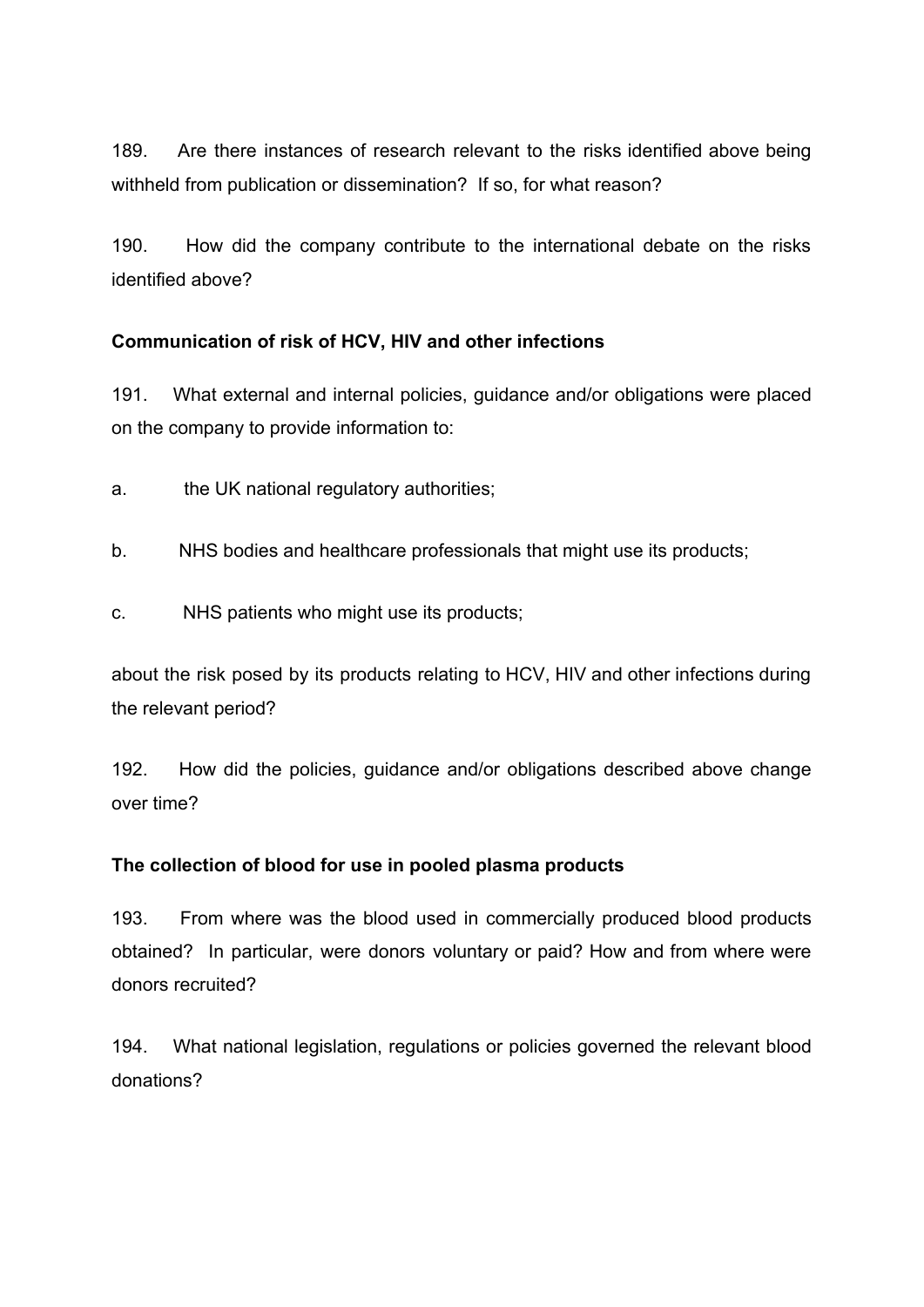195. How did the national legislation, regulations or policies change over time, and in particular in response to developing knowledge concerning the risk of HCV and HIV infection?

196. What criteria were applied in respect of the recruitment of donors by:

a. the company/organisation obtaining the blood;

b. the company/organisation that was producing the blood product?

197. Did the recruitment process and criteria described in the previous question above change over time, and in particular in response to developing knowledge concerning the risk of HCV and HIV infection?

198. What information was shared between those obtaining the blood and the companies producing the blood product about the source of the blood?

199. How did the number of donors contributing to a pool vary over the relevant period, and what were the reasons for any variations?

## <span id="page-36-0"></span>**Interaction with the UK regulatory and medical authorities**

### *The UK licensing regime*

200. What was the licensing regime for blood products used by the NHS within the UK during the relevant period?

201. What information and knowledge did the licensing authorities as a matter of fact have throughout the relevant period about the risks of infection associated with blood products?

202. What enquiries and/or investigations did the licensing authorities carry out in respect of these risks and what information was obtained as a result?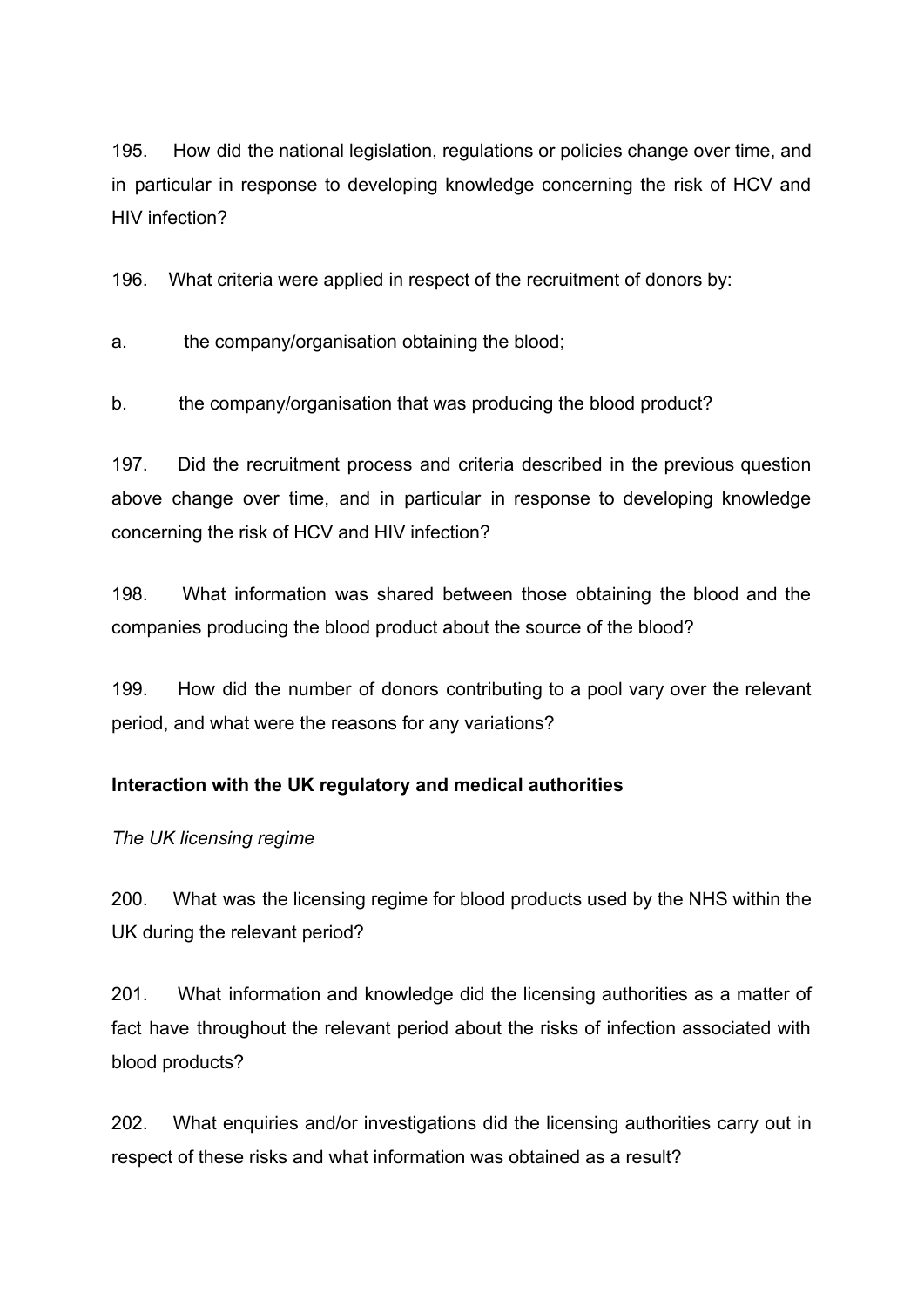203. What ought to have been known and understood by the licensing authorities at all relevant times about the risks of infection associated with blood products?

204. What decisions and actions were taken by the licensing authorities which caused or contributed to the use of infected blood products to treat people in the United Kingdom?

205. What did the licensing authorities do in response to the risks arising from blood products and to ensure the safety of the blood products being used to treat people in the UK?

206. Were the decisions and actions of the licensing authorities adequate and appropriate? What should the licensing authorities have decided and done? What difference might this have made?

#### <span id="page-37-0"></span>**Pharmaceutical companies' interactions with the licensing authorities**

207. What information was the company required to produce in support of an application to supply a blood product within the UK?

208. How did that compare to information required by other national drug licensing authorities?

209. How was the information for the UK licensing authorities obtained and provided?

210. Which materials relevant to the production of a blood product were not required by or provided to the UK licensing authorities?

211. How did the system change over time?

212. Outside of the formal application process what, if any, interaction did the company have with the UK drug licensing authorities?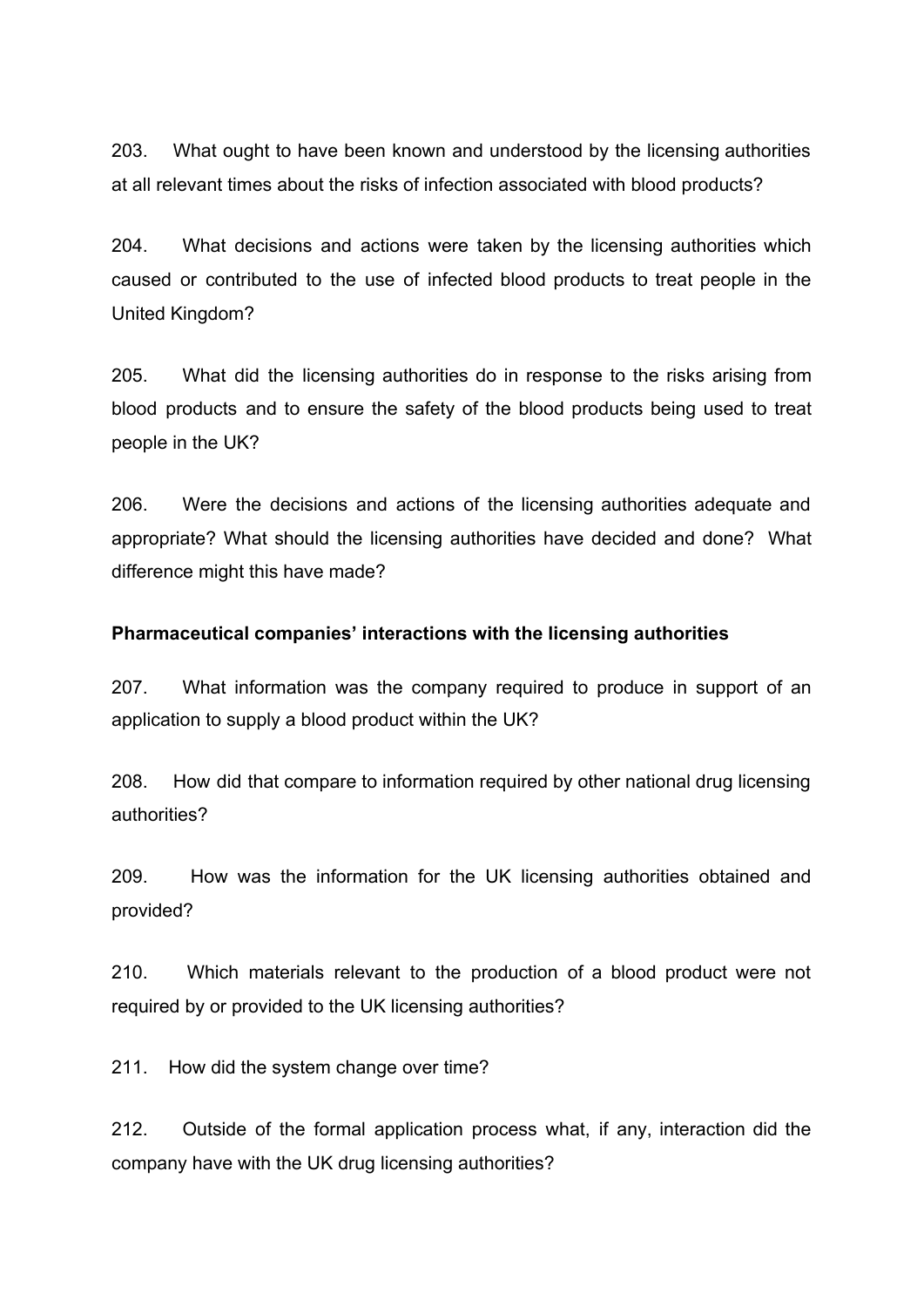*Pharmaceutical companies' interactions with medical authorities and the medical profession*

213. What, if any, interaction did the company have with haemophilia centre directors/clinicians/administrators, individual doctors, and charitable and support organisations?

a. What was the extent of any such interaction?

b. What was the purpose of any such interaction, so far as the company was concerned?

c. What, if any, internal company policies or guidance governed such interactions?

d. What, if any, external policies, guidance or regulations governed such interactions?

e. What, if any, budget was allocated for such interaction, and how was it spent?

<span id="page-38-0"></span>f. How did these matters change over time, and, if they did, why?

#### **Individual products**

#### *Background*

214. Which products did the company produce from pooled plasma which were used by the NHS in the UK in the period relevant to the Inquiry?

215. What was the decision-making process that led to the development of the product?

216. How was the product produced (including by reference to the size and selection of the donor pool, and the use of heat treatments and/or other methods of viral deactivation)?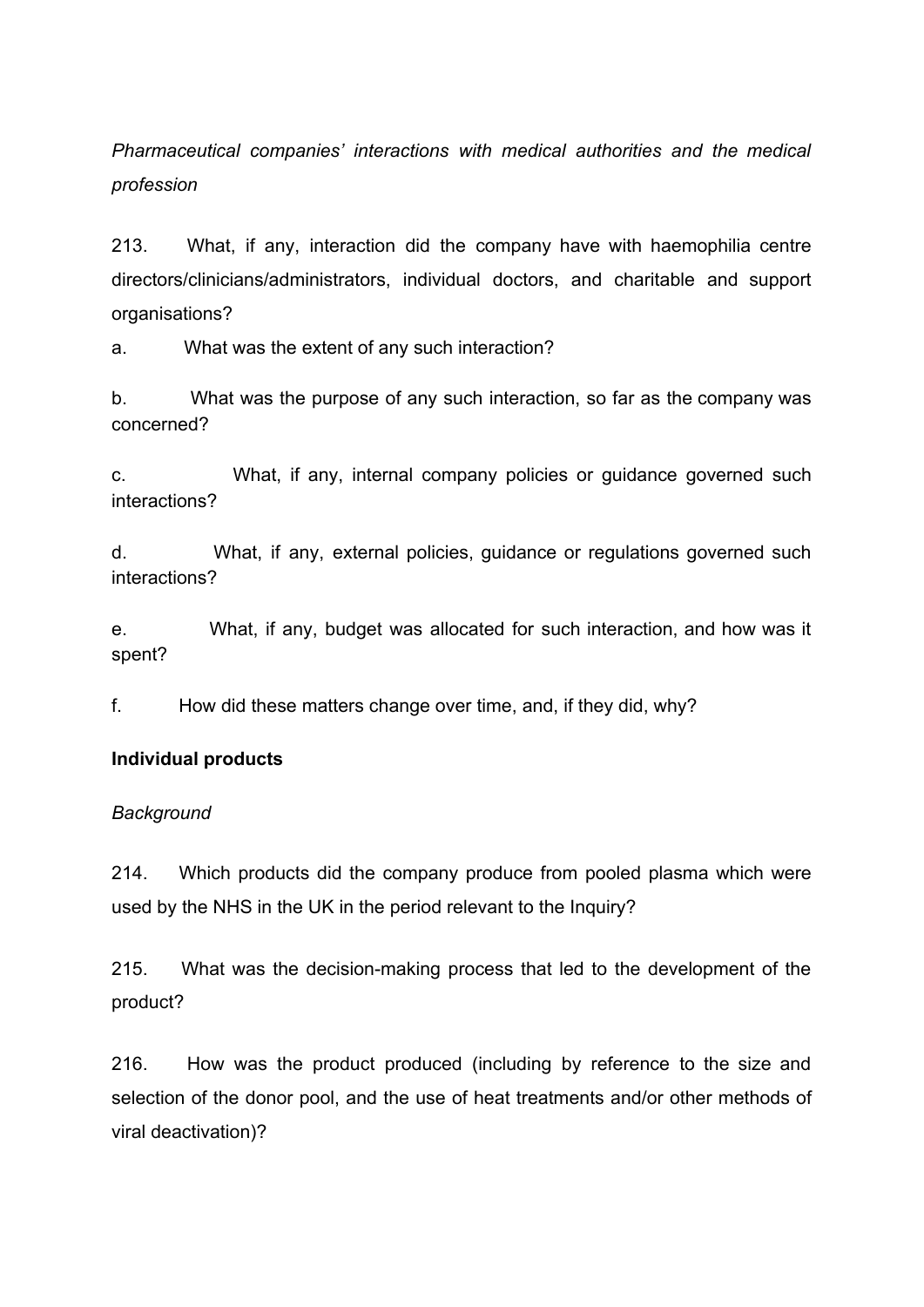217. From where was the plasma used in the product sourced?

#### <span id="page-39-0"></span>*Intended use and licensing*

218. What was the intended therapeutic use of the product?

219. Was the product licensed for use in the UK, and if so, when?

220. What information was provided to the UK licensing authorities? Was any relevant information not so provided?

221. Was the product made available for use in the UK absent a relevant licence, and if so when and for what reason?

222. Were any applications made to vary the licence, and if so, when and why?

223. Was the product refused a licence at any stage by the UK licensing authorities, or by any other licensing authorities?

#### *Profile and period of use*

224. Over what period was the product available in the UK?

225. When and why did the product cease to be available in the UK?

226. When and why did the product cease to be available in countries other than the UK?

227. How much of the product was used in the UK (broken down by year, if possible)?

228. What were the national and regional variations in respect of the use of the product within the UK?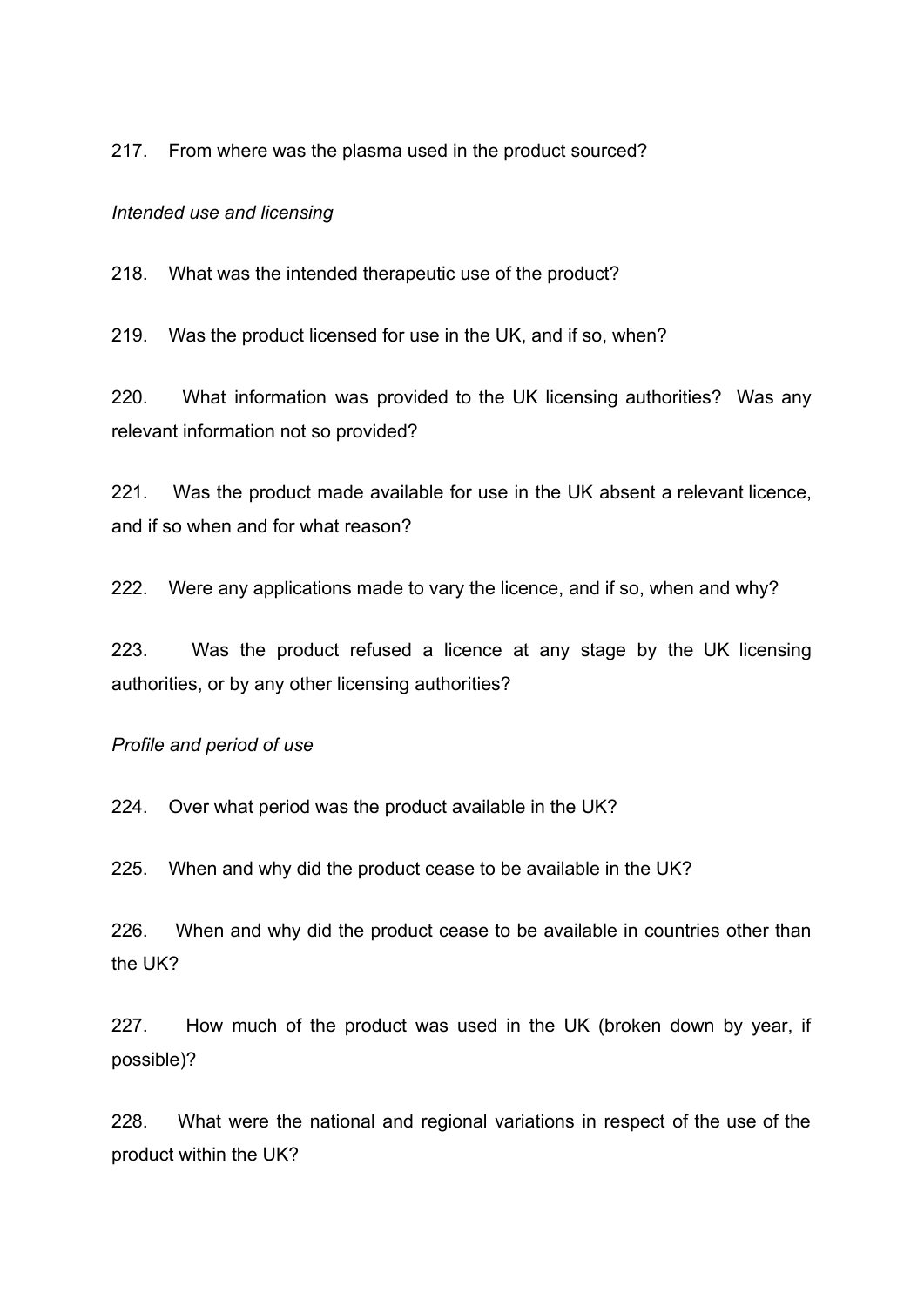#### *Price and profit*

229. Is it possible to state the costs of the research, development and manufacturing processes that led to the product?

230. What was the price of the product to the NHS?

231. What was the profit margin for the product when sold to the NHS?

232. What was the total profit derived from sales of the product to the NHS, and how did this change over time?

#### <span id="page-40-0"></span>*Studies*

233. What, if any, studies were commissioned by the company relating to or including the product (i) prior to and (ii) following its release to the UK market?

234. Were those studies published? If so, when and where? If not, why not?

#### <span id="page-40-1"></span>*Risks*

235. What risks of infection were/are associated with the product?

236. When and how did the company become aware of these risks?

237. How and why did the risk profile change over time?

238. What was communicated by the company to the following about the risks identified above, and when: the UK licensing authorities; NHS bodies; NHS clinicians and administrators; NHS patients using, or potentially using, the product?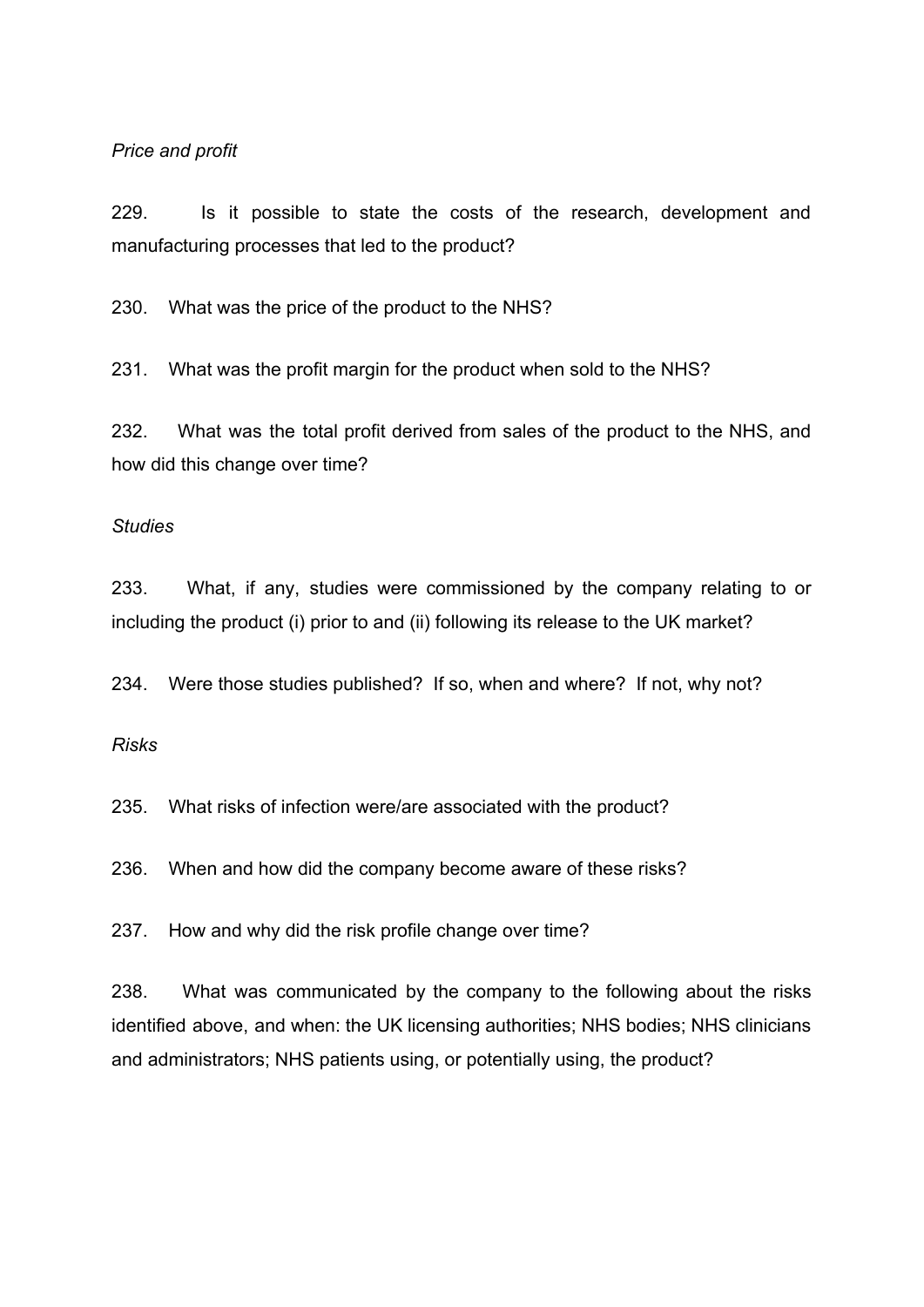239. How did the nature and timing of the information provided above compare to information provided by the company to other licensing bodies, regulators, medical organisations, clinicians and patients elsewhere in the world?

#### <span id="page-41-0"></span>*Heat treatment*

240. Where relevant, how did the product come to be heat treated?

241. When and why were decisions taken to pursue heat treatment?

242. What was the rationale for the chosen method of heat treatment?

243. How were decisions taken about the level of resource to be allocated to heat treating the product?

244. Is it possible to assess how much was spent in time and resource in providing a heat treated version of the product?

#### <span id="page-41-1"></span>*Response to infection*

245. When did the company become aware that people within the UK had been infected with HCV/HBV/HIV by using its product?

246. What was the response of the company to such infections?

247. Did the company recall batches of the product? What influenced the decision on whether or not to do so?

248. What knowledge did the company have on rates of infection from its products? Did it conduct any monitoring or request information from the medical community?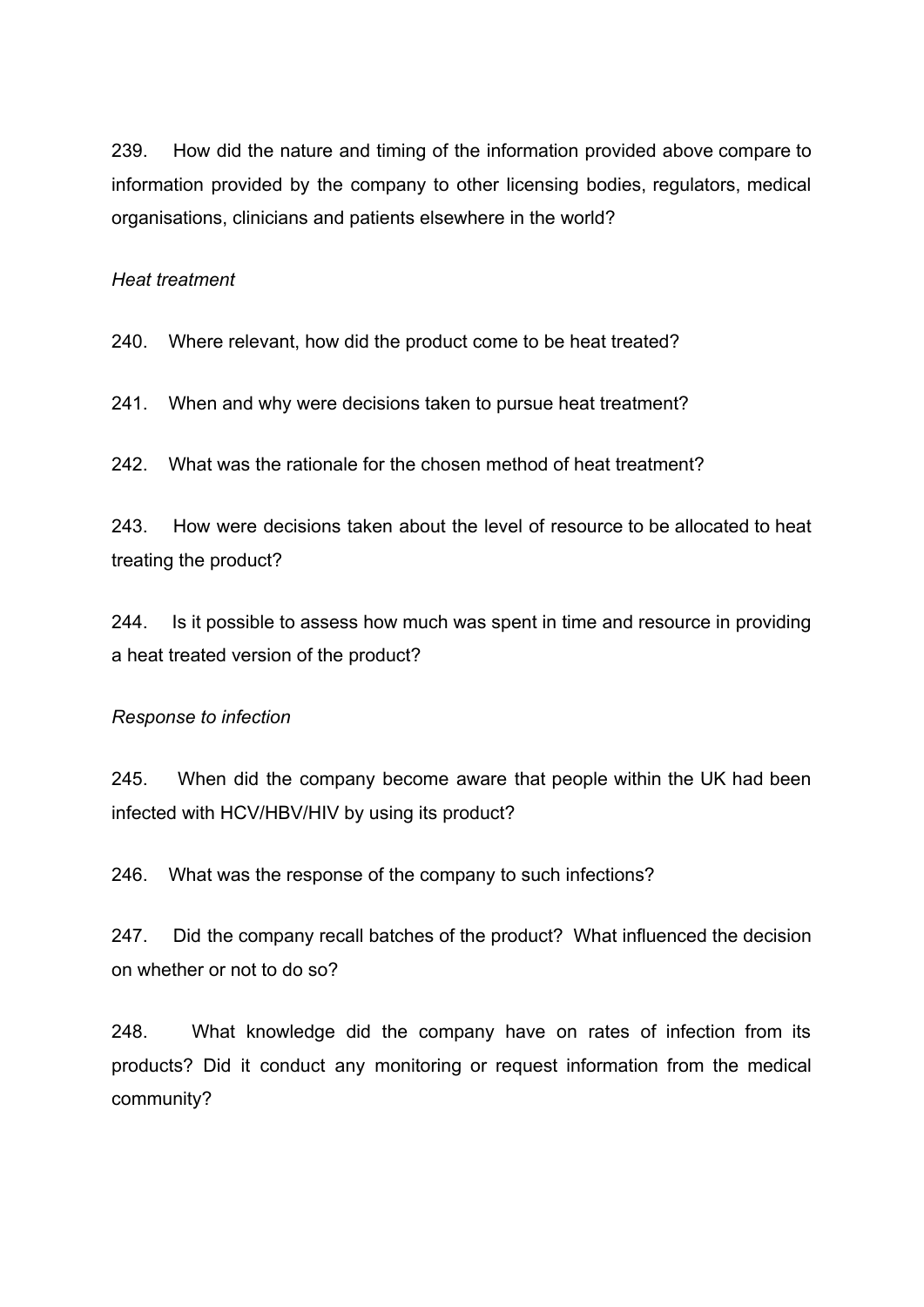249. Was any specific action taken in relation to the supply of products to the UK after the FDA changed its recommendations on donor selection in March 1983 and/or after product licenses were revoked by the FDA?

250. What litigation (actual or threatened) was there in respect of UK infections? If so, what was the outcome?

251. Were any ex gratia, compensation or other payments made by the company in respect of UK infections?

252. How does the company's response as regards people treated by the NHS in the UK compare with its response to infections in other countries from use of this product?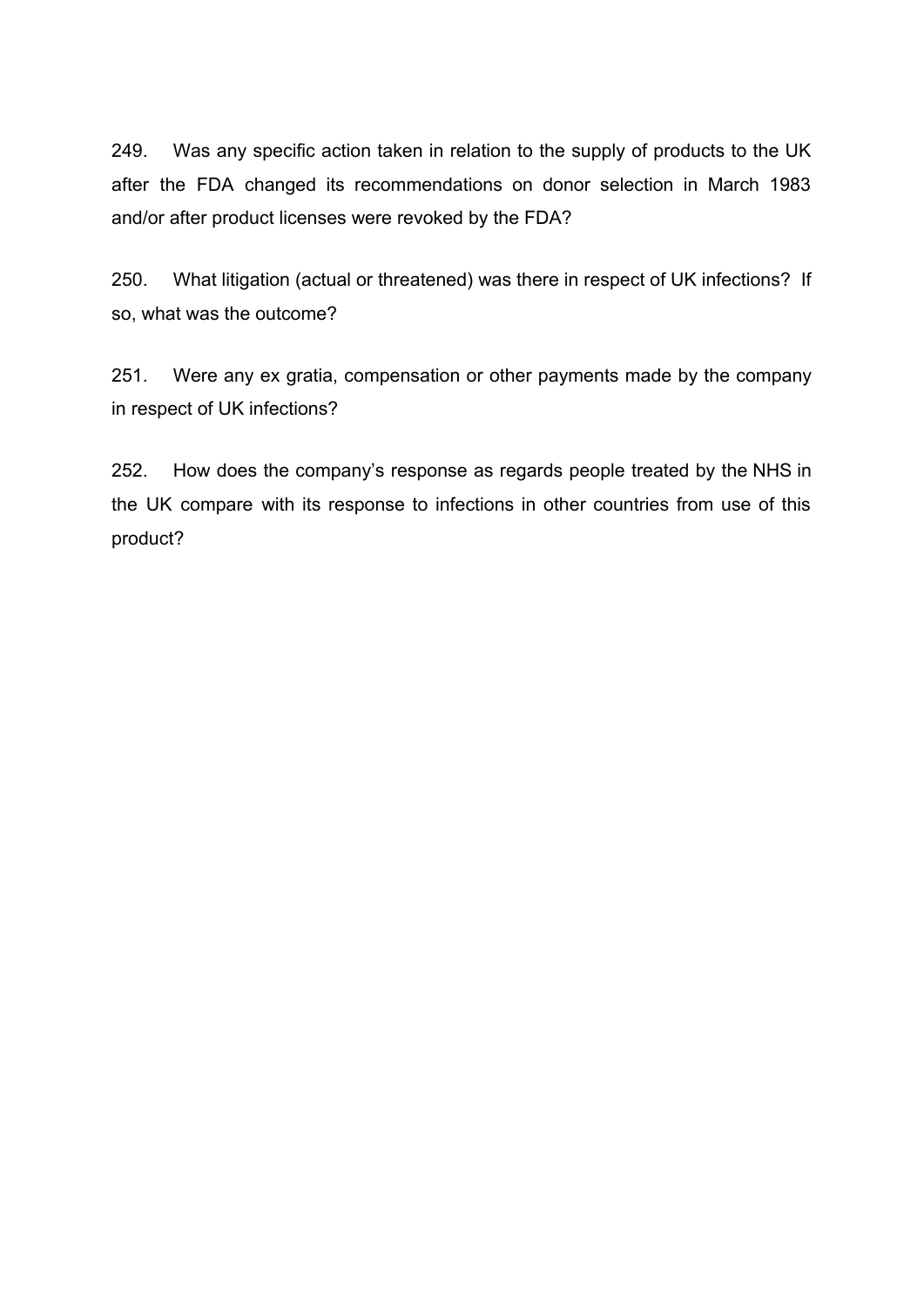# **The role of the Haemophilia Society**

<span id="page-43-0"></span>253. What information and knowledge did the Haemophilia Society as a matter of fact have during the relevant period about the risks of infection associated with blood products?

254. What actions and decisions were taken by the Haemophilia Society in relation to the use of infected blood products during the relevant period? Should different actions or decisions have been taken? What difference might this have made?

255. What was the relationship (financial and otherwise) between the Haemophilia Society and the pharmaceutical companies manufacturing/supplying blood products? What impact did such a relationship have on the Society's actions and decisions?

256. What representations were made to Government by the Haemophilia Society in relation to self-sufficiency and why?

257. What representations were made to Government by the Haemophilia Society in relation to imported blood products and why?

258. Why did the Haemophilia Society continue to issue statements reassuring its members that the factor treatments were safe and to continue using them?

259. What should they have advised their members to do?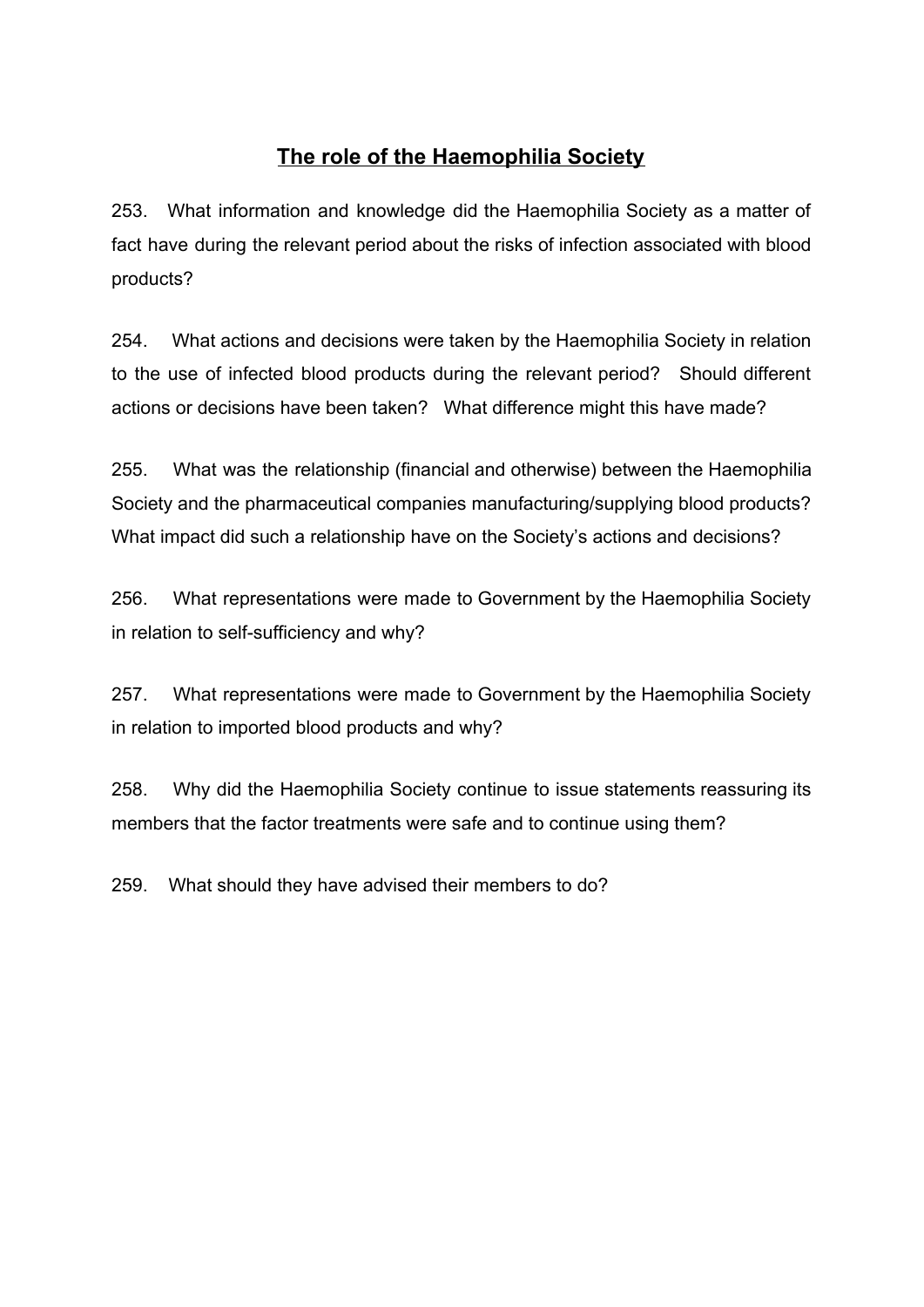# **Scale of infection and response**

<span id="page-44-0"></span>260. What were the likely numbers of people infected (directly or indirectly) with HCV from transfusions:

a. between 1970 and 1991?

b. after 1991?

261. What were the likely numbers of people infected (directly or indirectly) with HBV from transfusions:

a. between 1970 and 1991?

b. after 1991?

262. What were the likely numbers of people infected (directly or indirectly) with HIV from transfusions:

a. between 1970 and 1991?

b. after 1991?

263. What were the likely numbers of people infected (directly or indirectly) with HCV from blood products:

a. between 1970 and 1991?

b. after 1991?

264. What were the likely numbers of people infected (directly or indirectly) with HBV from blood products: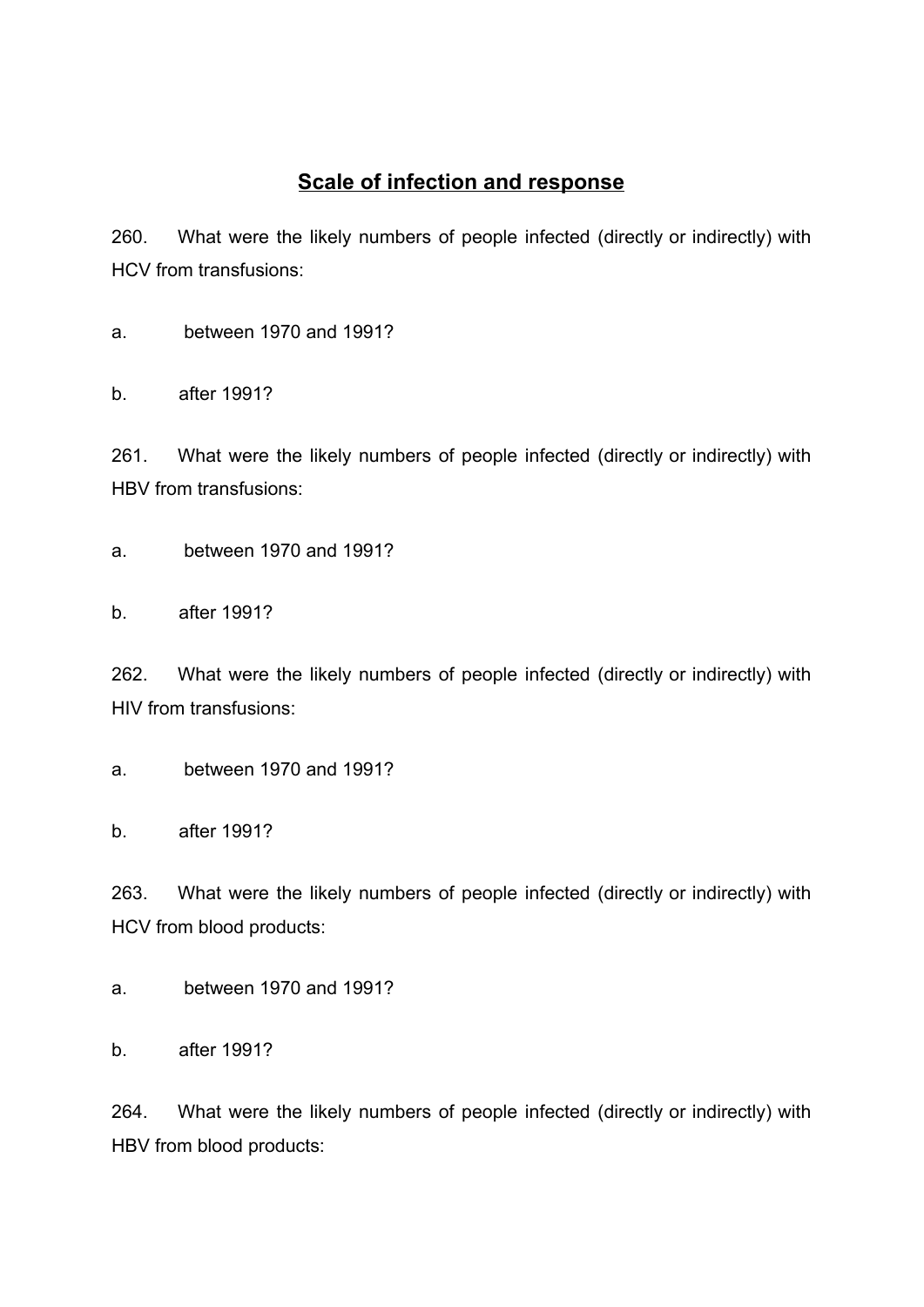a. between 1970 and 1991?

b. after 1991?

265. What were the likely numbers of people infected (directly or indirectly) with HIV from blood products:

a. between 1970 and 1991?

b. after 1991?

266. How many men, women and children were infected through blood transfusion?

267. How many women were infected through blood transfusions after giving birth?

268. How many men, women and children with haemophilia were infected through blood products?

269. How many men, women and children with thalassaemia were infected through blood transfusions?

270. How many men, women and children with sickle cell anaemia were infected through blood transfusions?

271. How many men, women and children with primary immunodeficiencies were infected through immunoglobulin?

272. How many people with haemophilia or other bleeding disorders have died in consequence of being given infected blood products in the UK?

273. How many people have died in consequence of being given infected blood or infected blood products, through transfusion or other means, in the UK?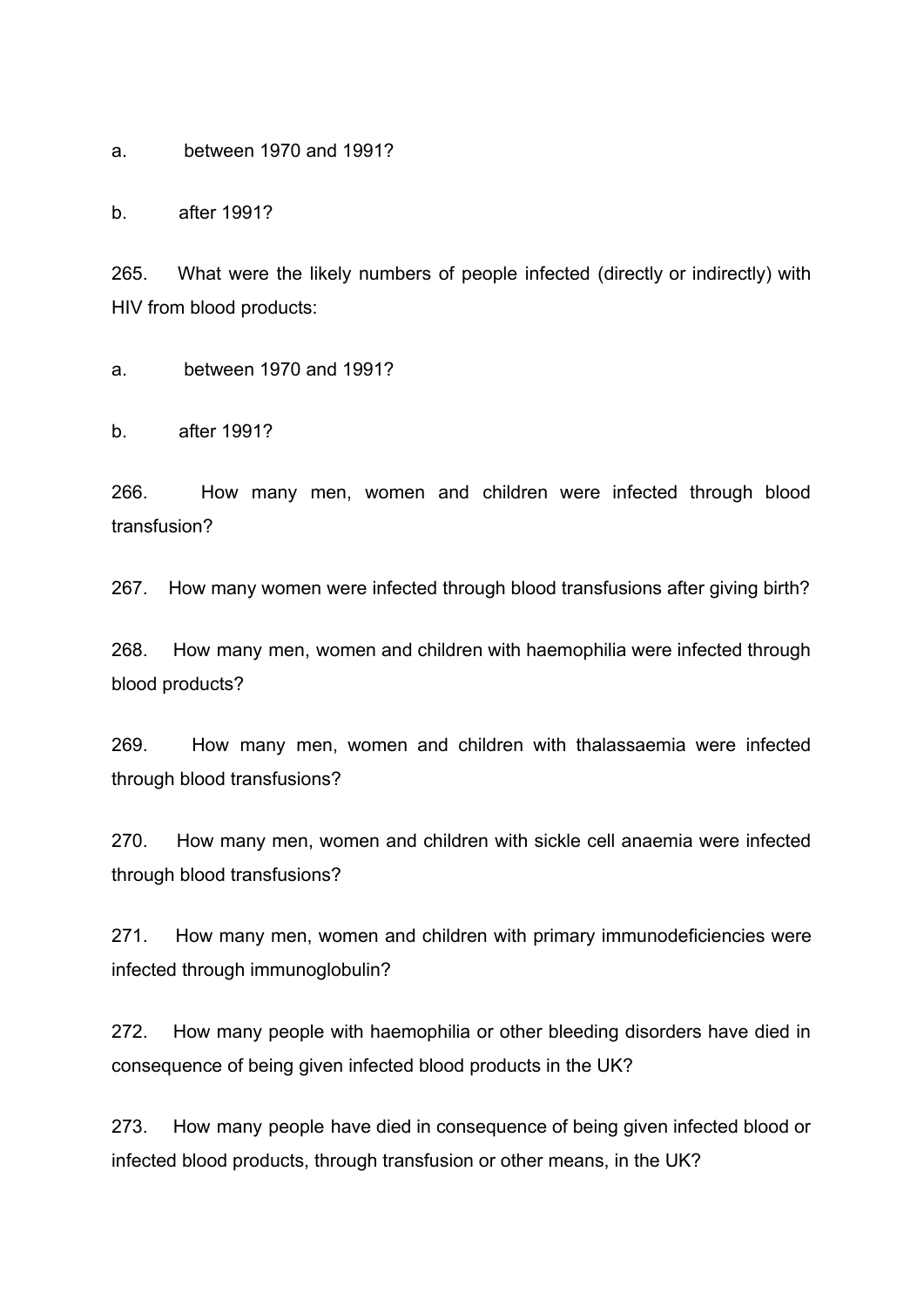274. Have people receiving blood products or blood been exposed to the risk of other diseases, such as vCJD? To what extent can this be assessed and quantified? What steps should be taken now to address such risks?

275. What are the clinical implications of being repeatedly infected through blood and blood products?

276. Do people receiving infected blood and blood products and treatment for the infections have a higher risk of other medical conditions?

277. Why has no comprehensive "look back" testing programme been introduced whereby all people at risk (those receiving a transfusion or blood products between 1970 and 1991) are traced and advised to seek a test?

278. Was there ever a Government policy or guidance that patients should not be informed of the possibility of contraction of infection through transfusion?

279. What if any steps were taken by the Government in response to reports about infected blood and blood products? In particular:

a. Were adequate steps taken to remove infected batches of product from circulation as a result of testing on people and tracing their treatment?

b. Were adequate steps taken to trace people at risk of infection?

280. Why has no accurate data on the number of people infected been kept and why has no accurate data on the cause of infections (particularly HCV) and cause of death been collected? Furthermore:

a. Has this caused additional distress for people and their families?

b. Has this caused difficulties in accessing support through the schemes?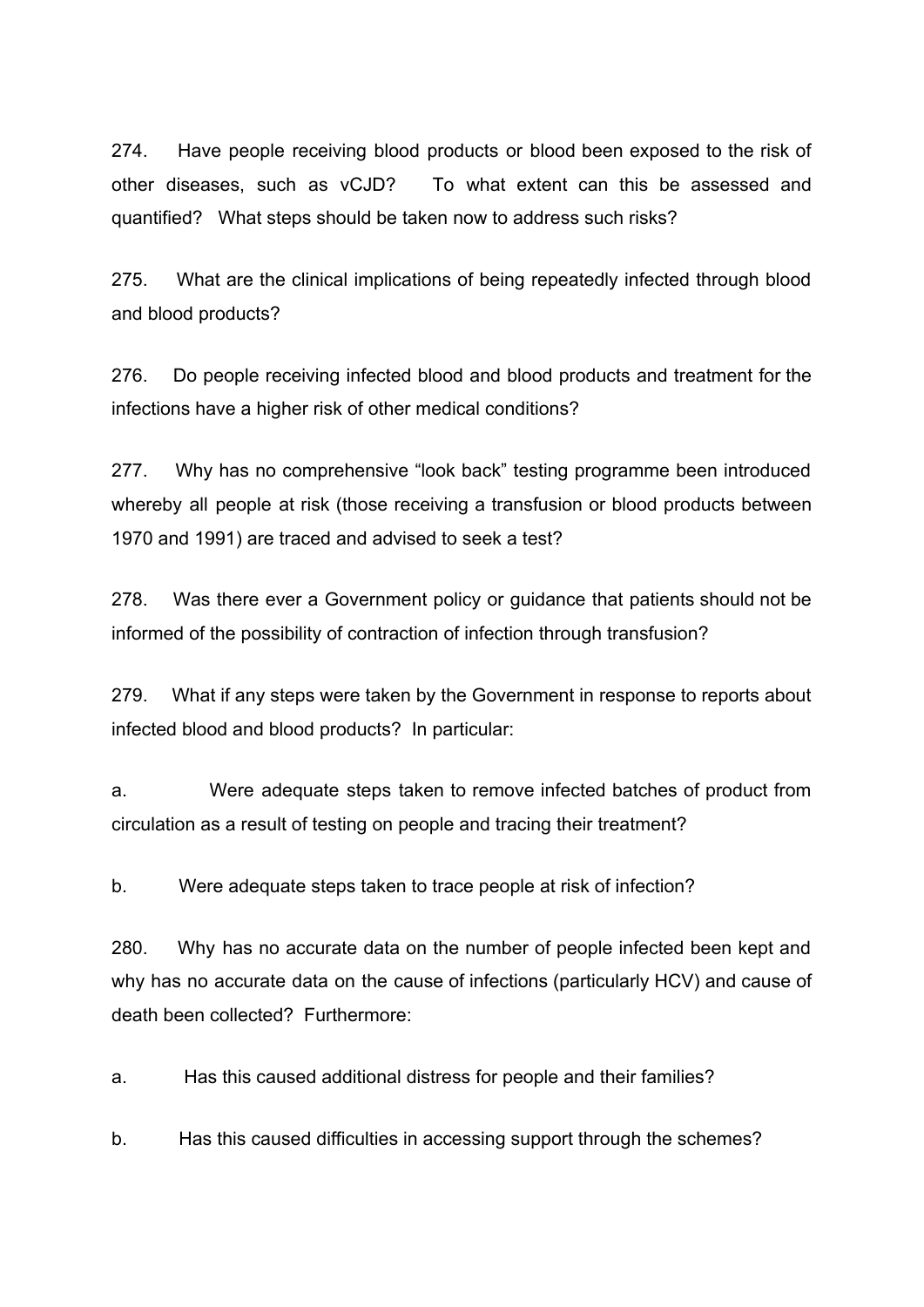c. What other impact has this had in terms of the ability of the Government or NHS to prevent harm to those infected and to ensure that events of this nature do not happen again?

281. What was the system of recording the cause of death from infection from blood or blood products in England, Scotland, Wales and Northern Ireland?

282. Did the system accurately capture information about cause of death?

283. Has there been a systemic failure on the part of the medical profession and/or coronial system and/or the system for the registration of deaths to investigate and/or certify accurately the cause(s) of death in the case of people who have died in consequence of treatment with infected blood or infected blood products?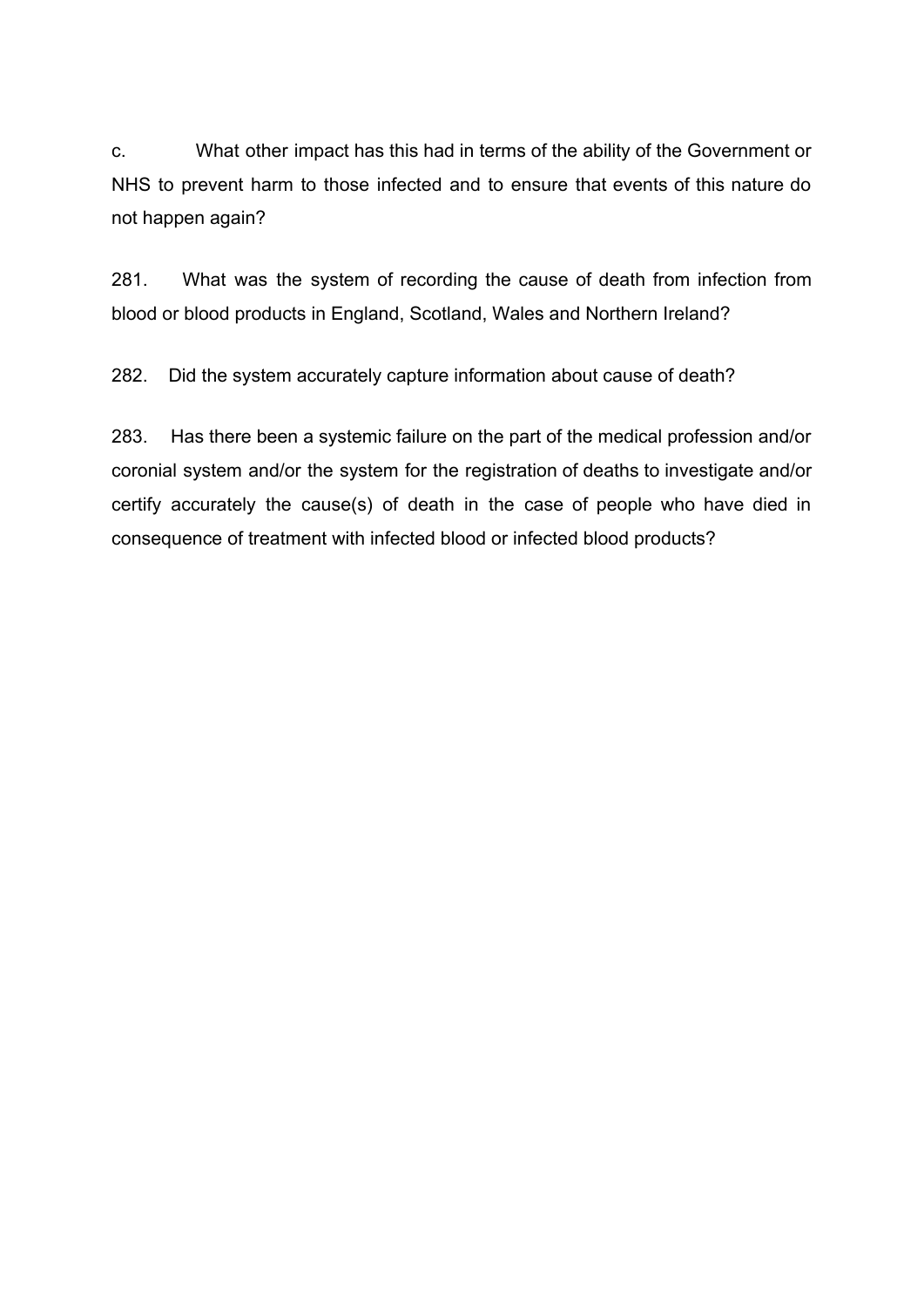# **Cover up, lack of candour and openness**

<span id="page-48-0"></span>284. Have relevant Government documents been destroyed? If so,

a. When were the documents destroyed?

b. What classes or description of documents have been destroyed and (insofar as can be ascertained) what information or kind of information was or might have been in those documents?

c. Who gave the order for the documents to be destroyed?

d. Under what authority or power were they destroyed?

e. For what reason were they destroyed?

285. What relevant Government documents have been lost or are otherwise missing?

a. What classes or description of documents have been lost or are missing? What information is thought to have been in those documents?

b. When was it first appreciated that they had been lost or were missing?

c. What were the circumstances surrounding the loss or disappearance of these documents?

d. Who is or was responsible for their loss or disappearance?

286. What policies or guidance were in existence regarding the retention and/or destruction of documents during the relevant period?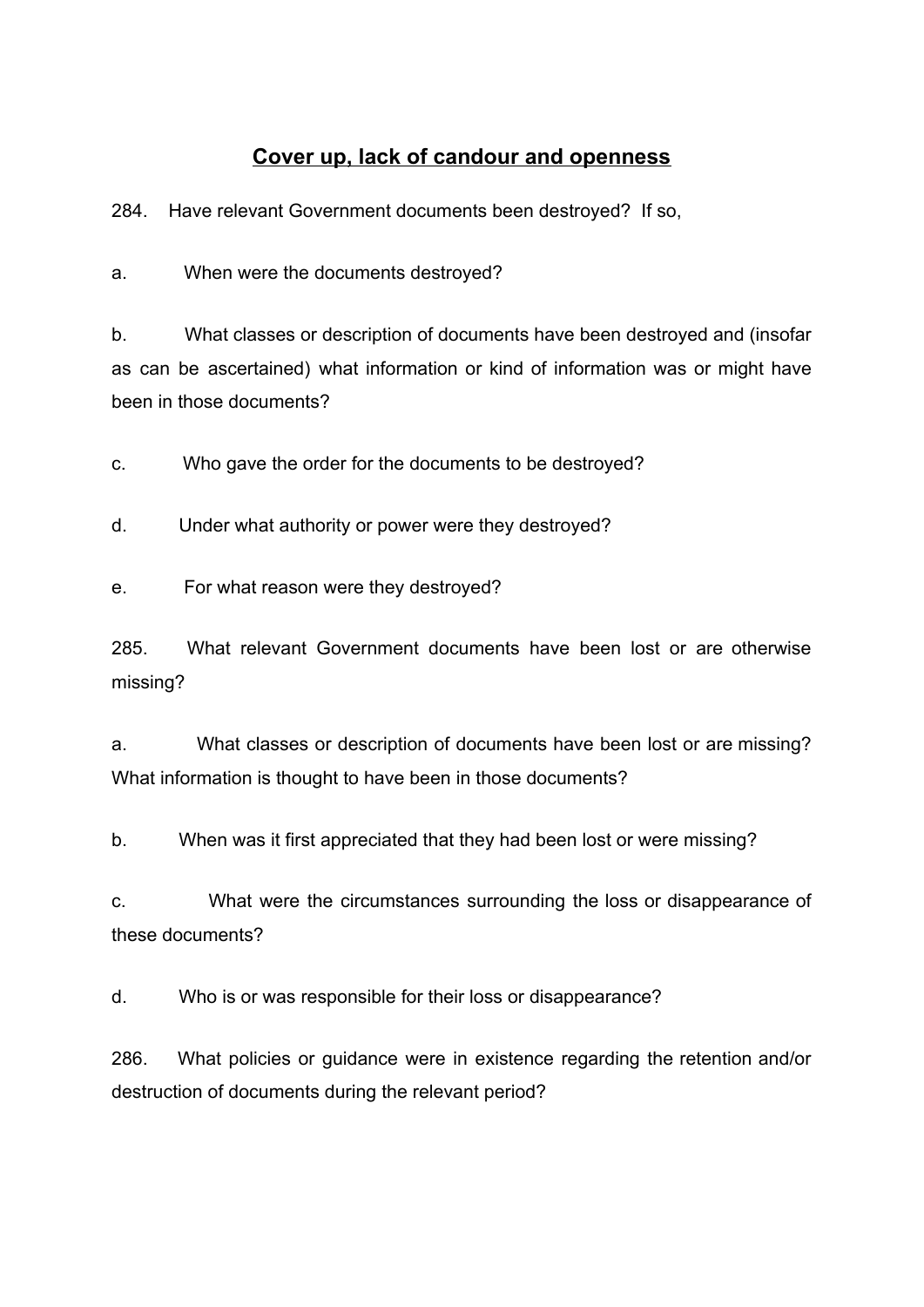287. Have relevant documents held by others (in particular, the blood services, the haemophilia centres, UKHCDO, licensing and regulatory authorities) and relevant to the issues being investigated in this Inquiry been destroyed or lost? If so:

a. What classes or descriptions of documents have been destroyed or lost and what information or kind of information might have been in those documents?

b. What are the circumstances in which such documents have been destroyed or lost?

c. Who is or was responsible for their loss or destruction?

d. In the case of documents that were destroyed, what was the reason for their destruction?

288. Have the medical records of people who were infected been lost? If so:

a. Is this a common pattern?

b. Does this suggest that the loss of these records was deliberate?

c. If so, how, by whom and at whose instigation was this achieved and carried out?

d. What was the purpose of deliberately losing medical records?

e. What were the consequences of deliberately losing medical records?

289. Have the medical records of people who were infected been wrongfully interfered with? If so:

a. What kind of information has been removed or altered and why?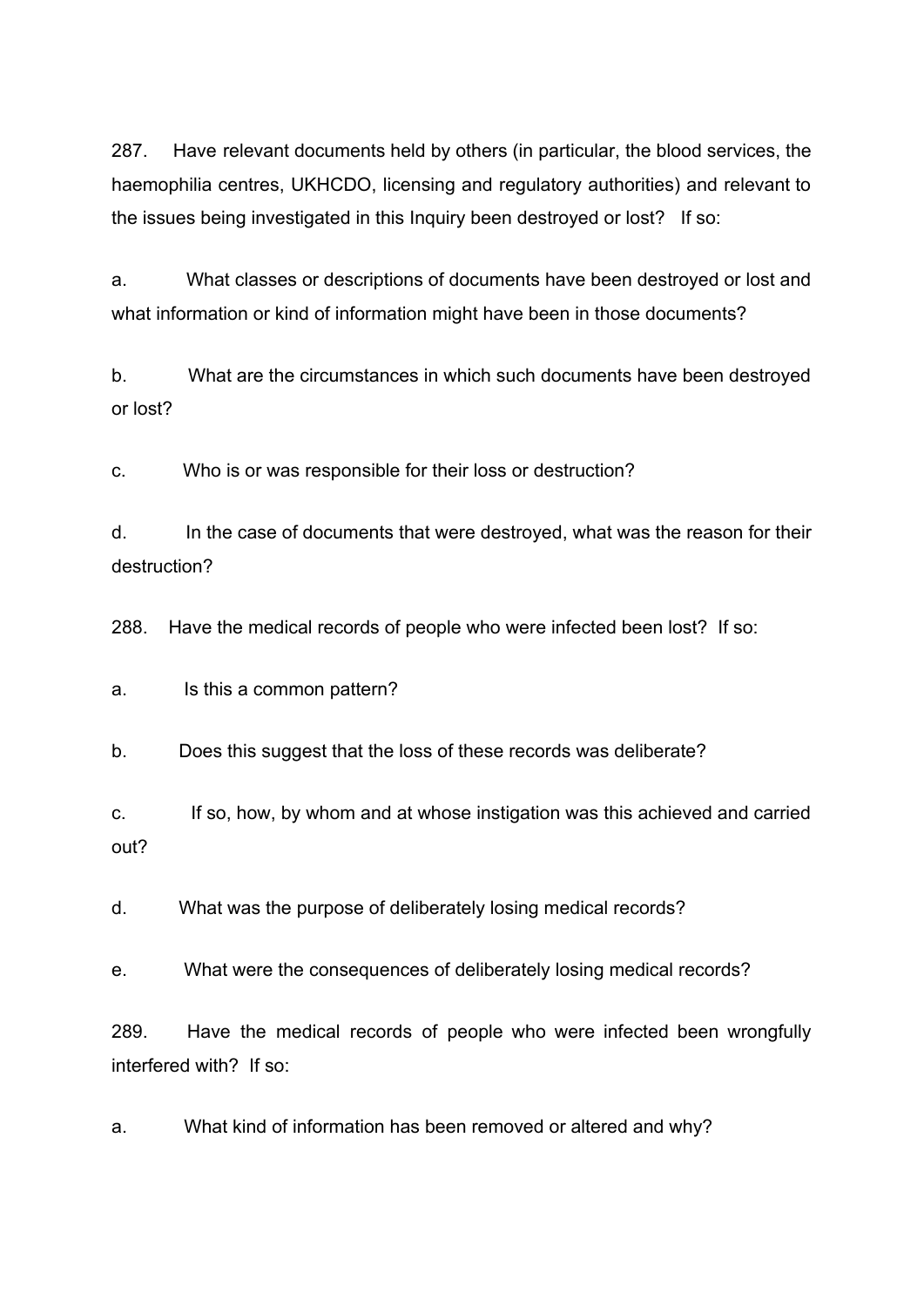- b. Is this a common pattern?
- c. What does this pattern suggest?
- d. What was the purpose of tampering with medical records?

e. Did this adversely impact on people's treatment?

290. Has relevant information been omitted from the medical records of people who were infected? If so:

a. What kind of information has been omitted and why?

b. Is this a common pattern?

c. What does this pattern suggest?

d. What were the consequences of this?

291. Has the Government deployed crown immunity to prevent the true facts emerging?

292. Why did the Government not establish a UK-wide public inquiry before now?

293. Why did the Government not provide witnesses to the non-statutory Archer Inquiry?

294. Did the prosecutions in France trigger a cover up in the UK?

295. Has there been a lack of candour on the part of any governmental or public or other relevant organisation, or a failure on the part of any governmental or public or other relevant organisation to acknowledge fault?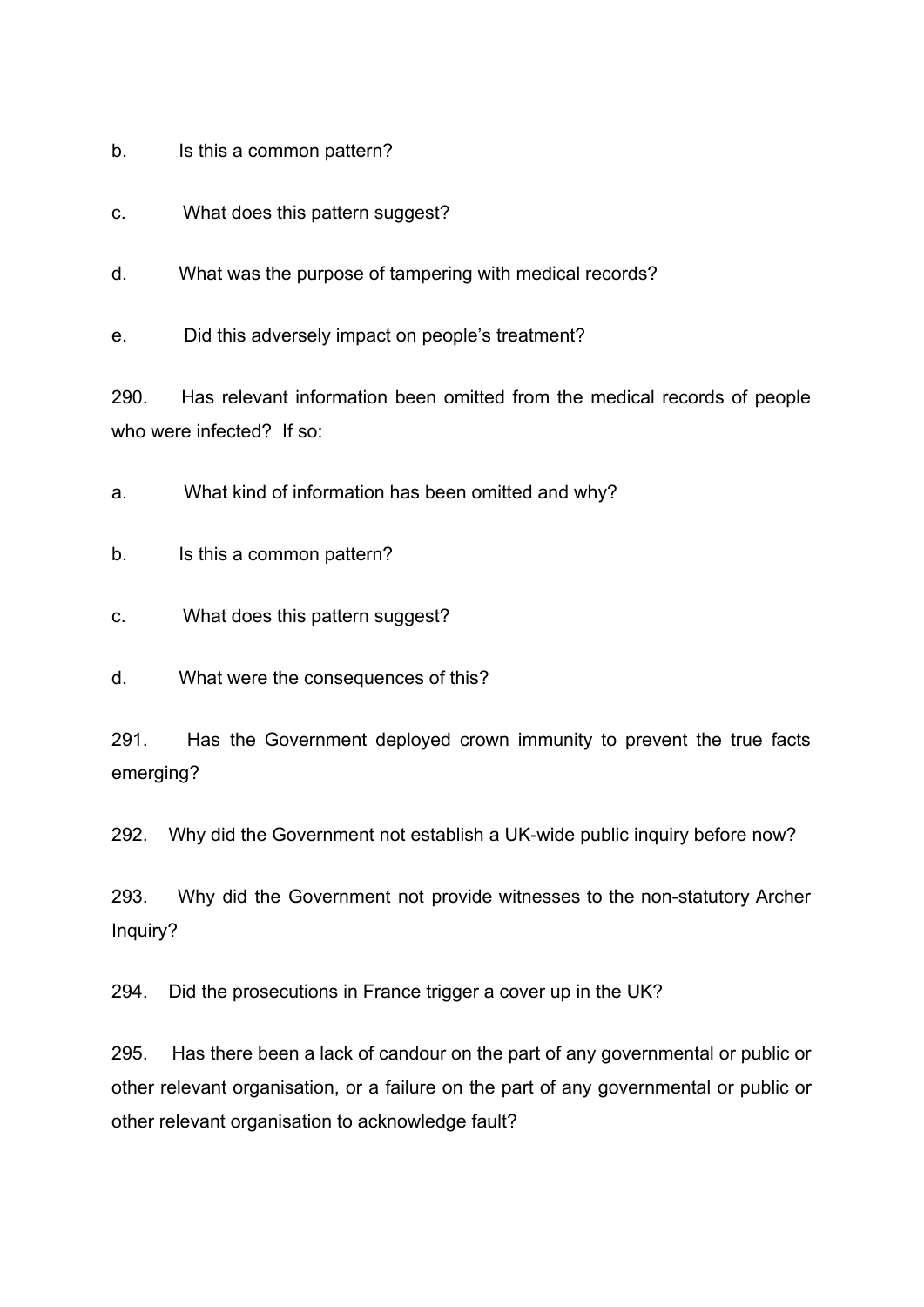296. Are all or any of these matters part of an attempt to prevent the true facts emerging?

297. Has there been, on the part of the Government, the blood services, the haemophilia centres, UKHCDO, the NHS more generally, the pharmaceutical companies, the licensing and regulatory authorities and/or the medical profession, a lack of candour and/or transparency in their dealings with the infected and affected, or in their response to the raising of concerns about infected blood and blood products?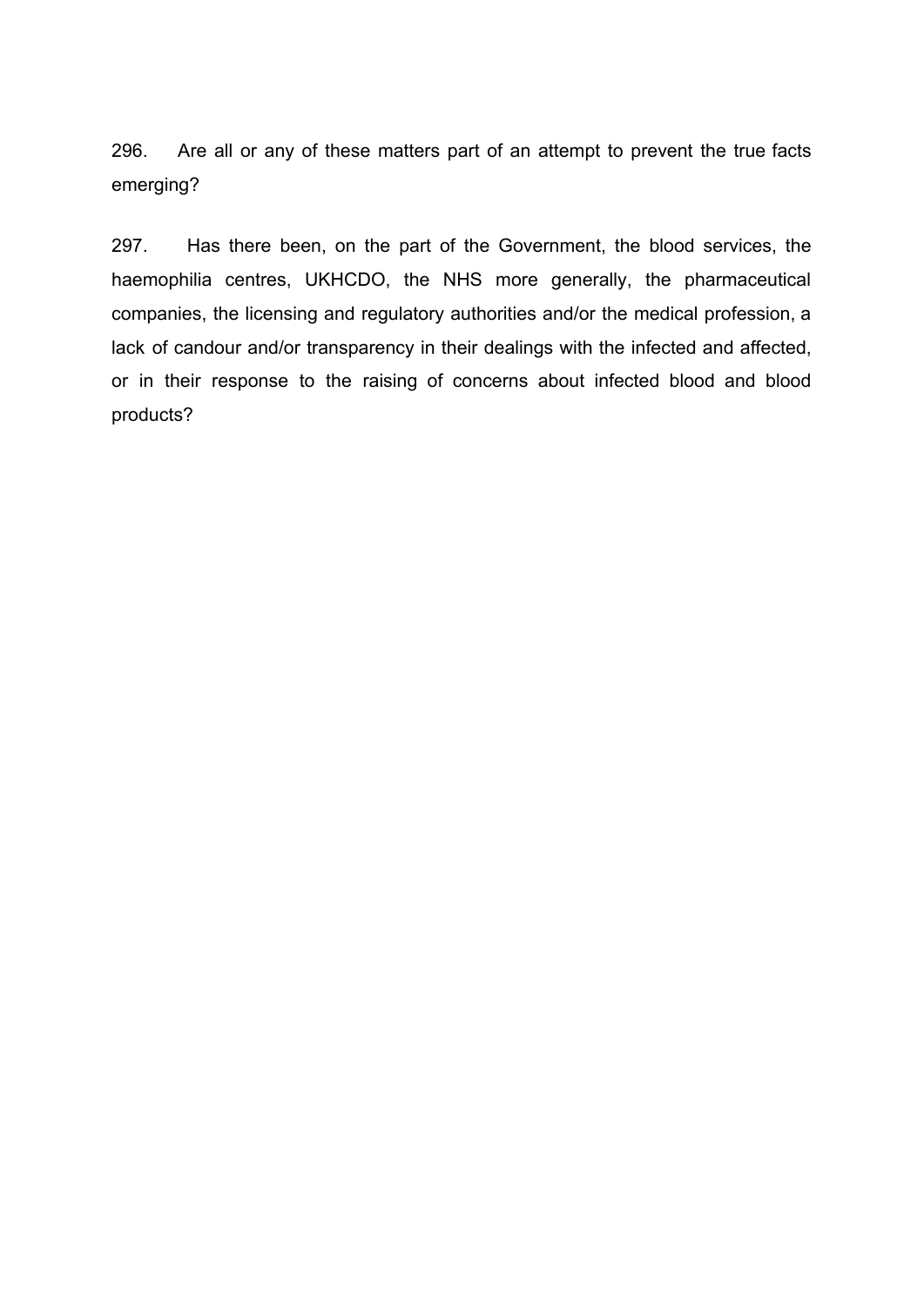# **Impact on people infected and affected**

### <span id="page-52-1"></span><span id="page-52-0"></span>**Impact on people infected**

What is or has been:

298. The physical, medical and mental impact of receiving infected blood or blood products.

299. The physical, medical and mental impact of the treatments received for those infections.

300. The emotional and psychological impact of being infected and of the treatments received for the infections.

301. The impact of infection and treatment on the quality of life of people who were infected.

302. The impact of infection and treatment on their relationships with others and their private and family life. (To include consideration of the position of children who were taken into care; those who were advised to, or did, terminate pregnancies; and those who had to take difficult decisions about whether or not to have children or were only funded for sperm washing for one child).

303. The impact of infection and treatment on their ability to live their life fully as a member of society.

304. The impact of infection and treatment on the ability of people who were infected to access education, to work and earn money, to obtain insurance and to accrue a pension.

305. The financial effects of being infected with HIV and/or HCV and/or HBV and/or of the treatments received for those infections.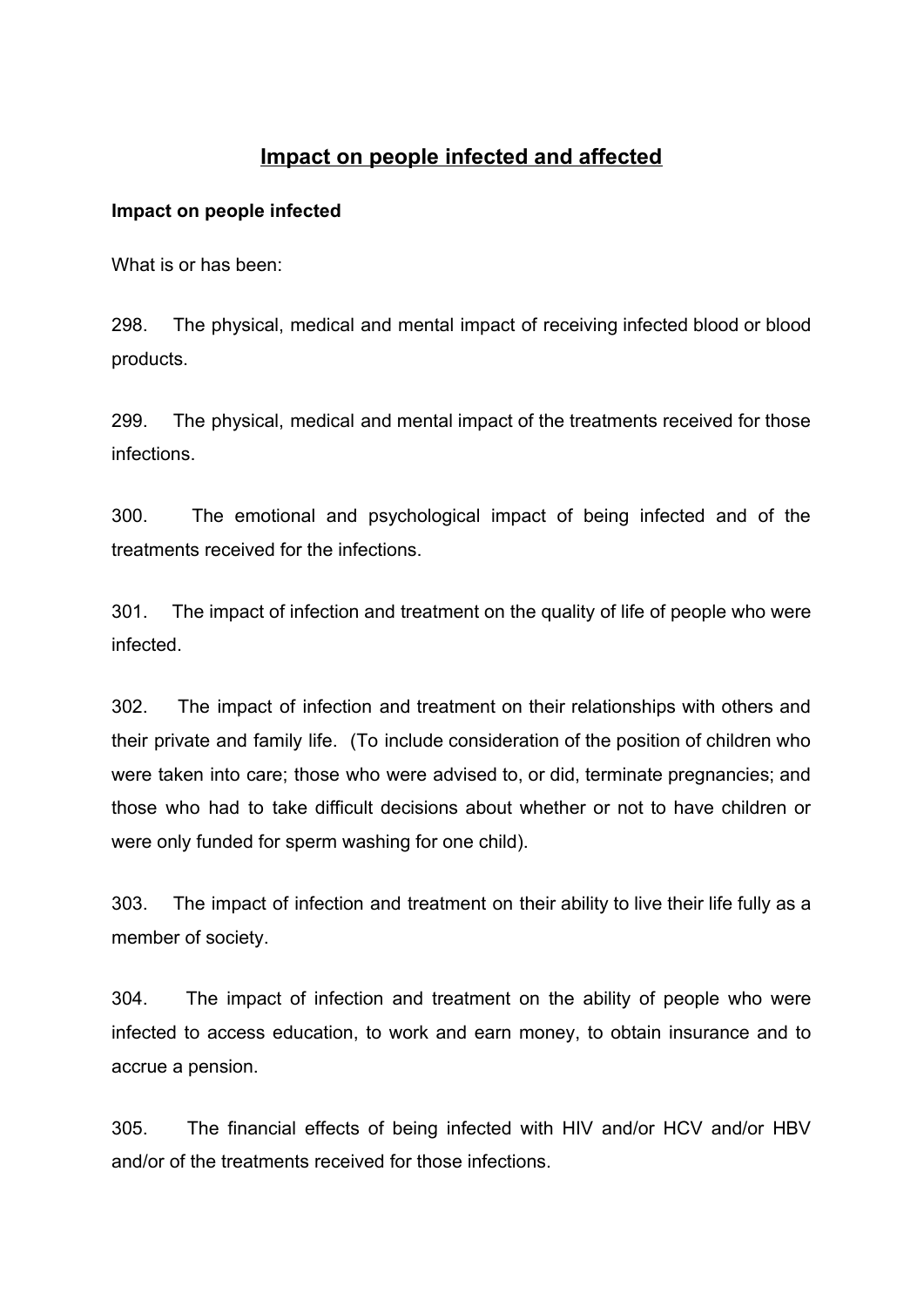306. The impact on people who were infected of their dealings and interactions with the Trusts and Schemes.

307. The impact on people who were infected of having to seek welfare benefits and of their dealings and interactions with the welfare benefit system.

308. The extent to which medical and dental treatment and care for other conditions was compromised or adversely affected by the fact of their infected status.

309. The impact of being provided with inaccurate or insufficient information or advice.

310. The impact on those who were infected of any failure on the part of any relevant organisation to accept responsibility.

#### <span id="page-53-0"></span>**Impact on people affected**

What is or has been:

311. The impact on people who were affected - family, carers and others close to those infected:

a. Physically.

b. Emotionally, mentally and psychologically.

c. Financially and on their ability to access education, work and earn money and to accrue a pension.

d. On their quality of life and their ability to live their life fully as a member of society.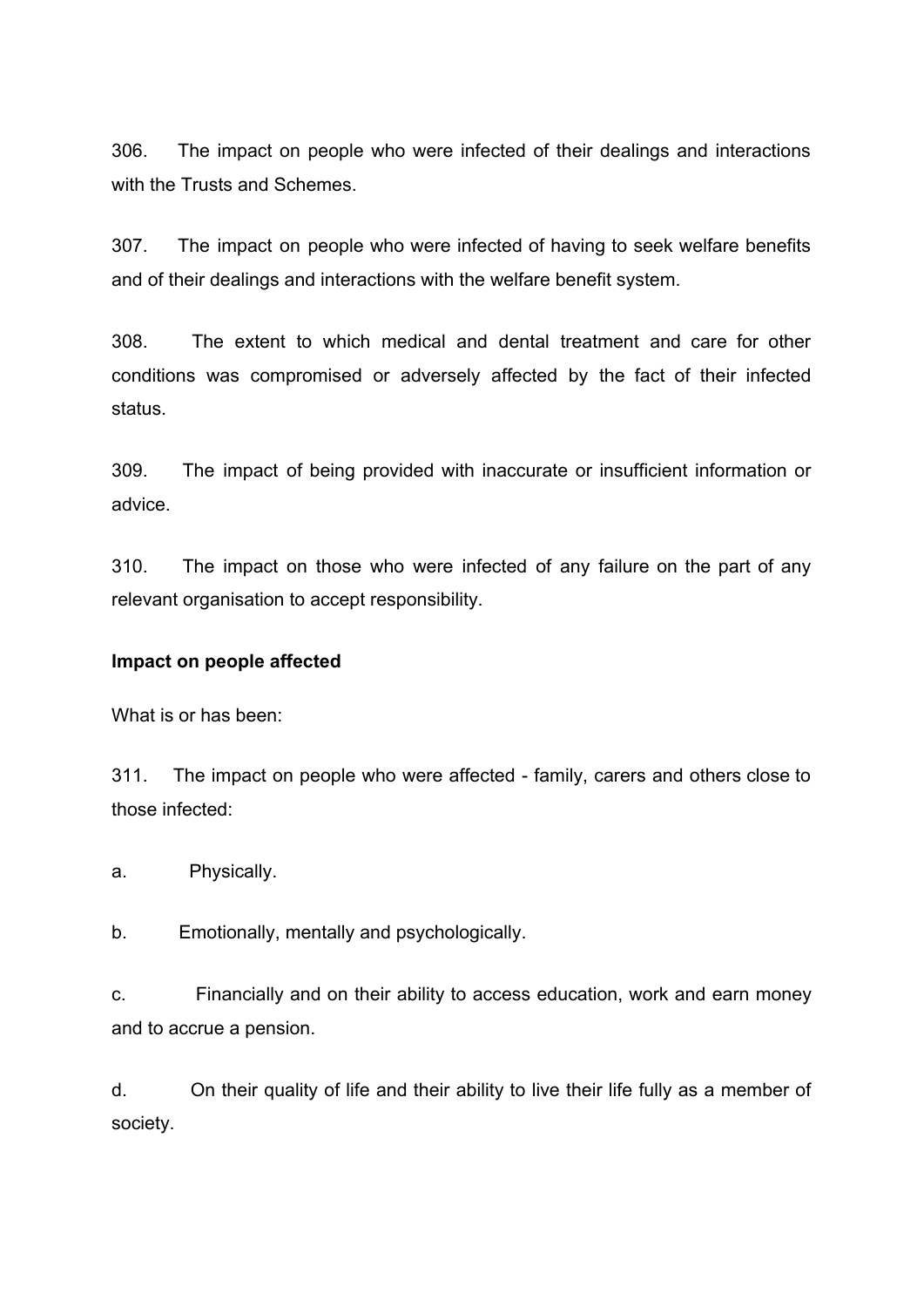e. On their private and family lives and on the quality of their relationships including with the infected person.

f. Of their dealings and interactions with the Trusts and Schemes.

g. Of having to seek welfare benefits and of their dealings and interactions with the welfare benefit system.

312. The impact on people who were affected of their dealings with hospitals and coroners after the death of their loved one.

313. The impact on people who were affected of any failure on the part of any relevant organisation to accept responsibility.

#### <span id="page-54-0"></span>**Stigma**

314. What has the impact of the stigma of infection been on people who were infected or affected?

315. What could or should the Government, the NHS or other relevant bodies have done to reduce and counter the stigma?

316. Why were some people advised not to discuss their diagnosis?

317. What was the emotional burden of keeping a diagnosis secret on infected and affected people and what if anything should have been done to recognise or address this?

#### <span id="page-54-1"></span>**Access to treatment, care and support**

318. Did people who were infected or affected face difficulties or obstacles in obtaining adequate treatment, care and support? What were those difficulties and obstacles?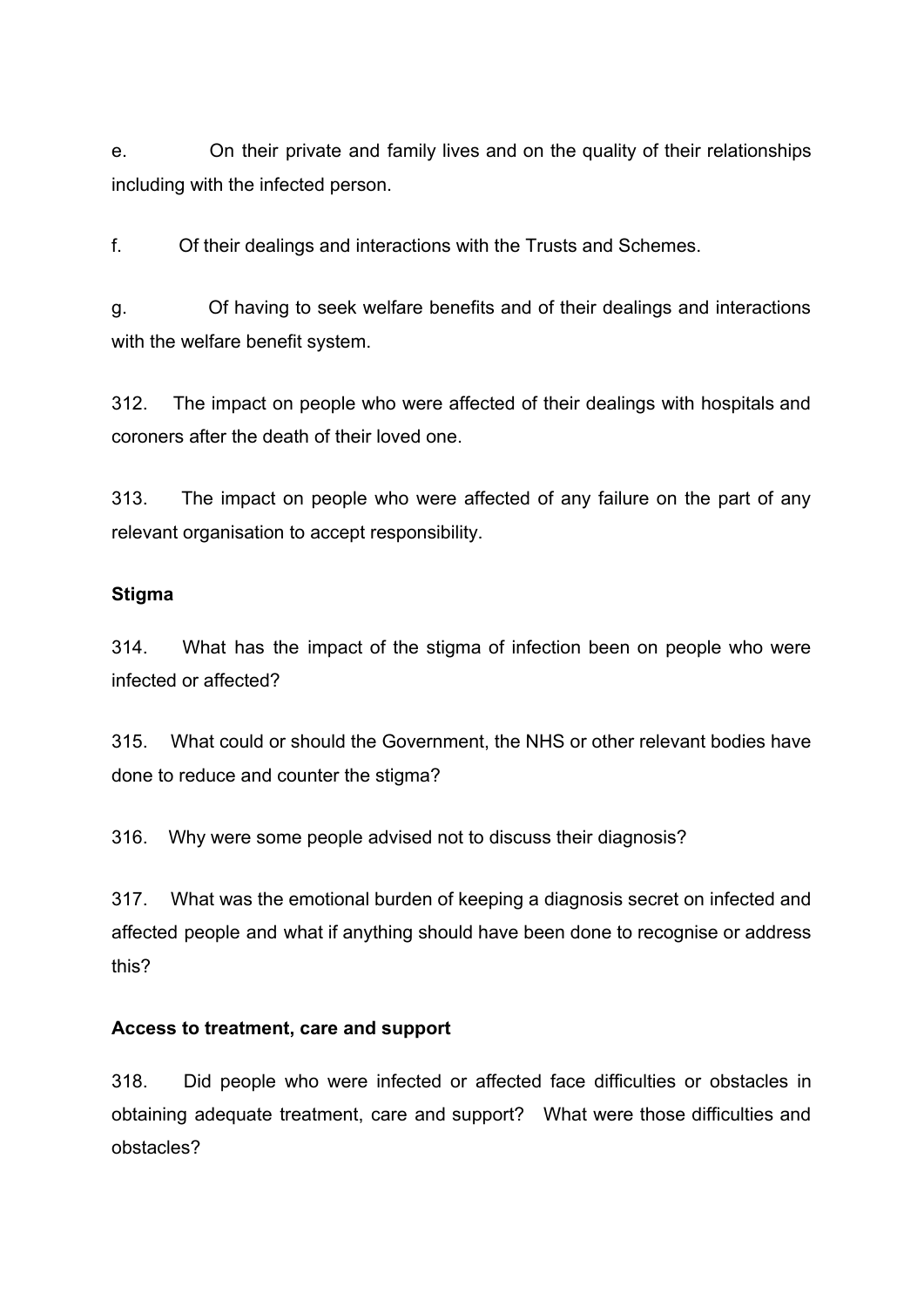319. What difficulties or obstacles do people who were infected or affected continue to face?

320. What should be done to address those difficulties and obstacles?

321. Was adequate counselling and/or psychological support made available to people who were infected or affected?

322. Is adequate counselling and/or psychological support now available to people who were infected or affected?

### <span id="page-55-0"></span>**Response of Government and others**

323. What practical steps could and/or should the Government, the NHS or other relevant bodies have taken to alleviate some or all of the burdens identified above?

324. Did the response of Government and others in fact exacerbate the impact on people who were infected or affected?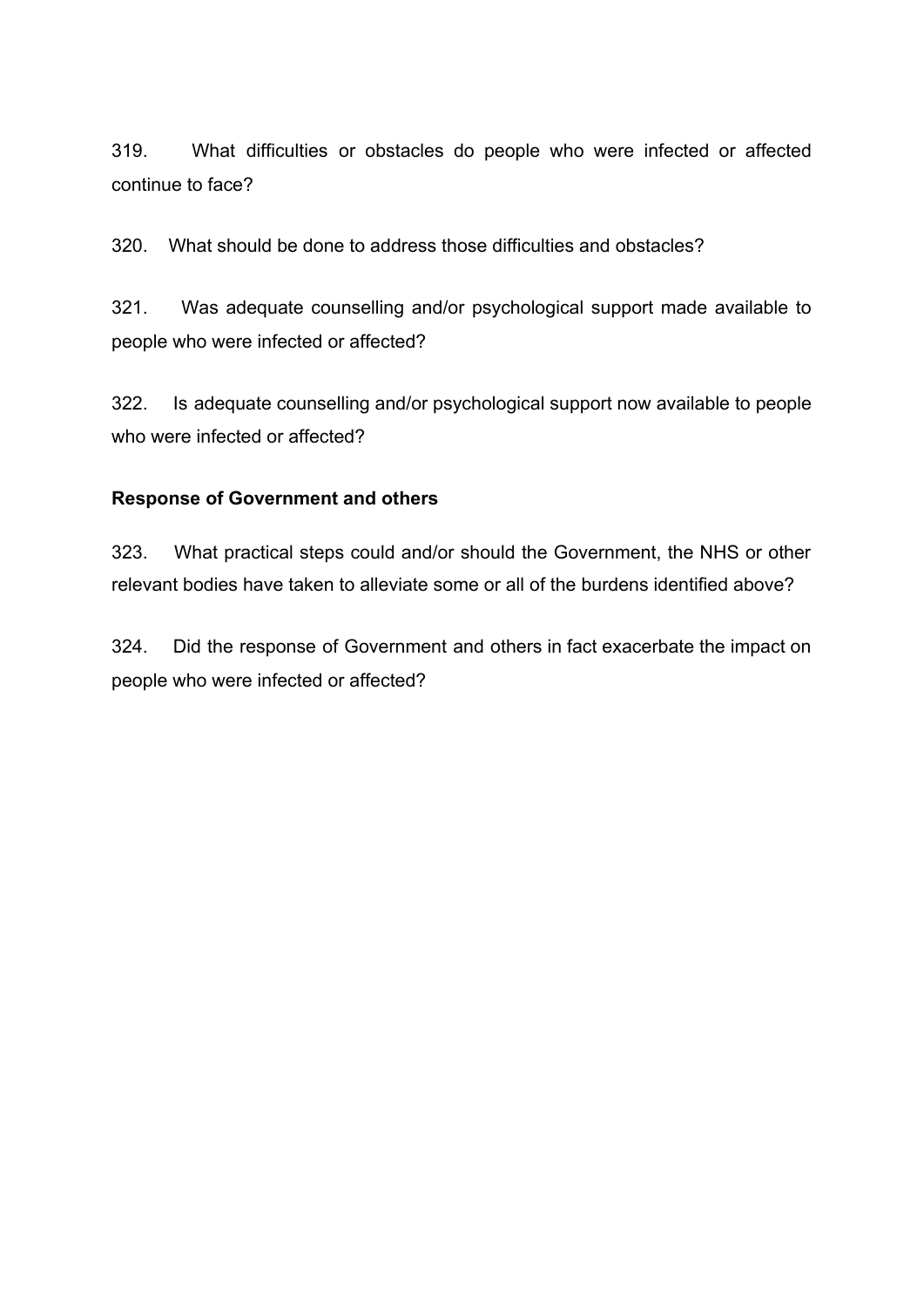# **Trusts and Schemes**

# <span id="page-56-1"></span><span id="page-56-0"></span>**General**

325. What was the purpose of setting up schemes to provide financial assistance? What principles or philosophy underpinned their introduction?

326. Were those who suffered infection or were affected by the infection of others (consequent upon transfusion of blood or administration of blood products) regarded by Government and/or the scheme administrators as having suffered without that suffering being the fault of anyone? If so, then given that those who suffer medical accidents, where fault is not established, do not generally receive payments from the State (or any private medical professional involved), on what basis was it decided that people who received blood-borne infections should receive financial payments?

327. Given the resolution of issues 1 to 324, what principles should have been adopted?

# <span id="page-56-2"></span>**Establishment of the Alliance House Organisations**

328. Should a scheme for financial assistance have been established earlier than it was?

329. Did the fact that the trusts and schemes were set up in response to large scale litigation, and the fact that the support provided through the Alliance House Organisations was always characterised by the Government as "voluntary" or "ex gratia", have an impact on the way they operated?

330. What was the intended impact of the financial assistance and how was it formulated? In particular:

a. Who did the Government consult with and did they consult with the beneficiary community?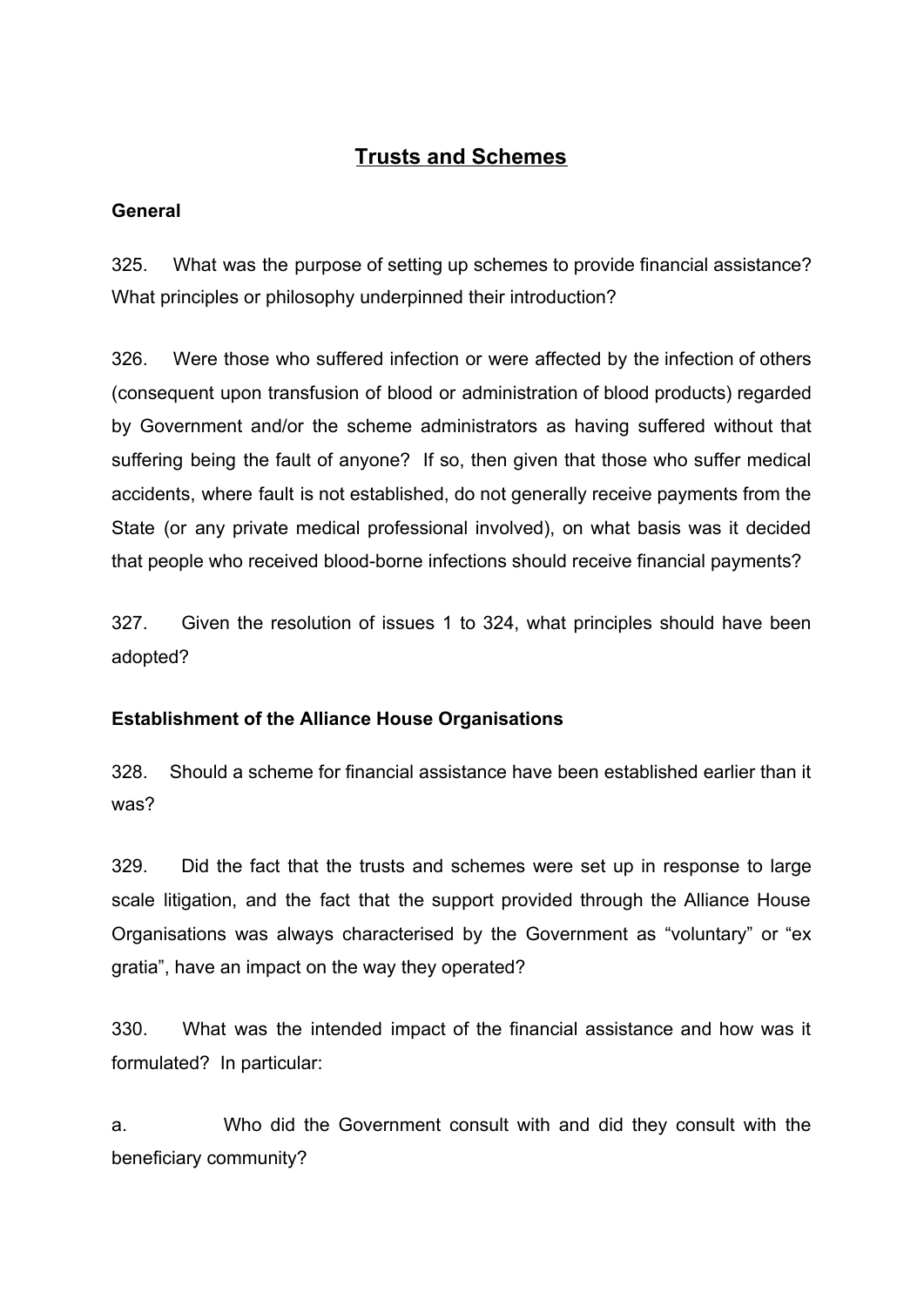b. What (if any) expert evidence did they receive?

331. What was the underlying rationale for the scheme? What principles were intended to underpin its establishment and its operation?

332. Why:

a. were payments provided by (allegedly) arms-length organisations rather than directly by the Government?

b. were some payments made via a charitable trust and some via a limited company?

333. What impact did this set-up have on the culture of the organisations and the way in which they operated, and on beneficiaries?

334. Did the way the organisations were structured and/or operated contribute to stigma?

335. Were the charitable foundations (MacFarlane Trust, Eileen Trust, Caxton Foundation) sufficiently independent of Government? In particular,

a. What impact did the fact that the Government appointed 3/9 trustees to Macfarlane, Eileen and Caxton, have on their independence? Should there have been a different constitution of trustees?

b. What influence did the Government have on the organisations?

c. Were the organisations able to lobby the Government on behalf of their beneficiaries?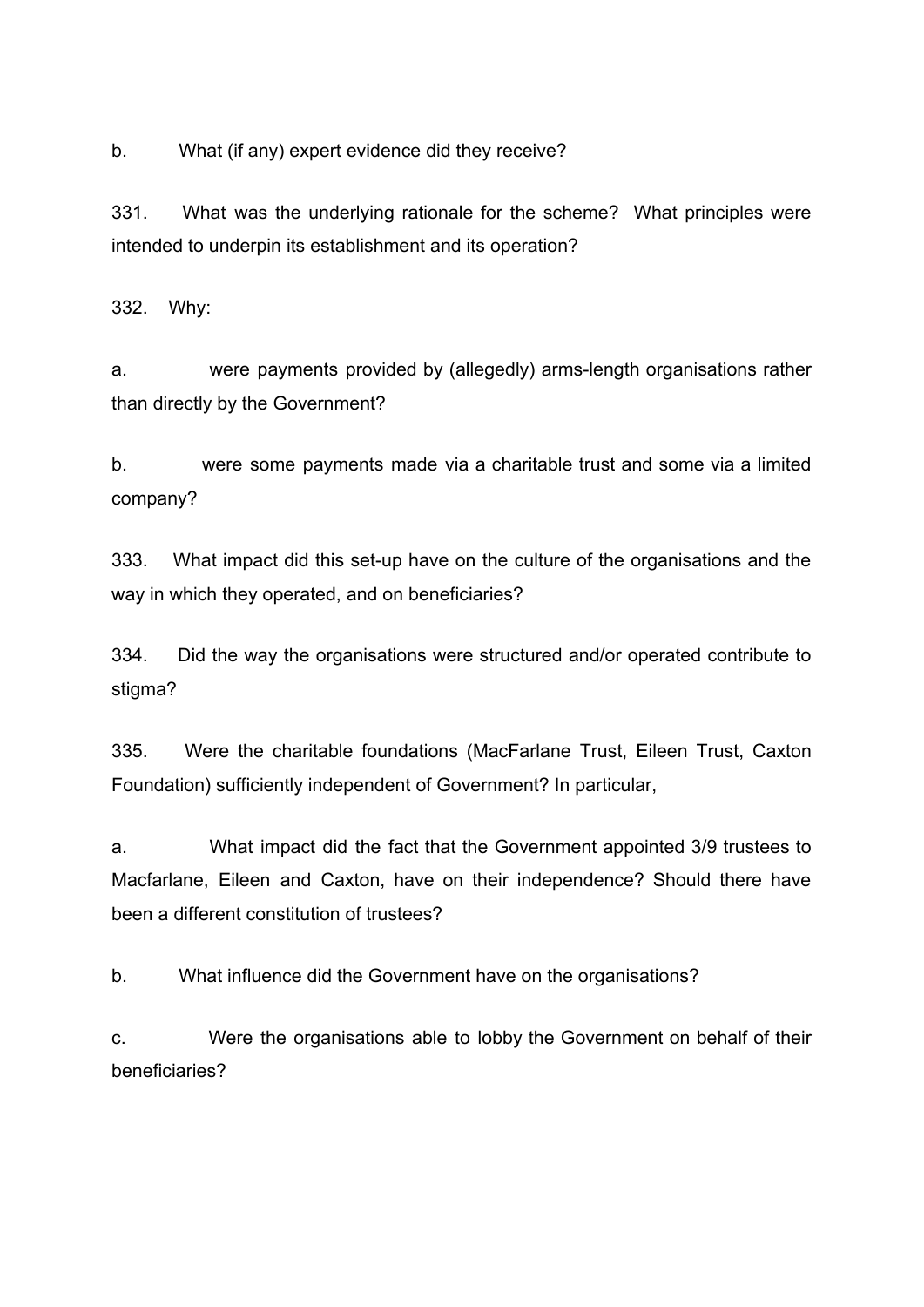### <span id="page-58-0"></span>**Funding**

336. What variations were there between the schemes, with different groups of people receiving different levels of financial assistance and/or those in different parts of the UK being treated differently?

337. What was (and is) the rationale for those differences?

338. Were (are) any of those differences justified?

339. How did central Government set the budget for the trusts and schemes? In particular,

a. Who did they consult with and did they consult with the beneficiary community?

b. What (if any) expert evidence did they receive?

c. What mechanism was there for receiving submissions from the trustees and directors of the trusts and schemes?

340. To what extent was the decision to make payments by monthly instalments influenced by considerations of the limited life expectancy (at the time) of those with HIV?

341. Why was the model in the Republic of Ireland, of providing substantial lump sums which provided the ability to invest and to become financially independent, not adopted?

342. Were the trusts and schemes adequately financed throughout the period (1988-2019) to meet the needs of the beneficiary population? In particular: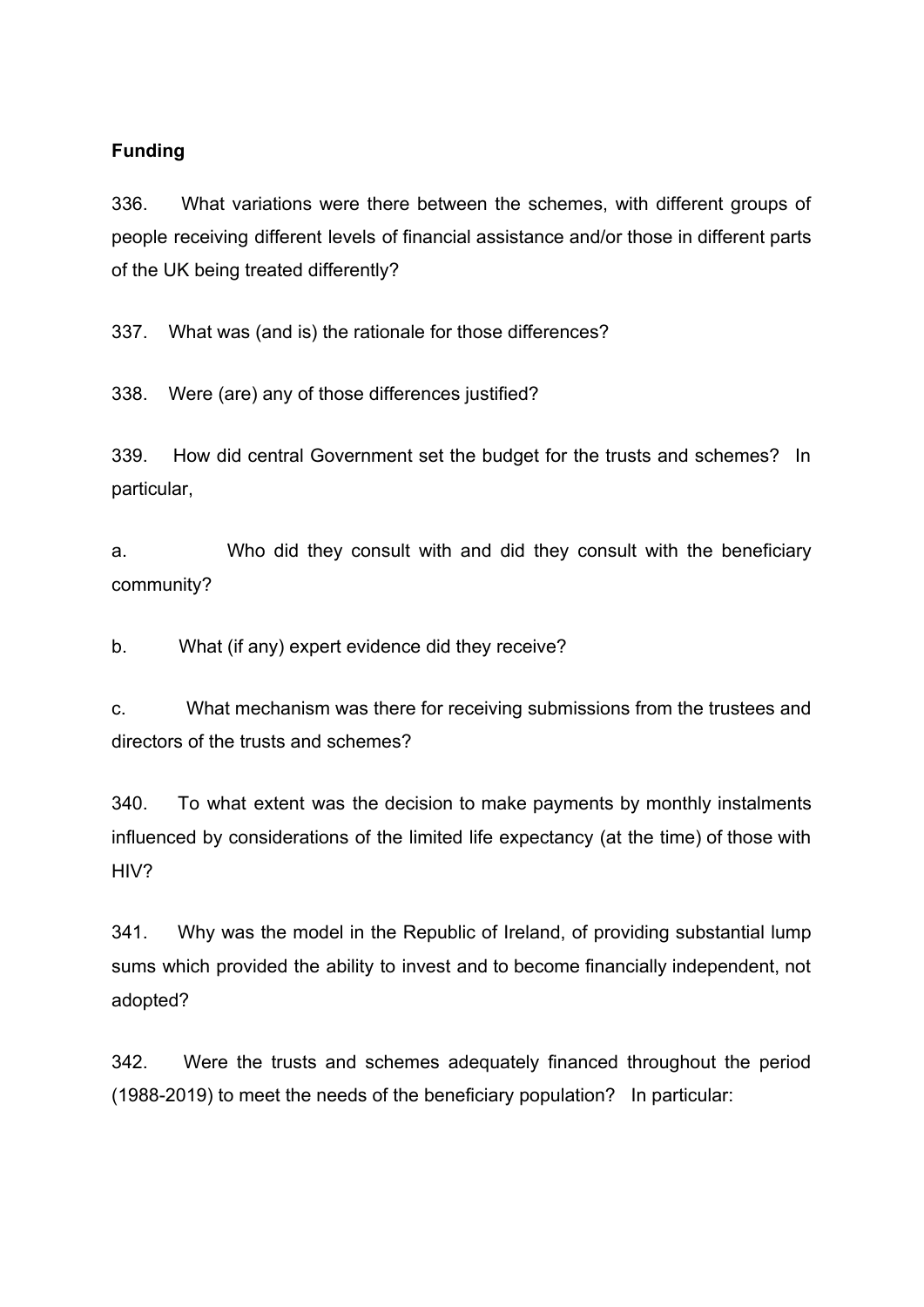a. How and on what basis did the Government allocate resources to the trusts and schemes?

b. What advice did the Government receive on the appropriate level of funds to allocate?

c. Did the Government consult with the trusts and schemes and/or the beneficiary population?

d. What mechanisms were in place to adjust the funding to respond to changing circumstances?

### **Operation of the Trusts and Schemes**

343. Did the Trusts and Schemes reach all of the individuals they should? In particular:

a. What if any steps did the Government take to advertise the existence of the trusts and schemes?

b. What if any steps did the trusts and schemes take to advertise their existence?

c. What is and has been the level of take up over the period of their existence?

d. Should more have been done to reach people who were infected and affected? If so, what?

344. Was the application and decision-making process accessible for potential applicants and transparent? In particular,

a. Were the criteria against which applications were determined publicly available and accessible?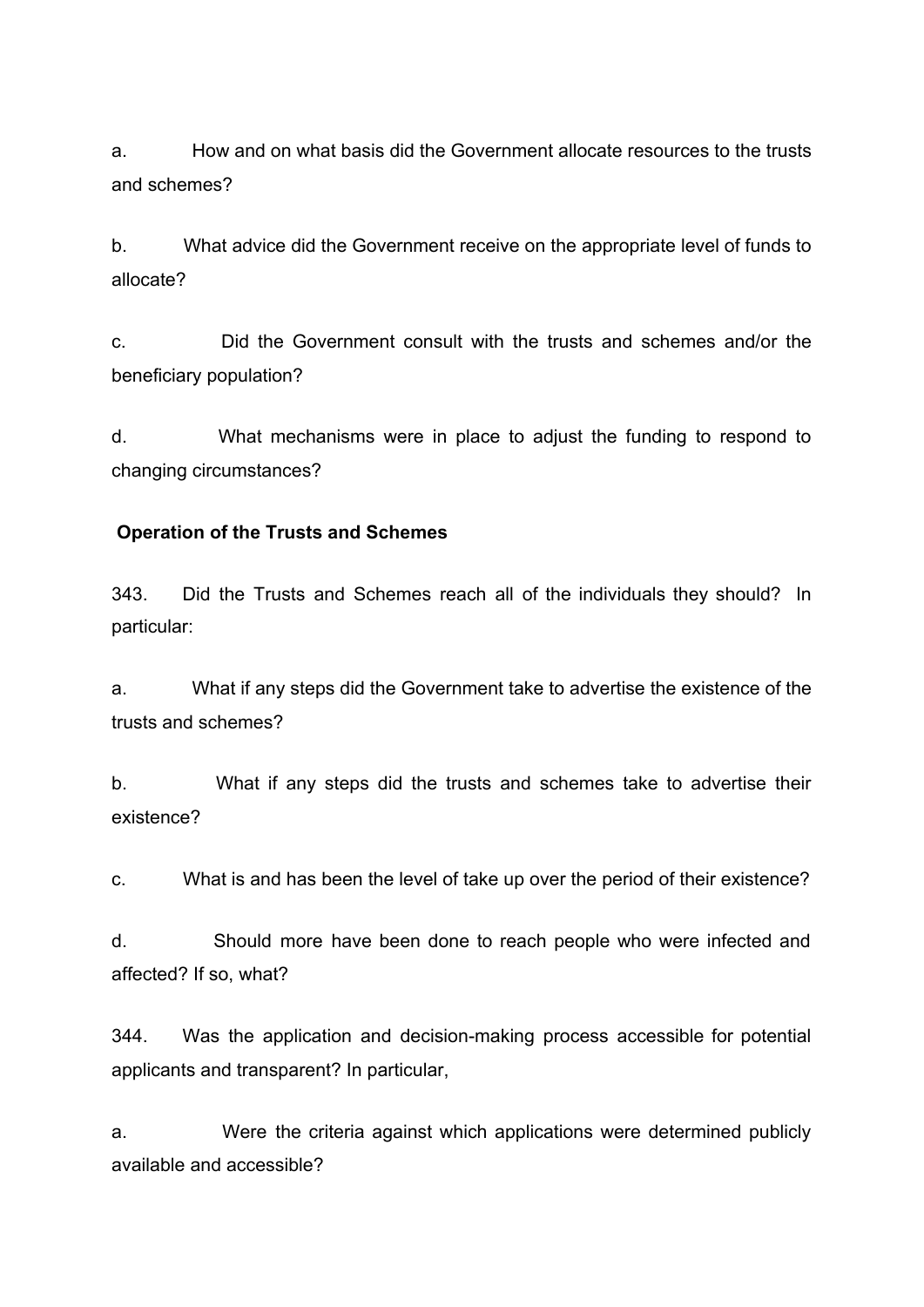b. Did the trusts and schemes unnecessarily require repeat applications to be made?

c. Was sufficient practical support and assistance given to applicants to make applications?

345. Was the application and decision-making process fair and appropriate? In particular:

a. Were the eligibility requirements fair and appropriate?

b. Were the requirements for proof of exposure to blood and/or blood products fair and appropriate?

c. Was the requirement for supporting evidence fair and appropriate?

d. Were decisions made fairly and in line with published guidelines?

e. Were medical judgments to inform decisions made fairly?

f. Was there a practice of securing loans against properties? If so, why and was there any justification for it?

g. How were applicants treated during the application and decision-making process? Were they shown respect?

h. Were decisions made in an efficient and timely manner?

i. Were applications decided in a consistent way or were there differences in the way applicants were treated?

j. Were adequate reasons given when applications were refused?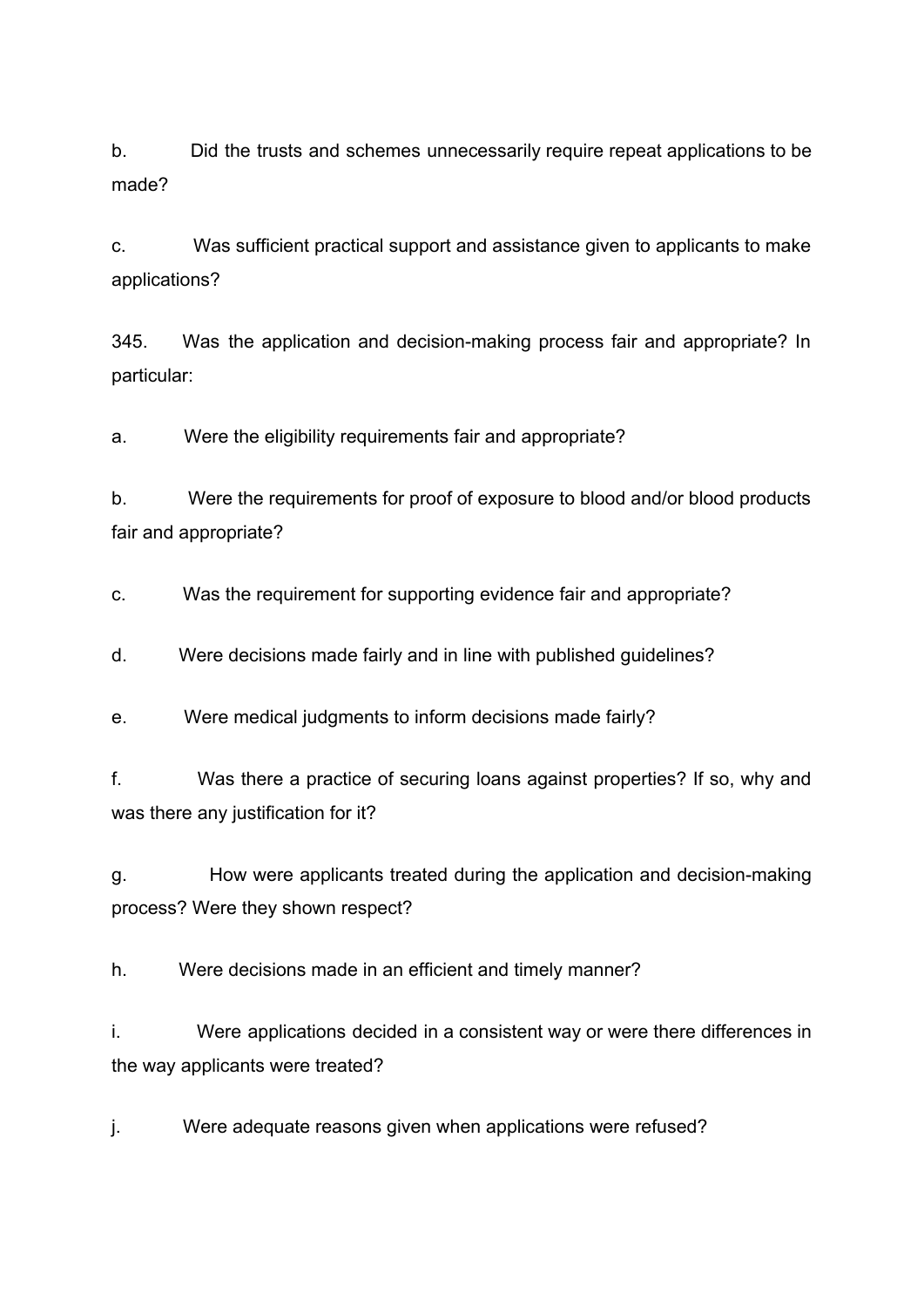346. To what extend did the trusts and schemes rely on the haemophilia centres to put people forward and/or to undertake screening for eligibility for payment?

347. Should there have been a mechanism for review/appeal against decisions (apart from Skipton for which there was a mechanism)?

348. Were the payments at the right level? In particular:

a. How were these levels set?

b. Was there a medically-led and/or beneficiary-informed analysis of what the payments ought to be?

c. Did contemporary expectations about life expectancy etc. influence early quantum levels, and if so, was that reasonable? Do they continue to inform quantum?

d. What if any information was obtained from other jurisdictions when setting these levels?

e. What justification was there for having payments at a lower level to that in Republic of Ireland, in particular following the recommendations of the Archer Report and the judgment of Mr Justice Holman in *R (March) v Secretary of State for Health* in 2010?

349. What decisions were taken by the Government in response to the recommendations of the Archer Report and the judgment of Mr Justice Holman? What decisions should have been taken?

350. Did the trusts and schemes want to keep the number of beneficiaries down? If so, why?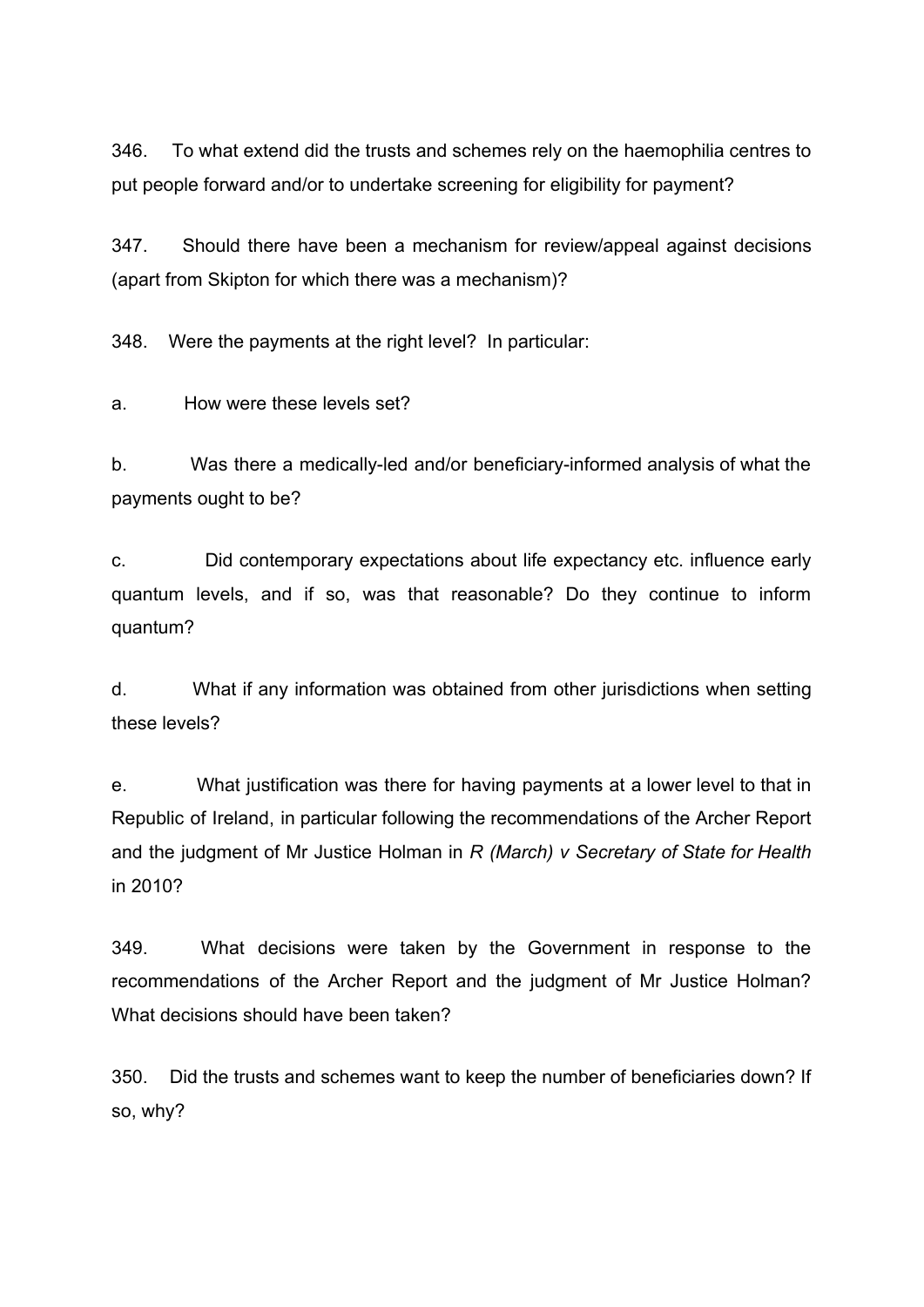351. Why were the ex gratia payments for HIV infection made conditional on waiving rights to bring any further proceedings, whether in respect of HIV or HCV, and was this appropriate? In particular,

a. At the time that this requirement was imposed, what did the Government know about HCV infection?

b. Did they provide this information to those being asked to sign the waiver, prior to the waiver being signed?

### <span id="page-62-0"></span>**Revised Schemes**

352. Should the trusts and schemes have been reformed prior to 2016-2017?

353. Was the 2016-2017 consultation fair? In particular,

a. Was there sufficient consultation?

b. Did the consultation overlook the main issues identified by the All-Party Parliamentary Group (quantum, evidence, and the relationship with the Government)?

354. Were the revised schemes an appropriate and adequate response to the All-Party Parliamentary Group's 2015 report? In particular, has there ever been a "comprehensive and holistic assessment of the precise level of payments and resources necessary to sufficiently provide for those affected" (APPG report)?

355. Was it right for the reformed schemes to carry over the eligibility test from the schemes and trusts?

356. What are the differences in the arrangements made for financial assistance between England, Wales, Scotland and Northern Ireland? Are any differences fair and justifiable? Is it fair and justifiable for people who were part of the same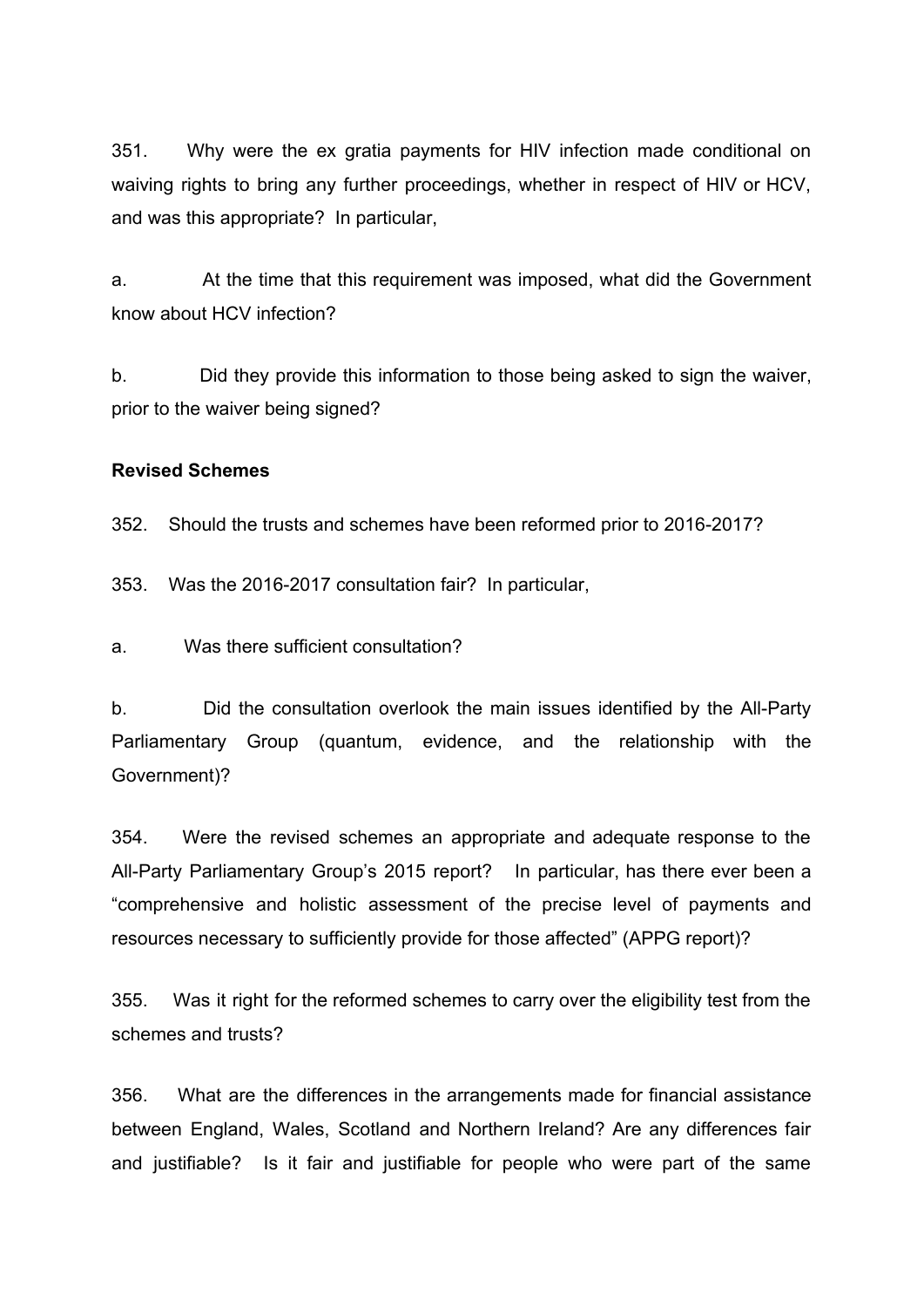settlement with the Government to receive different payments depending on their location?

357. Are there deficiencies in the current system, in terms of both the application and decision-making processes and the payments made?

358. How do each of the devolved administrations budget for their schemes?

359. How does the financial assistance in England, Wales, Scotland and Northern Ireland compare to schemes in other countries, for example Canada and EU nations?

360. What is the reason for any difference? Can it be justified?

### <span id="page-63-0"></span>**Future**

361. Should there now be a different system to replace the current schemes?

362. If so:

a. What should be the purpose(s) of the replacement system and on what principles and philosophy should it be based?

b. What should be its principal characteristics?

c. How should it operate?

d. How should the levels of financial assistance be determined?

**JENNI RICHARDS QC KATIE SCOTT SARAH FRASER BUTLIN**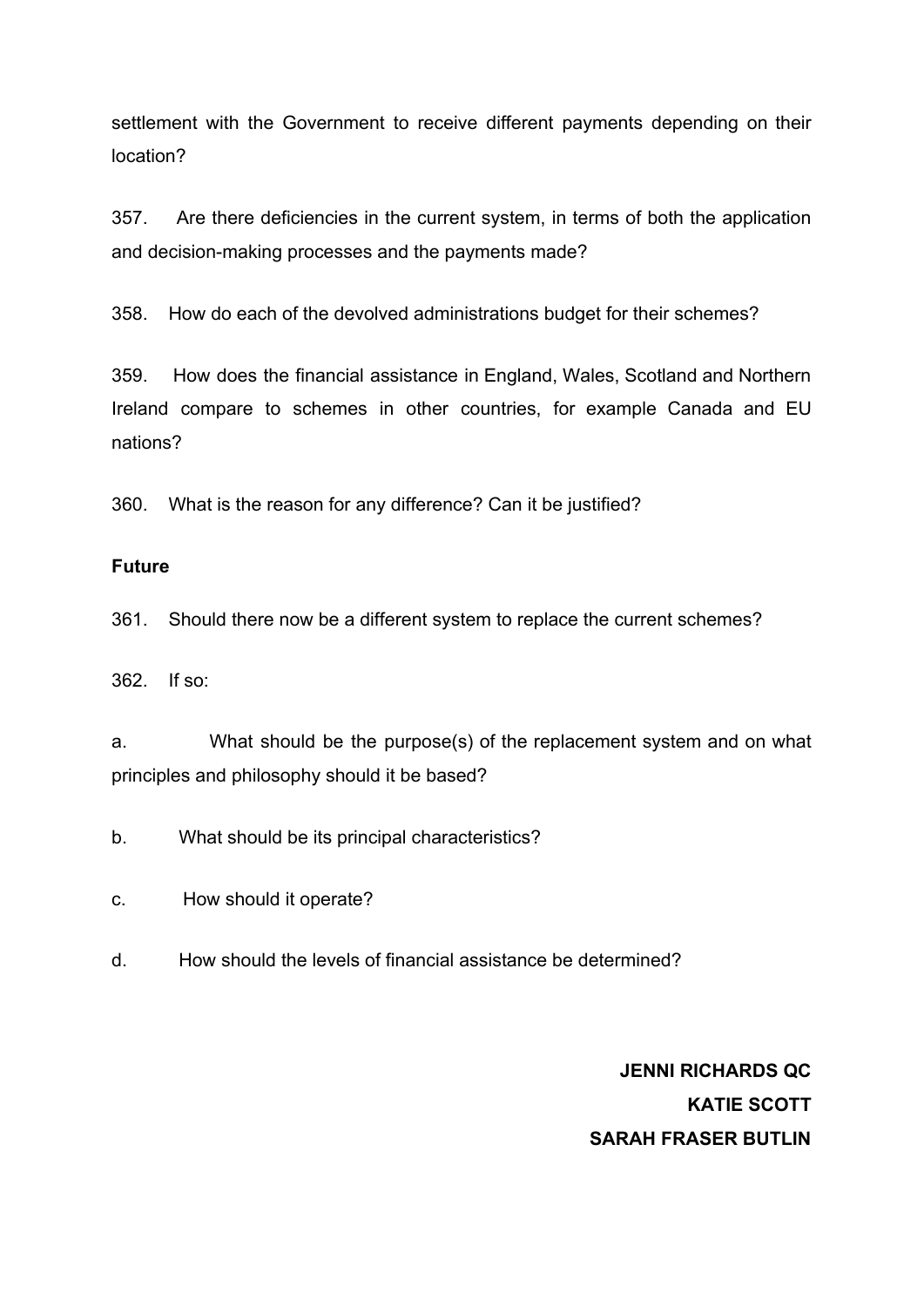## **MATTHEW HILL**

18 December 2018

[1] 'The relevant period' is a phrase used throughout the List of Issues, as the Inquiry considers that it would be too prescriptive at this stage of its investigations to specify exact time periods. The 'relevant period' will in any event vary depending on the nature of the issues and organisations under investigation.

[2] References to 'the Government' in the List of Issues include as appropriate all relevant Government departments and devolved Governments. The extent to which the state of knowledge differed in the constituent parts of the UK over the relevant period, and the different decisions and actions taken (or not taken) at different times as regards England, Wales, Northern Ireland and Scotland, will be considered by the Inquiry when examining these issues.

[3] The United Kingdom Haemophilia Centres Doctors' Organisation.

[4] The Inquiry may also consider the position of members of the UK armed services posted abroad who were treated with blood products.

[5] References to 'the blood services' are to NHS Blood and Transplant, the Scottish National Blood Transfusion Service, the Northern Ireland Blood Transfusion Service, the Welsh Blood Service and to their predecessor bodies. The extent to which the state of knowledge differed in the constituent parts of the UK over the relevant period, and the different decisions and actions taken (or not taken) at different times as regards England, Wales, Northern Ireland and Scotland, will be considered by the Inquiry when examining these issues.

[6] Reference to 'the haemophilia centres' includes centres across the UK where decisions about the treatment of persons with haemophilia or other bleeding disorders were taken, as well as the NHS trusts, boards or authorities responsible for the centres during the relevant period. The extent to which the state of knowledge differed in the constituent parts of the UK over the relevant period, and the different decisions and actions taken (or not taken) at different times as regards England, Wales, Northern Ireland and Scotland, will be considered by the Inquiry when examining these issues.

[7] Excluding the blood services and haemophilia centres but including the range of different NHS bodies (trusts, boards, health authorities etc.) which over the course of the relevant period had responsibility for decision-making as regards the use of blood and blood products. The extent to which the state of knowledge differed in the constituent parts of the UK over the relevant period, and the different decisions and actions taken (or not taken) at different times as regards England, Wales, Northern Ireland and Scotland, will be considered by the Inquiry when examining these issues.

[8] It will not be practicable for the Inquiry to consider the decisions and actions of every medical practitioner who treated a person with infected blood or infected blood products, or diagnosed or treated a person who had been so infected (likewise it will not be practicable for the Inquiry to consider the decisions and actions of every hospital, trust, board or health